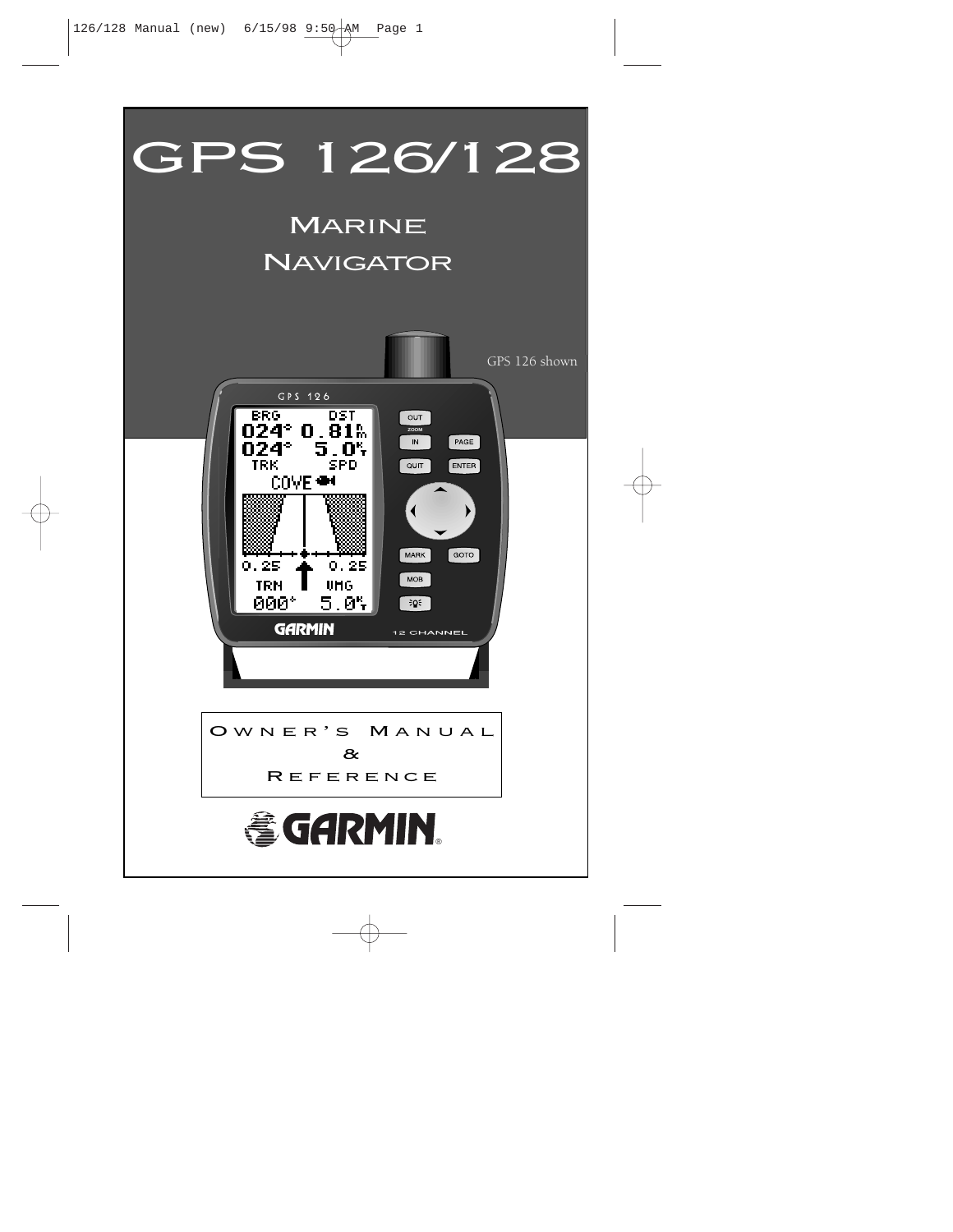Software Version 2.0 or above

© 1997 GARMIN International, Inc 1200 E. 151st Street, Olathe, KS USA 66062 Tel: 913-397-8200 or 800-800-1020 Fax: 913-397-8282 Web Site Address: www.garmin.com GARMIN (Europe) Ltd.

Unit 5, The Quadrangle, Abbey Park Industrial Estate, Romsey, SO51 9AQ, U.K. Tel: 011-44-1794-519944 Fax: 011-44-1794-519222

GARMIN (Asia) Corp. 4th Fl., No. 1., Lane 45, Pao-Hsing Road, Hsin Tein, Taiwan R.O.C. Phone: 886.02.917.3773 Fax: 886.02.917.1758

**i**

All rights reserved. No part of this manual may be reproduced or transmitted in any form or by any means, electronic or manual, including photocopying and recording, for any purpose without the express written permission of GARMIN.

Information in this document is subject to change without notice. GARMIN reserves the right to change or improve its products and to make changes in the content without obligation to notify any person or organization of such changes or improvements.

GARMIN, AutoLocate,TracBack, and are all trademarks of GARMIN International and may not be used without the expressed permission of GARMIN.

January 1998 - Part #190-00151-00 Rev. A - Printed in Taiwan.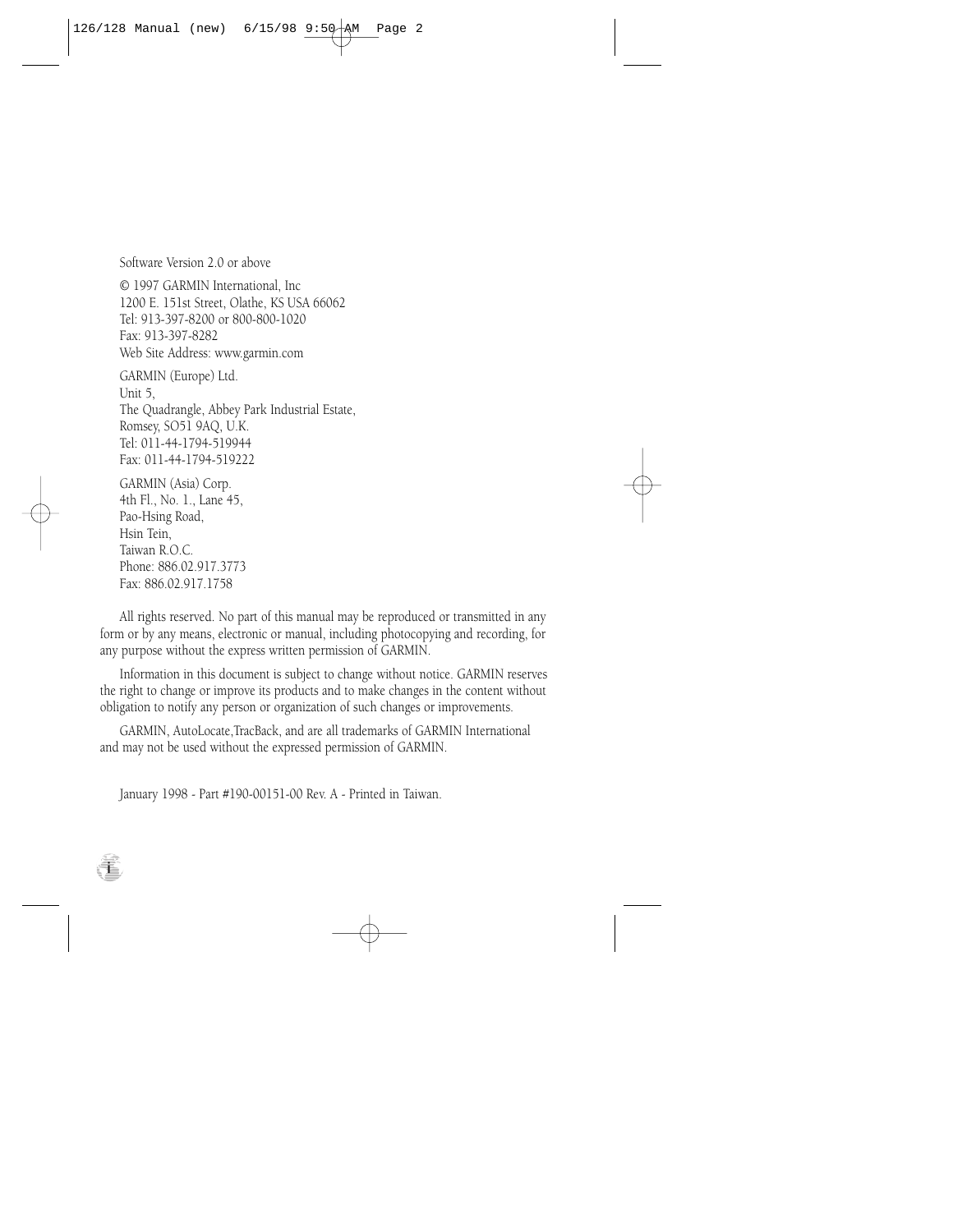# GPS 126/128 OWNER'S MANUAL

*Packing List*

Welcome to the easiest-to-use fixed-mount GPS on the water! The GPS 126 and GPS 128 represent GARMIN's continuing commitment to provide mariners with quality navigation information in a versatile, accurate, and user-friendly design which will be useful for years to come. Due to the similarity between the GPS 126 and GPS 128, we have addressed both units in one manual. This manual is organized into four sections for your convenience:

Introduction gives a quick overview of the manual and contains the table of contents and glossary of navigation terms.

Getting Started introduces you to the basic features of the unit with a quick-start orientation to the GPS 126/128. This section has been designed to acquaint you with the unit and provide a basic working knowledge necessary to use the unit in typical conditions.

**Reference** provides detailed explanations of advanced features and operations in a topical format. This allows you to concentrate on a specific topic quickly, without reading through sections of text that you may not need.

The **Appendix** section contains step by step instructions on how to initialize the unit for first time use, installation instructions and items with multiple listings, such as: map datums, time offsets, and the index.

# Packing List

Before getting started with your GPS receiver, check to see that your GARMIN GPS 126/128 package contains the following items. If you are missing any parts, please contact your dealer immediately.

# Standard Package:

- 
- GPS 126/128 Unit Mounting Bracket with knobs
- Power/Data Cable • Owner's Manual
- 
- Quick Reference Guide
- \* The GPS 128 also comes with an external antenna with 30' cable.

See your GARMIN dealer for accessories, including our PC kit.

Thanks for choosing the GARMIN GPS 126/128. We hope it will meet all of your navigation needs.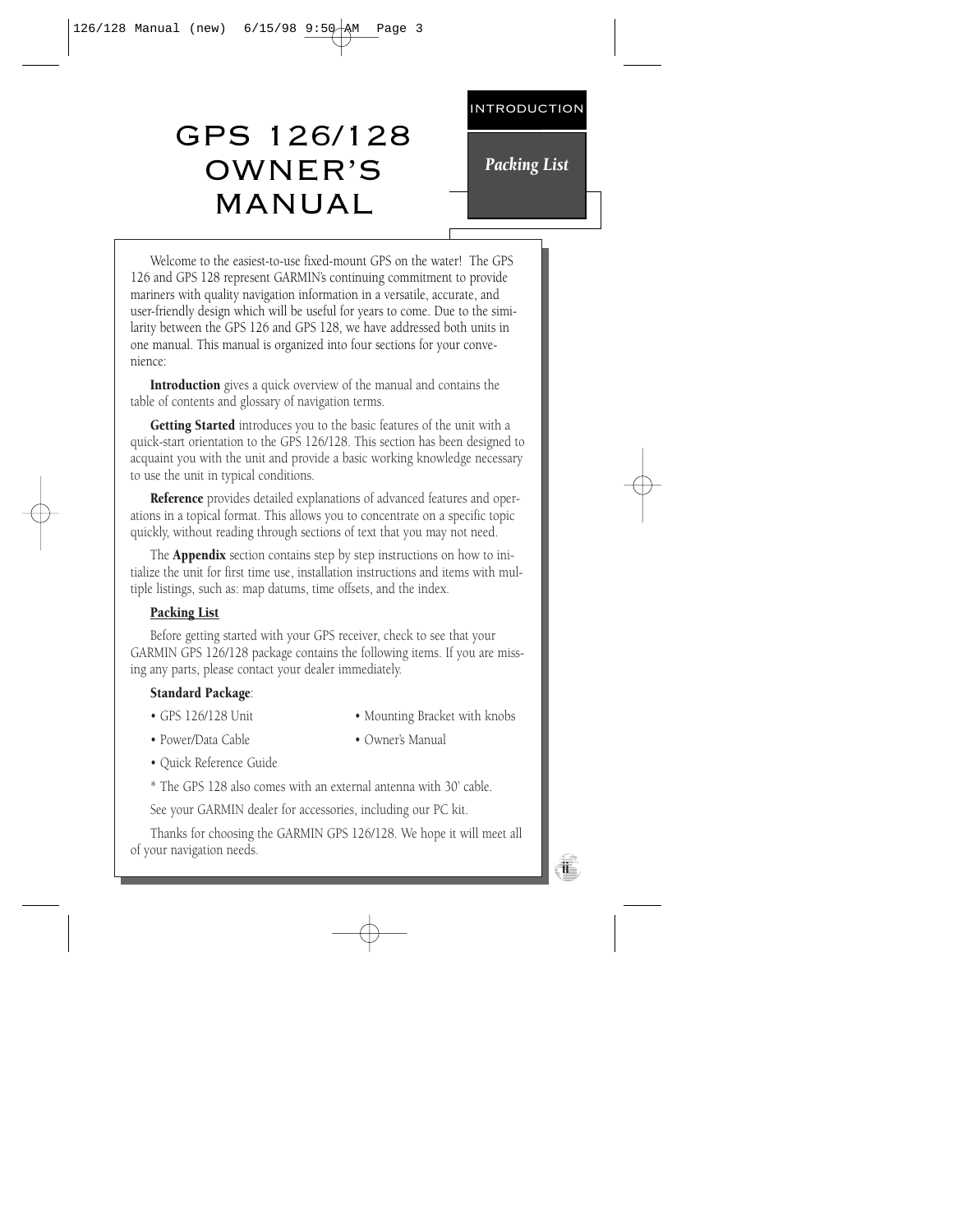*Caution*

**iii**

The GPS system is operated by the government of the United States, which is solely responsible for its accuracy and maintenance. The system is subject to changes which could affect the accuracy and performance of all GPS equipment. Although the GPS 126/128 is a precision electronic NAVigation AID (NAVAID), any NAVAID can be misused or misinterpreted and, therefore, become unsafe.

Use the GPS 126/128 at your own risk. To reduce the risk of unsafe operation, carefully review and understand all aspects of this Operator's Manual and thoroughly practice operation using the simulator mode prior to actual use. When in actual use, carefully compare indications from the GPS 126/128 to all available navigation sources including the information from other NAVAIDs, visual sightings, maps, etc. For safety, always resolve any discrepancies before continuing navigation.

NOTE: This device meets requirements for Part 15 of the FCC limits for Class B digital devices for home or office use. It has been tested for compliance with all necessary FCC standards. This equipment generates, uses, and can radiate radio frequency energy and, if not installed and used in accordance with the instructions, may cause harmful interference to radio communications. However, there is no guarantee that interference will not occur in a particular installation. If this equipment does cause harmful interference to other equipment, which can be determined by turning the equipment off and on, the user is encouraged to try and correct the interference by relocating the equipment or connecting the equipment to a different circuit than the affected equipment. Consult an authorized dealer or other qualified service technician for additional help if these remedies do not correct the problem. Operation is subject to the following conditions: (1) This device cannot cause harmful interference, and (2) this device must accept any interference received, including interference that may cause undesired operation. The GPS 126/128 does not contain any user-serviceable parts. Repairs should only be made by an authorized service center. Unauthorized repairs or modifications could void your warranty and your authority to operate this device under Part 15 regulations.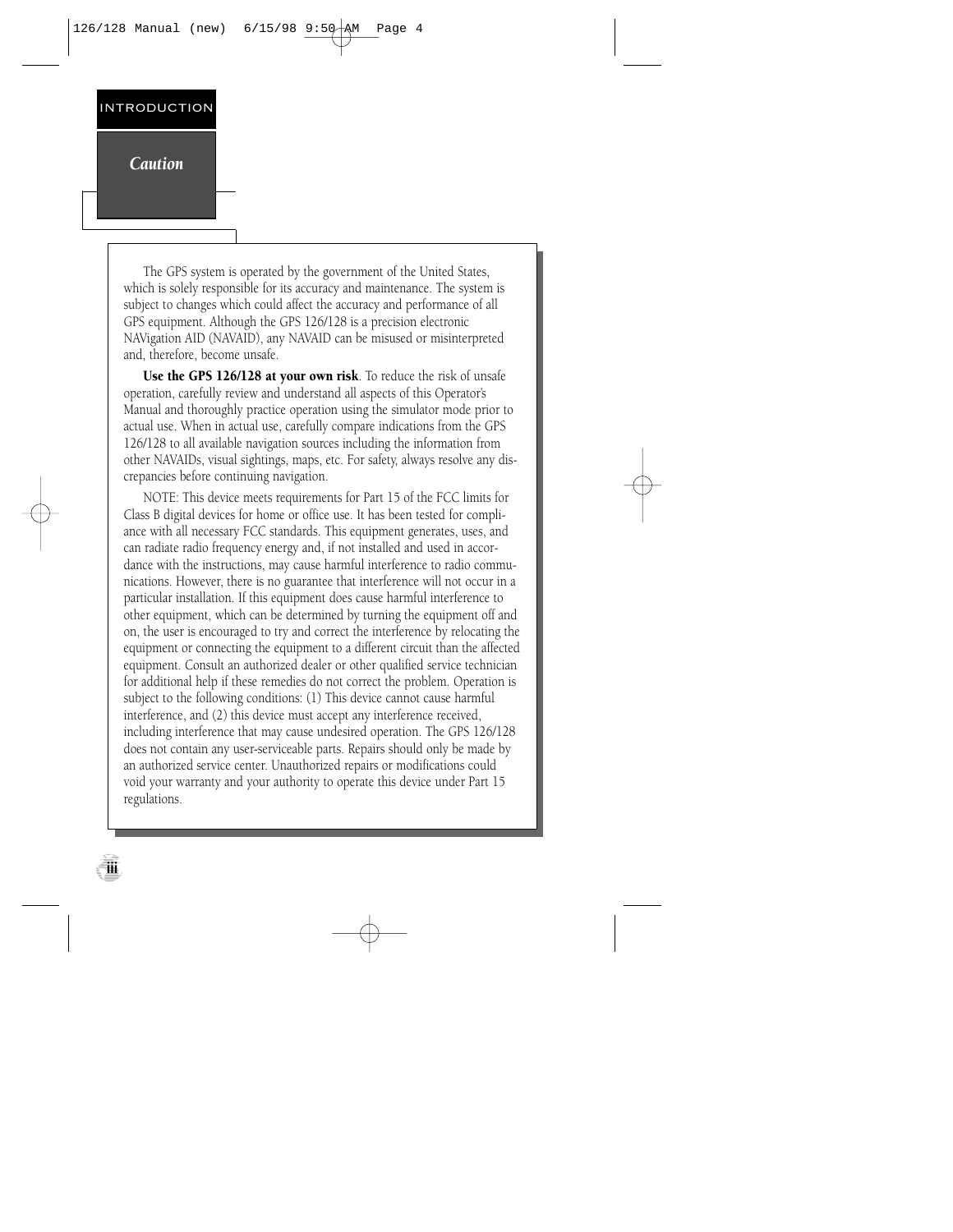# *Table of Contents*

 $\mathsf{l}$ 

| <b>SECTION ONE</b> Introduction                                                                                                           |
|-------------------------------------------------------------------------------------------------------------------------------------------|
| <b>SECTION TWO</b> Getting Started<br>Compass Page & Cancelling A GOTO 12<br>Clearing the Map Display, Adjusting Contrast, & Power Off 13 |
| <b>SECTION THREE Reference</b><br>Position Page & User Selectable Fields 16                                                               |
| Marking a Position & Position Averaging Function 18, 19                                                                                   |
|                                                                                                                                           |
| Menu Page & Distance/Sun Calculation 43                                                                                                   |
| Interface Setup & DGPS Interface 44, 45                                                                                                   |
|                                                                                                                                           |

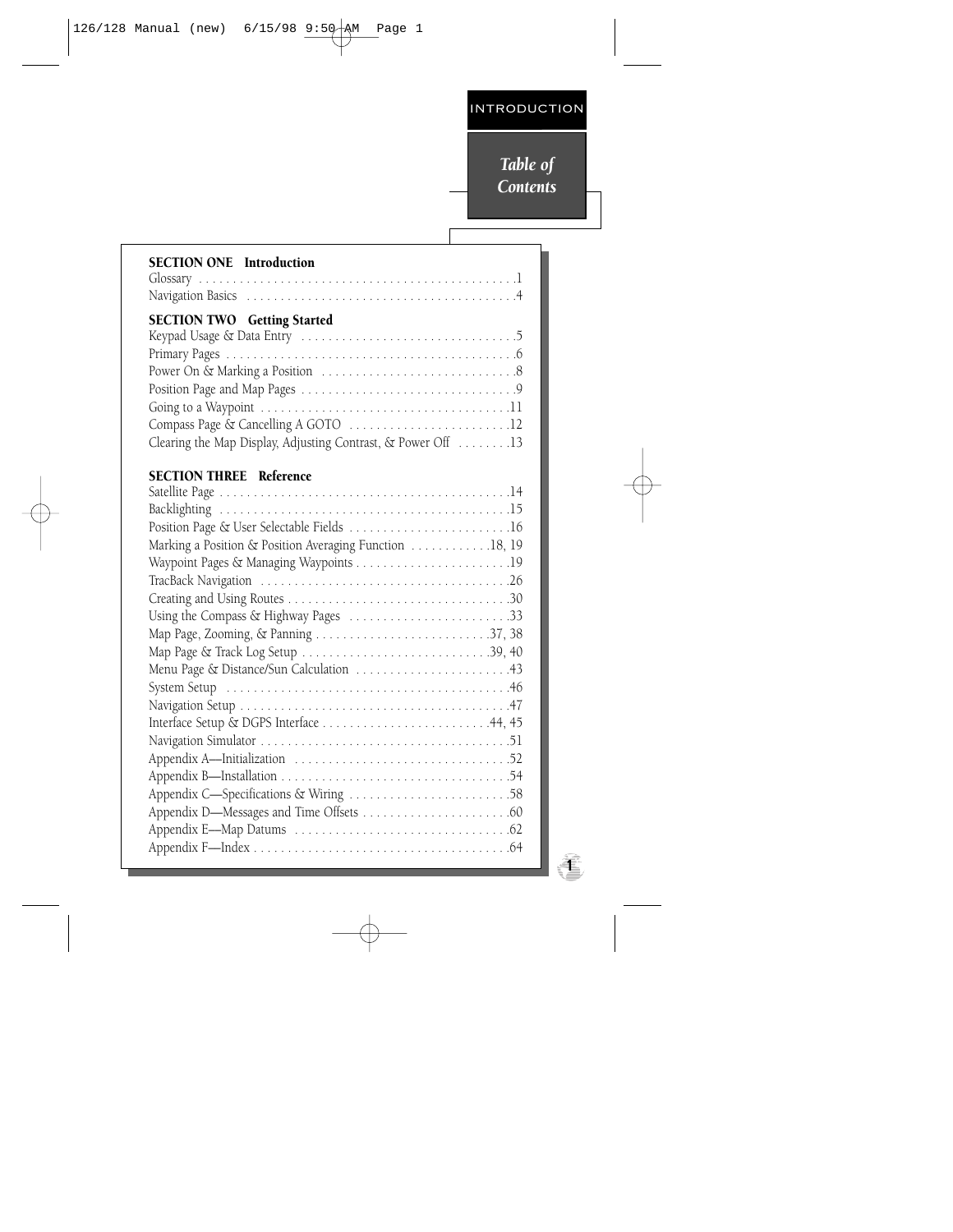# *Glossary*

The GPS 126/128 is a powerful navigation tool that can guide you anywhere in the world. To better understand its operation and capabilities, it may be helpful to review the basic terms and concepts briefly explained below.

Other navigation and GPS definitions used in the manual are defined in the appropriate reference sections of the manual.

# Almanac Data

Satellite constellation information (including location and health of satellites) that is transmitted to your receiver from every GPS satellite. Almanac data must be acquired before GPS navigation can begin.

# Bearing

**2**

The compass direction from your position to a destination.

# Course Made Good (CMG)

The bearing from the "active from" position (your starting point) to your present position.

# Crosstrack Error (XTK)

The distance you are off a desired course in either direction.

# Desired Track (DTK)

The compass course between the "from" and "to" waypoints.

# Differential GPS (DGPS)

An extension of the GPS system that uses land-based radio beacons to transmit position corrections to GPS receivers.

# Estimated Time of Arrival (ETA)

The time of day of your arrival at a destination.

# Estimated Time Enroute (ETE)

The time left to your destination at your present speed.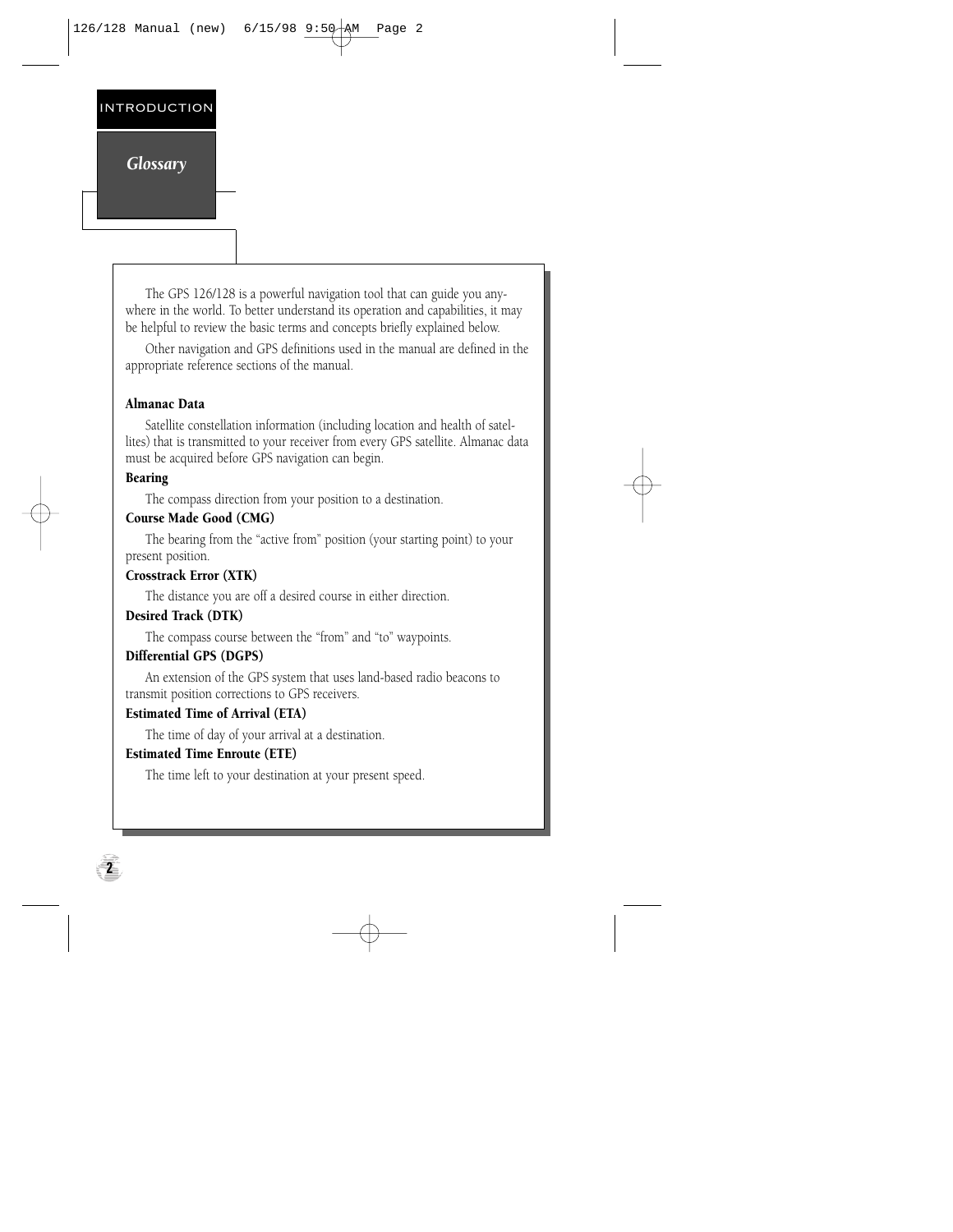# *Glossary*

**3**

#### Grid

Coordinate system that projects the earth on a flat surface, using square zones for position measurements. UTM/UPS and Maidenhead formats are grid systems.

#### Ground Speed

The velocity you are traveling relative to a ground position.

#### Latitude

The north/south measurement of position perpendicular to the earth's polar axis.

# Longitude

An east/west measurement of position in relation to the Prime Meridian, an imaginary circle that passes through the north and south poles.

#### Navigation

The process of traveling from one place to another and knowing where you are in relation to your desired course.

# Position

An exact, unique location based on a geographic coordinate system.

#### Track (TRK)

The direction of movement relative to a ground position.

#### Universal Transverse Mercator (UTM)

A grid coordinate system that projects global sections onto a flat surface to measure position in specific zones.

#### Velocity Made Good (VMG)

The speed you are traveling in the direction of the destination.

#### **Waypoint**

A specific location saved in the receiver's memory.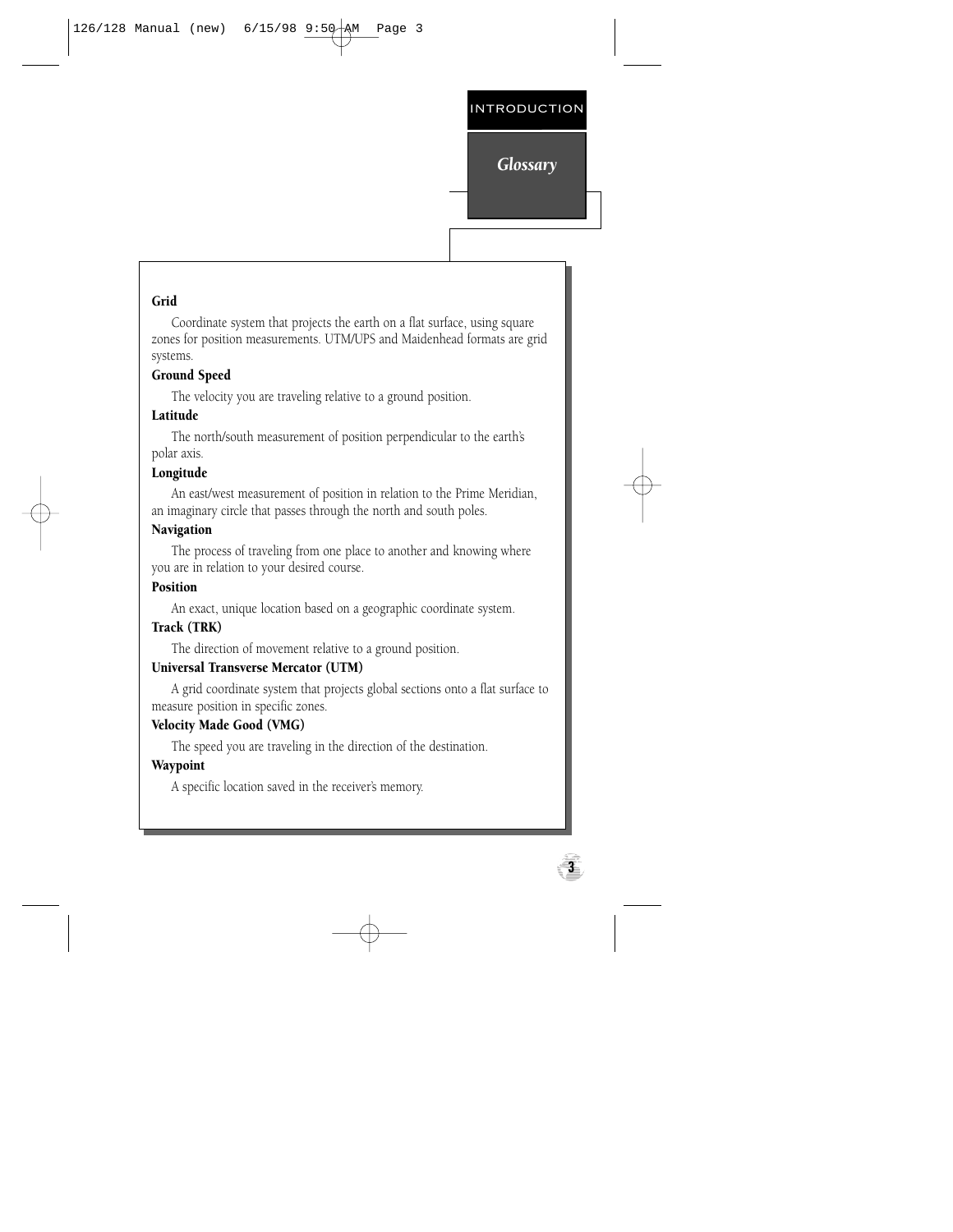# *Navigation Basics*

The GPS 126/128 provides steering guidance and navigation information using degrees, a measurement measured in a clockwise direction from a north reference. North is described as 000º, east as 090º, south as 180º, and west as 270º. The diagram and compass rose below provide a graphic illustration of the navigation terms used by the GPS 126/128. More information on basic navigation and GPS are available at your local library or bookstore.

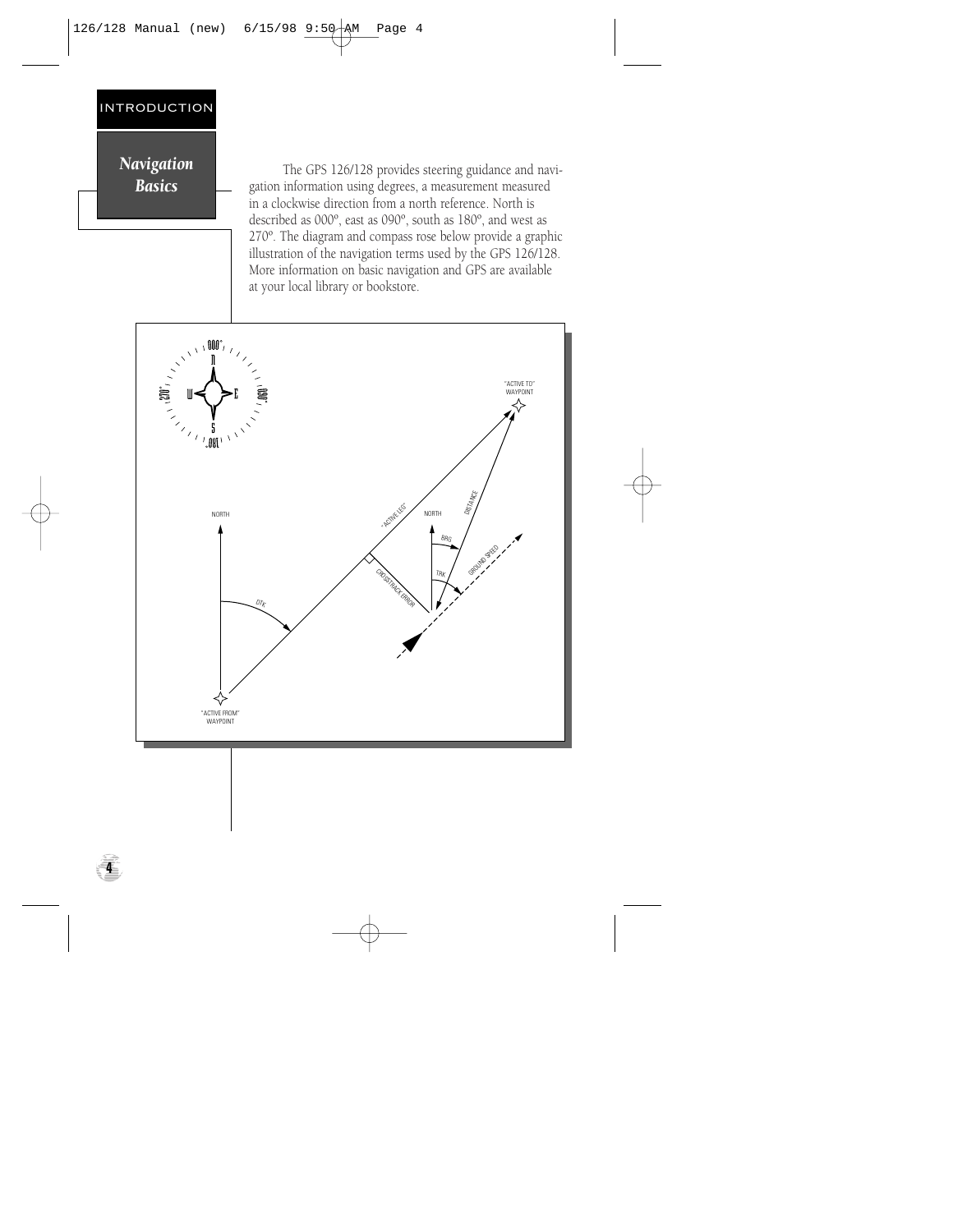|             | Turns the unit on and off and<br>activates screen backlighting.                                                    |
|-------------|--------------------------------------------------------------------------------------------------------------------|
| PAGE        | Scrolls through the main data<br>pages in sequence and returns<br>display from a submenu page<br>to the main page. |
| <b>MARK</b> | Captures a position and dis-<br>plays the mark position page.                                                      |
| GOTO        | Displays the GOTO page with<br>the waypoint highlighted for<br>GOTO operation.                                     |
| ENTER       | Confirms data entry and<br>activates highlighted fields<br>to allow data entry.                                    |
| QUIT        | Returns the display to a previ-<br>ous page, or restores a data<br>field's previous value.                         |
| <b>MOB</b>  | Marks your present GPS posi-<br>tion and instantly sets a return<br>course while providing steer-<br>ing guidance. |
| IN          | Decreases the scale of the<br>moving map.                                                                          |
| oui         | Increases the scale of the<br>moving map.                                                                          |
|             | Selects alphanumerical<br>characters and menu choices<br>and moves the field highlight<br>from field to field.     |
|             | Moves the selected character<br>field and moves the field<br>highlight from field to field.                        |

# *Keypad Usage and Data Entry*

# *DA TA ENTRY*

*The arrow keypad is used for all data entry.* Use the  $\triangle$  and  $\blacktriangledown$ *keys to select letters, numbers, and menu options; use the* L *and*  $\blacktriangleright$  keys to move the cur*sor forward or backward along the line. Press* F<sup>ores</sup> to confirm *your entry .*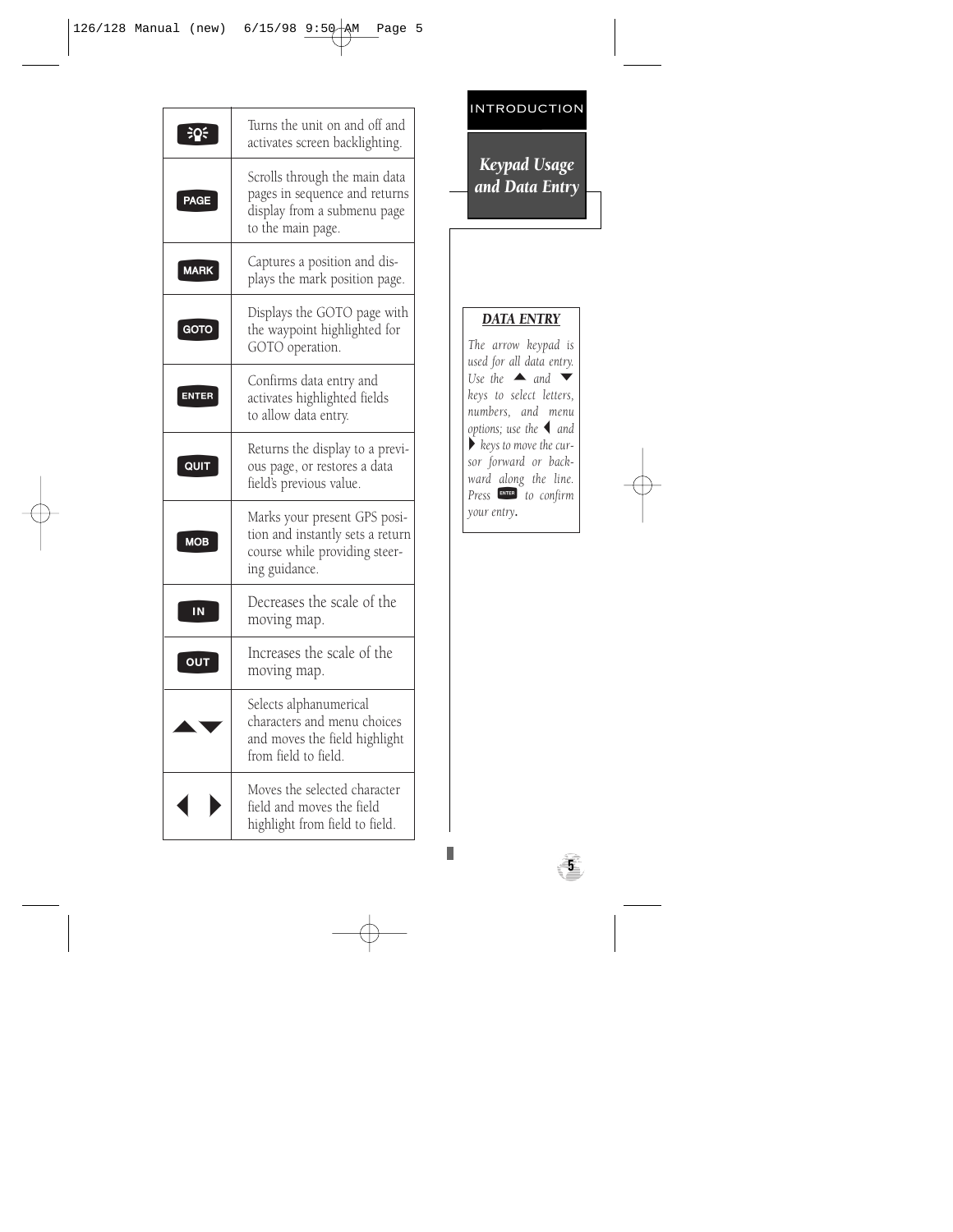*Primary Pages*

# Primary Pages

Before we start the tour, let's briefly look at the five primary information pages used for the GPS 126/128. To switch between pages press either the **QUIT** OT PAGE keys (see below).





*Satellite Page*

*The Satellite Page will allow you to monitor satellite signal reception and strength.*



*Position Page*

**6**

# Satellite Page

The **Satellite Page** shows satellite positions and signal strength. Satellite positions are displayed using two circles and a center point. The outer circle shows satellites on level with the horizon; the inner circle is 45º above the horizon; and the center point represents satellites directly overhead. Knowing satellite positions will show you the direction of any blocked signals.

The bottom of the page contains a row of signal strength bars corresponding to each satellite being used.

# Position Page

The **Position Page** shows you where you are, what direction you're heading, and how fast you're going.

The top of the page contains a compass tape which is a graphic representation of your heading.



The graphic compass tape reflects your heading only while you are moving.

Your track and speed are indicated immediately below. Underneath are two user-selectable fields for a variety of data. The current position is displayed in latitude and longitude or a user selectable grid format. A 12/24 hour clock is also provided.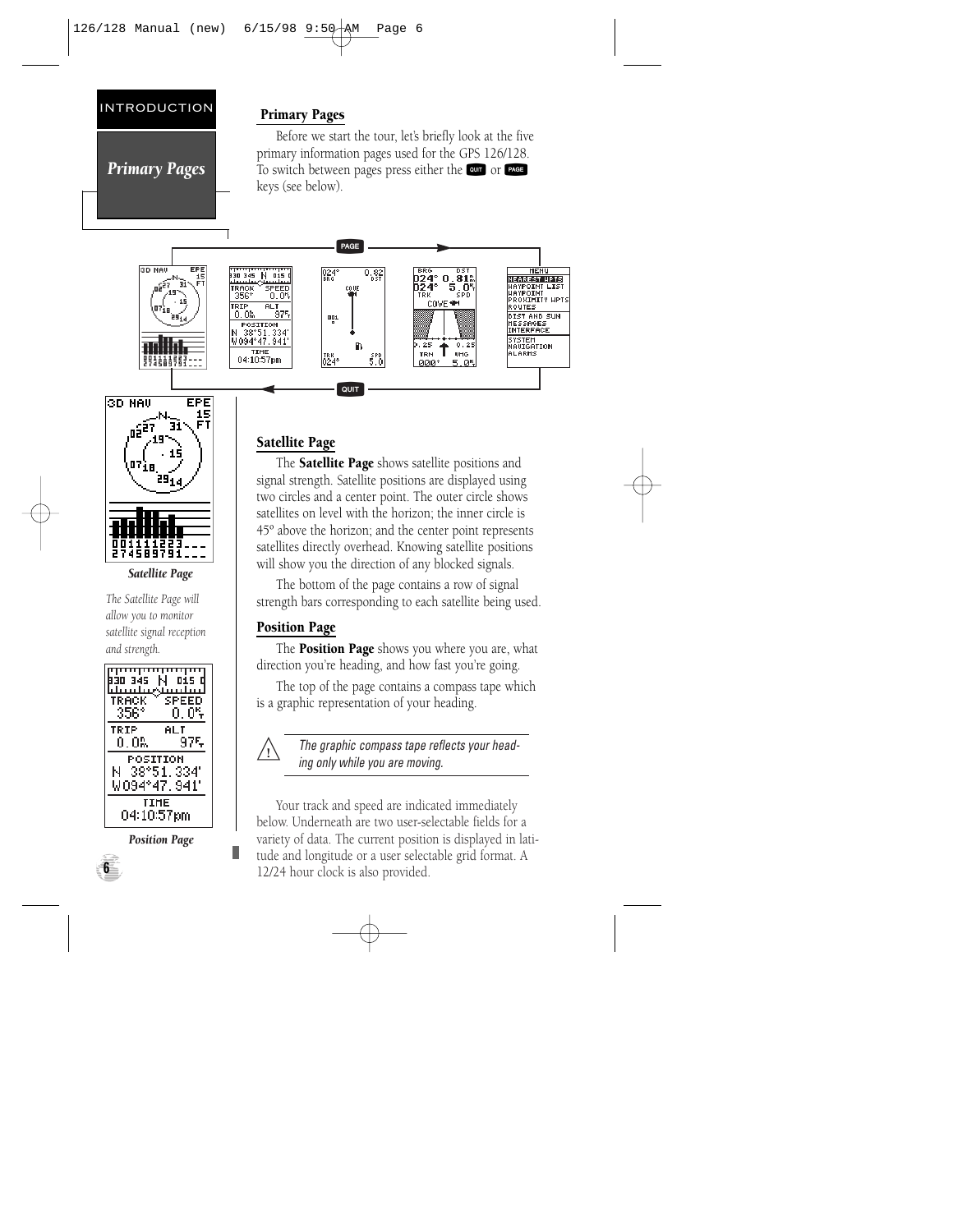# Map Page

The **Map Page** acts as a window. It allows you to view your position, the "path" you have traveled over, and nearby waypoints.

A diamond icon in the center of the screen represents your current position. As you move, you will see a thin line called a *track log* appear along the path you have just covered. Names of stored waypoints and waypoint symbols can also be shown on the map.

The bottom corners of the screen always display your current track and speed. When going to a waypoint, highlighting an on-screen waypoint, or using the panning target crosshair, the corresponding distance and bearing are shown at the top corners of the screen.

#### Navigation Page

A navigation page gives you steering guidance when going to a waypoint. The GPS 126/128 has two navigation page choices: the Highway Page and the Compass Page. The Highway Page is the default and will be briefly explained here. The Compass Page is covered on page 36.

The **Highway Page** uses a graphic highway to show your movement in relation to your desired course. The upper section shows bearing and distance to the waypoint and your current track and speed. The middle portion contains the actual highway. The highway indicates the crosstrack error, or distance and direction, your are off-course from your waypoint. Always turn in the direction the highway is pointing. For example, if the highway points straight up, no turn is needed. If the highway points right, you need to turn right until the highway points straight up. The pointer just below the CDI scale always points to your selected waypoint, relative to the direction you are moving. The remainder of the page contains two user-selectable fields.

#### Menu Page

The last primary page is the **Menu Page.** The Menu Page gives you access to the GPS 126/128's waypoint management, route, and setup features through a list of submenus. The Menu Page is covered on page 43. **7**

# **INTRODUCTION** *Primary Pages*



*Map Page The Map Page shows your progress on a moving track plotter and gives you a bird's-eye-view of surrounding waypoints.*



*Highway Page*

*With the Highway Page, you will get graphic steering guidance when navigating a route or going to a single waypoint.*

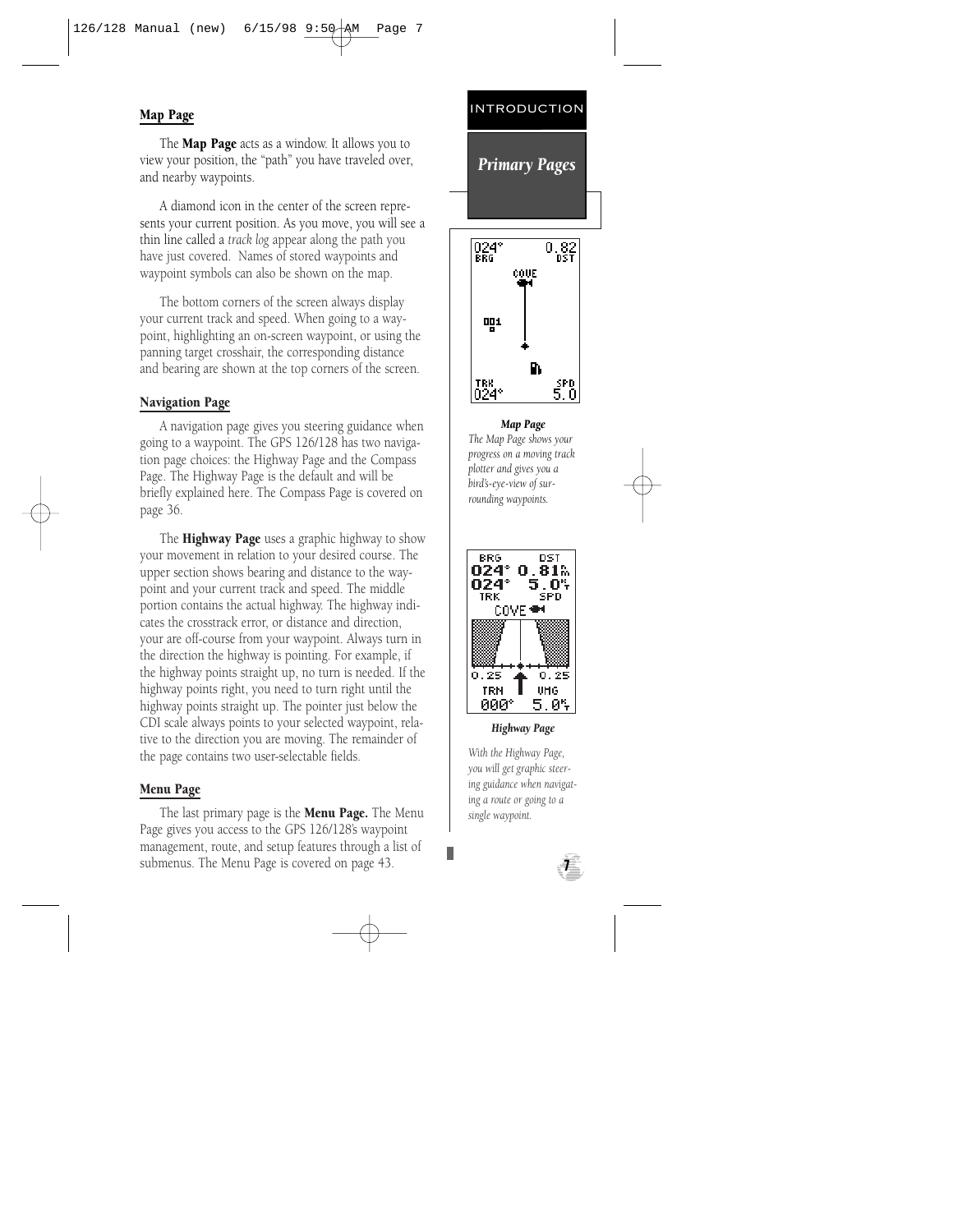#### GETTING STARTED

*Power On & Marking a Position*



*The Welcome Page will be shown while the unit conducts a self test.*



*Press the UP arrow to move forward through the alphabet or numbers and the DOWN arrow to move backward.*

# Getting Started Tour

Now that you are familiar with the primary pages, it's time to take a tour. This is a live tour and is to be conducted with your unit installed and with the boat in the water. The tour will take you through the receiver's basic features and functions as you move about on the water and assumes that the GPS 126/128 is turned on and initialized, (see page 52 for initialization procedure) and that you have not changed any of the factory settings (units of measure, selectable fields, etc.). If these settings have been changed, the pictures and descriptions in this manual may not match what you see on your screen.

# Navigation Simulator

If you are not able to take the Getting Started Tour with your boat in the water, you may use the built-in navigation simulator to practice using the GPS 126/128. To use the simulator, see page 51.

# Marking a Position

To begin the tour, let's take the position you have acquired (either by just initializing the unit or by having turned the unit on) and mark it as a waypoint for future reference.

1. Press the MARK key to capture and hold your position.



To mark a position, you must have obtained a 2D or 3D fix, or have the receiver in simulator mode. If you try to mark a position without a position fix, you will be alerted with a 'No GPS Position' message.

The mark position page will appear, showing the captured position and a default 3-digit waypoint name. Let's change the default name to something a little more meaningful, like 'DOCK'.

2. Press the down arrow once to move the field highlight from the 'SAVE?' field to the name field.

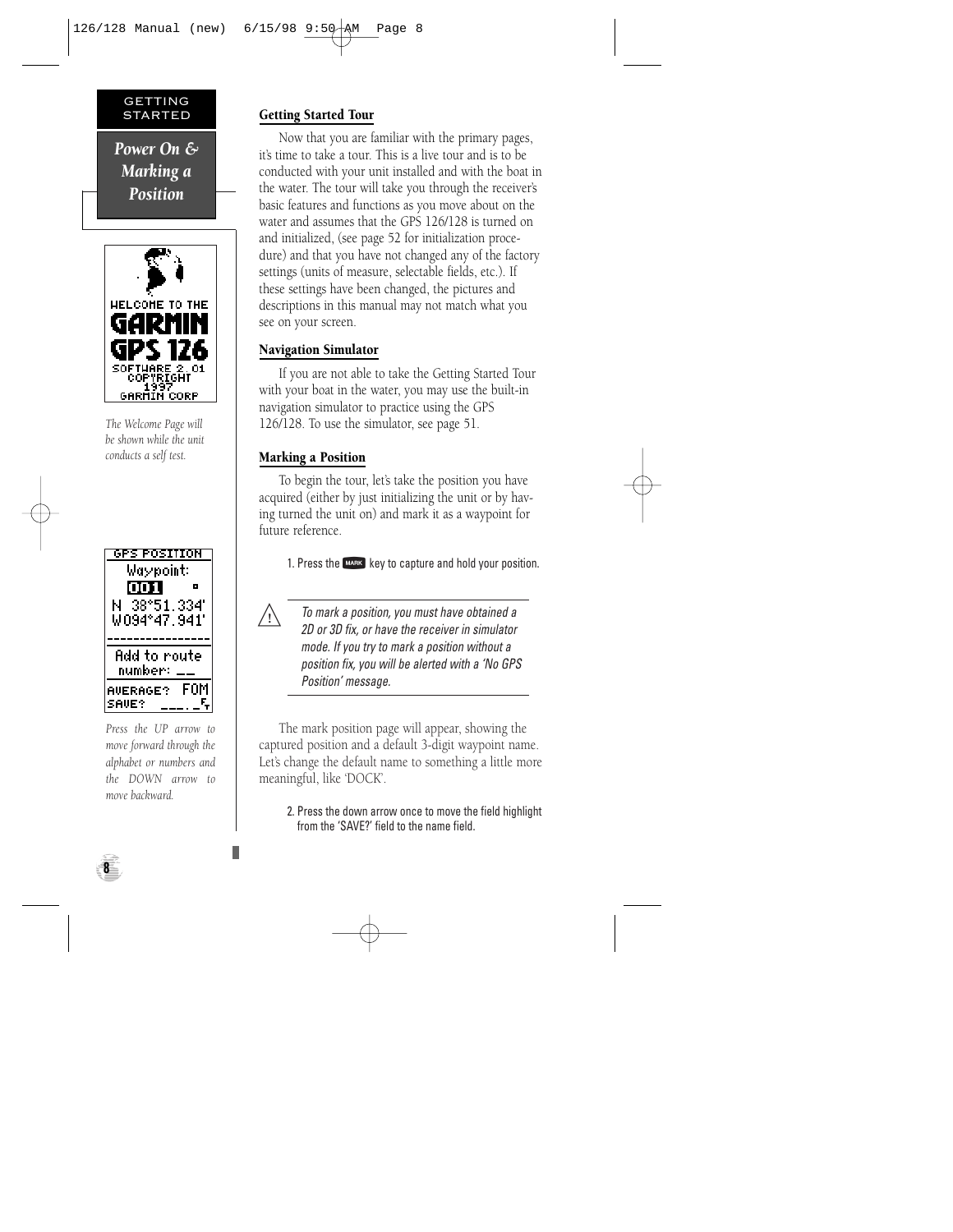- 3. Press Form to clear the default waypoint name.
- 4. Press and hold the  $\triangle$  key to scroll through the alphabet until the letter 'D' appears.
- 5. Press the  $\blacktriangleright$  key once to move the character highlight to the next character space.
- 6. Repeat steps 3 and 4 until the word 'DOCK' is displayed.
- 7. Press Form to complete entry of the name.

Each waypoint may also be assigned a custom waypoint symbol for easy waypoint recognition on the map page.

- 1. Press Form to activate the symbol menu.
- 2. Select the anchor symbol and press FINTER.
- 3. Press the  $\blacktriangledown$  key to highlight the 'DONE?" field.
- 4. Press Formal to confirm the selected symbol.
- 5. With the 'SAVE?' field highlighted, press Figual to con-<br>firm that you want to save the position as a waypoint named 'DOCK'.

The mark position page will now be replaced by the Position Page (or whatever page was displayed prior to pressing the Wass key). The 'DOCK' waypoint<br>is now stored in the GPS 126/128's memory, and will remain there until you manually remove it or clear the receiver's memory. For more on waypoint management, see pages 19-24.

# Using the Position and Map Pages

 $\sqrt{2}$ 

Now that you've marked a position, let's see how the Position and Map Pages can be used to monitor your progress as you head out into the open water.

> As always, ensure your primary focus is on boating traffic and monitor the GPS126/128 briefly when operating your boat.

# GETTING STARTED

*Position and Map Pages* 



*The arrow keypad is used for all data entry. Use the UP and DOWN keys to select letters, numbers, or menu options, and use the LEFT and RIGHT keys to move the cursor forward or backward along the line.*



*Position Page*

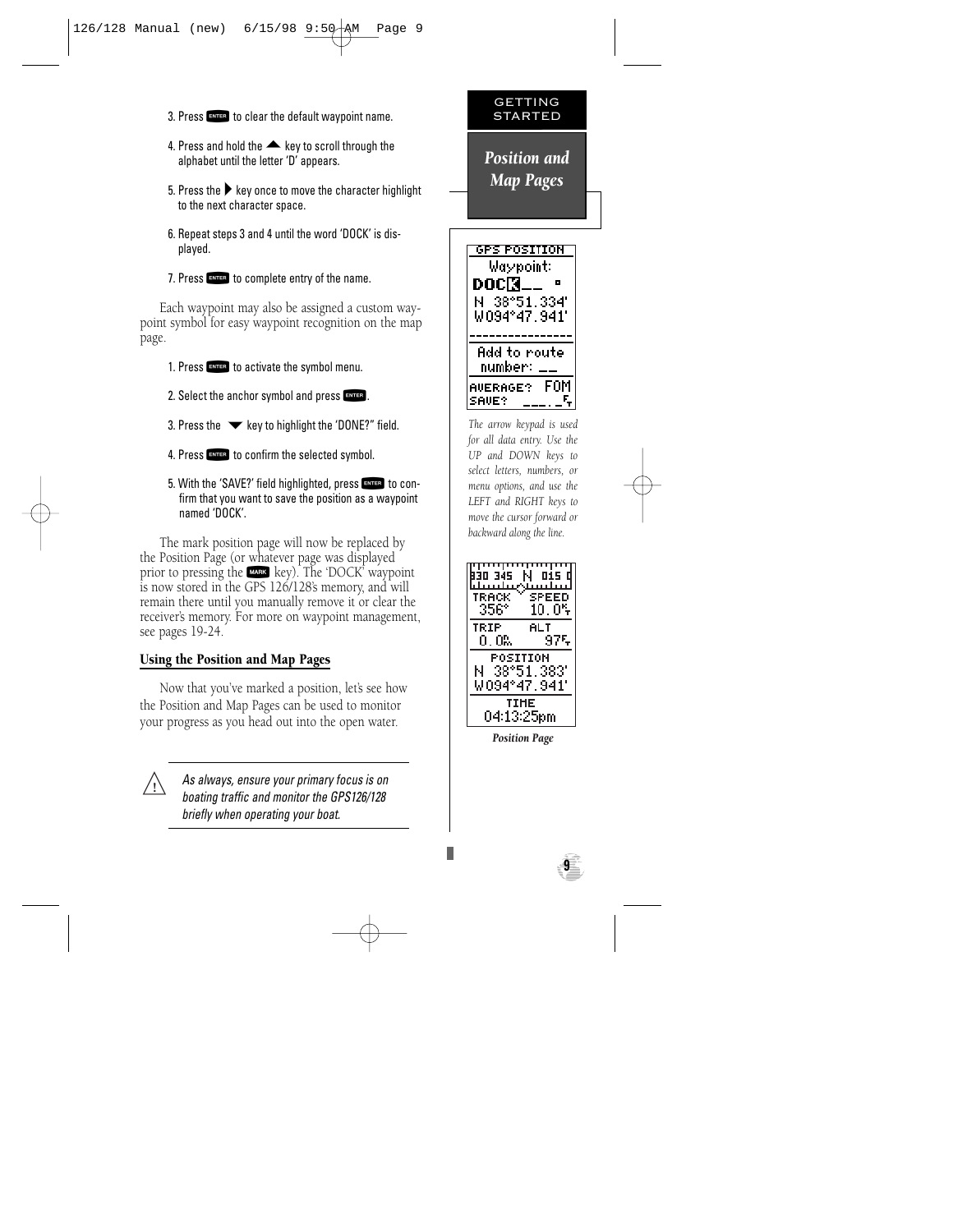#### GETTING STARTED

*Position and Map Pages*



*The Map Page displays your present position as a diamond icon and provides a real-time graphic "breadcrumb" display of your track right on the screen.*



*The moving map's default screen orientation is trackup. "Track up" means that your current direction of travel is always up (or towards the top of) the screen. It can also be set for north up, or desired trackup orientation through the map setup page.*

# Using the Position and Map Pages (cont.)

As you head out, the Position Page will help you monitor your movement.



The direction you are moving (your track) and your speed are displayed on the upper part of the page, just below the graphic compass tape. The latitude and longitude, along with two user-selectable displays, are continuously displayed in the middle of the page, and the time of day is displayed below.

Now let's change the display to the Map Page and watch the track log of our tour:

#### 1. Press the PAGE key to change from the Position Page to the Map Page.

To view a larger area on the Map Page, let's change the zoom scale from .2 (default) to 1.0 nautical mile.

# To select a larger zoom scale on the Map Page:

1. Press the  $\overline{\text{out}}$  key until '1.0 n.m. zoom scale' appears.

Your current position is shown as the diamond in the middle of the screen. The dark circle below the diamond represents the position you created, with the line between the two showing your track.

- 1. Once you have reached an area that allows for general changes in direction without interfering in the passage of other boats, mark your current position again and name this waypoint "CHANNL". (See 'Marking a Position' on page 18.)
- 2. Next, make a moderate turn in any direction thats safe for navigation and proceed for another 3 minutes.

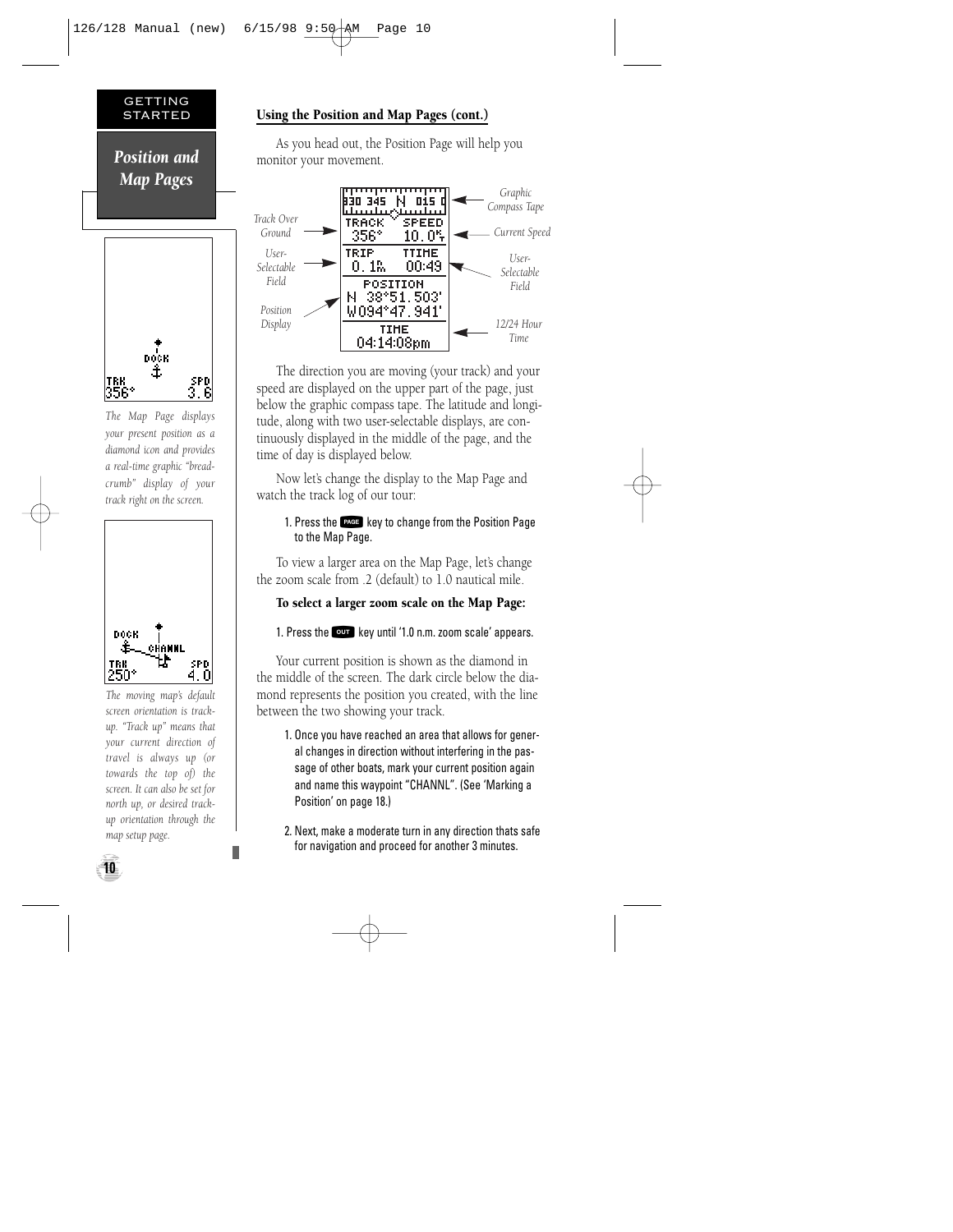# Going To a Waypoint

Once you've stored the "CHANNL" waypoint in memory, you can use the GPS 126/128 to guide you to it by performing a simple GOTO. A GOTO is nothing more than a straight-line course from your present position to the destination you've selected.

 $\sqrt{2}$ 

Use caution when navigating. A "straight-line" course reflects the shortest distance to a waypoint, and does not navigate around obstructions, such as land or buoys, etc.

Now that you have moved away from 'CHANNL' for three minutes, let's try navigating back to it.

# To select a GOTO destination:

- 1. Press the Goro key.
- 2. The GOTO waypoint page will appear, displaying all the waypoints in memory in alphabetical order.
- 3. Use  $\triangle$  or  $\blacktriangledown$  to highlight the 'CHANNL' waypoint.
- 4. Press the  $\blacksquare$  key to confirm that you want to navigate to the displayed waypoint.
- 5. Press the  $P^{\text{age}}$  key to view the Graphic Highway Page.



GETTING STARTED *Going To a Waypoint* GOTO HAYPOINT **CHANNL** 1 dock GARHIN CANCEL GOTO? **TRACBACK?** 

*The GOTO waypoint page allows you to select your destination from a list of all available waypoints in the GPS 126/128's memory.*



*Once a GOTO is activated, the GPS 126/128 will provid steering guidance until the GOTO is cancelled. To cancel a GOTO, highlight the cancel prompt at the bottom of the page and press ENTER.*

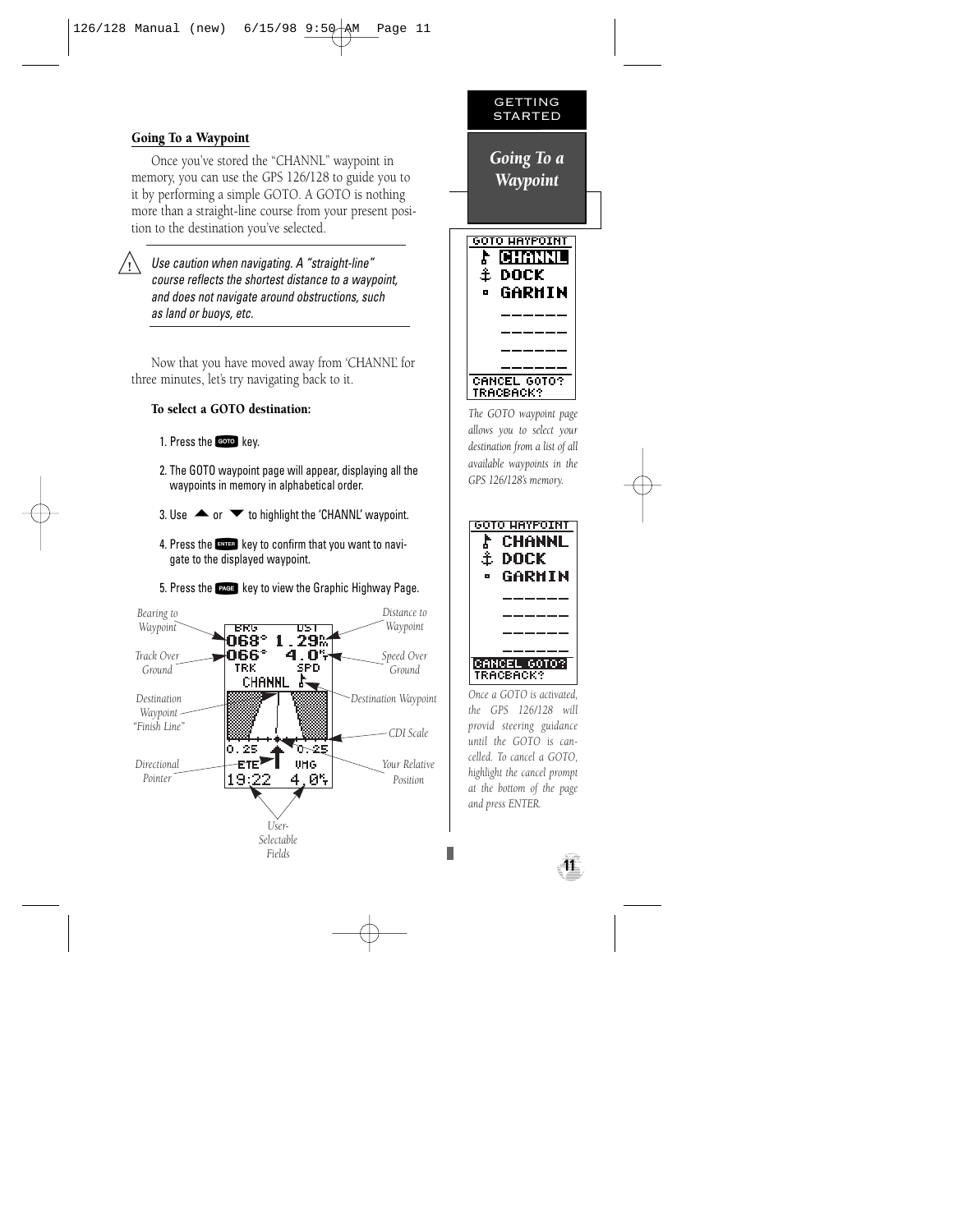*GOTO Waypoint & Cancelling GOTO*



*The 126/128 will also provide steering guidance with a graphic Compass Page.*

*To change the display from the Highway Page, press ENTER twice.*



*Once you reach the selected distance from the destination (based on your present speed and course), an arrival message will appear on the message page.*

# Going To a Waypoint (continued)

The GPS 126/128's Highway Page provides graphic steering guidance to a destination, with an emphasis on a straight-line course to the desired waypoint and the distance and direction you are off course. The bearing and distance to a waypoint–along with your current track and speed, are displayed at the top of the screen, with two user-selectable fields shown at the bottom.

As you head toward your destination, the middle section of the screen provides visual guidance to your waypoint on a moving graphic "highway". The pointer just below the CDI scale always points to your selected waypoint relative to the direction you are moving.

Your present position is represented by the diamond in the center of the course deviation scale. The line down the middle of the highway represents your desired track. As you navigate toward a waypoint, the highway will actually move, indicating the direction you're off course, relative to the position diamond on the CDI scale. To stay on course, simply steer toward the center of the highway.

While navigating, you may decide to use the Compass Page (see picture above left) instead of the Highway Page.

#### To select the Compass Page:

#### 1. While viewing the Highway Page, press FINTER twice.

The Compass Page will now become the displayed navigation page. This page provides a directional pointer to your destination by using a rotating compass display to show direction of travel. It provides better steering guidance at slower speeds for travel with many directional changes.

To switch back to the Highway Page, press ENTER twice.

# Cancelling a GOTO

If you decide to stop navigating to the active waypoint, all you have to do is cancel the GOTO.

# To cancel an active GOTO:

1. Press the Goro key.

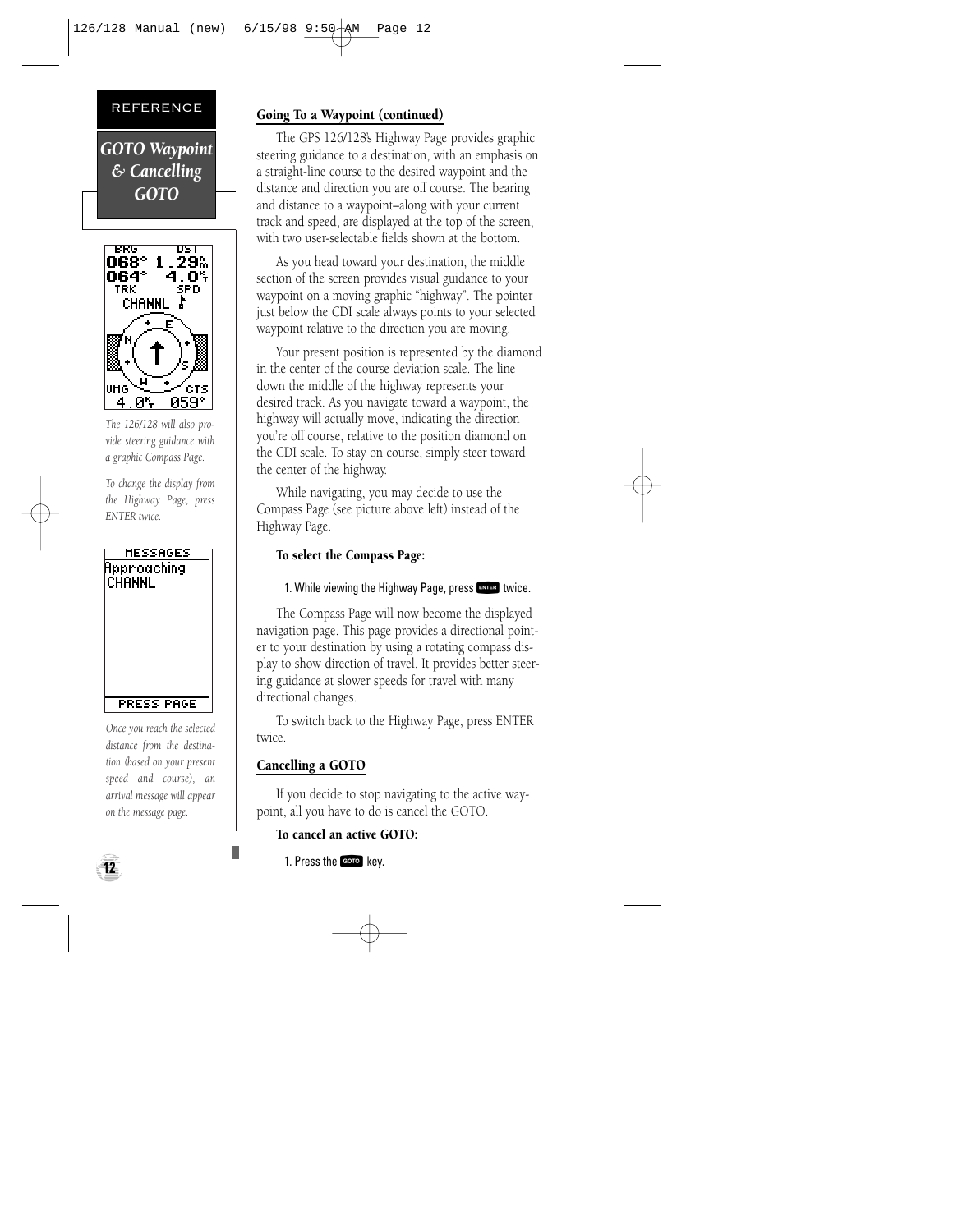2. Use the arrow keypad to move the field highlight to the 'CANCEL GOTO?' prompt at the bottom of the page and press FINTER.

# Clearing a Cluttered Map Display

After you've used the GPS 126/128 for a few trips, you may find that your map display has become a bit messy from keeping track of your every move. For practice, let's clean up the screen by clearing the track log (the plot points left on the Map Page) we've just created during the Getting Started Tour.

- 1. Press PAGE or **QUIT** until the Map Page appears and press FRITER.
- 2. Use the  $\blacktriangledown$  key to move the field highlight to the 'TRACK SETUP' option.
- 3. Press FNTER to access the track setup page.
- 4. Highlight the 'CLEAR LOG?' option. The clear log confirmation page will appear.
- 5. Use the  $\blacktriangleleft$  key to highlight the 'Yes' prompt.
- 6. Press Fourth to finish.

# Adjusting the Contrast

You can adjust the screen contrast from the Satellite Page and also from the Menu Page (see page 47)

# To adjust the contrast from the Satellite Page:

- 1. Press the EXGE or QUIT key until the Satellite Page appears.
- 2. Press the arrow keypad left or right until the desired level is reached, and press FRITER.

# Turning the Receiver Off

You've now gone through the basic operation of your new GPS receiver. We encourage you to experiment with the GPS 126/128. If you encounter any problems using the unit or want to take advantage of the GPS 126/128's more advanced features, refer to the reference section of this manual.

# To turn the GPS 126/128 off:

1. Press and hold the **PAL Key for 3 seconds.** 

#### REFERENCE

*Clearing the Map, Adjusting Contrast, & Power Off* 



*Highlight the 'CLEAR LOG?' prompt and press ENTER to clear the track log. Once all 1024 points are used, the oldest point will be continuously deleted to make room for the latest track log point.*



*Instantly change the screen contrast by pressing the arrow keypad while viewing the Satellite Page.*

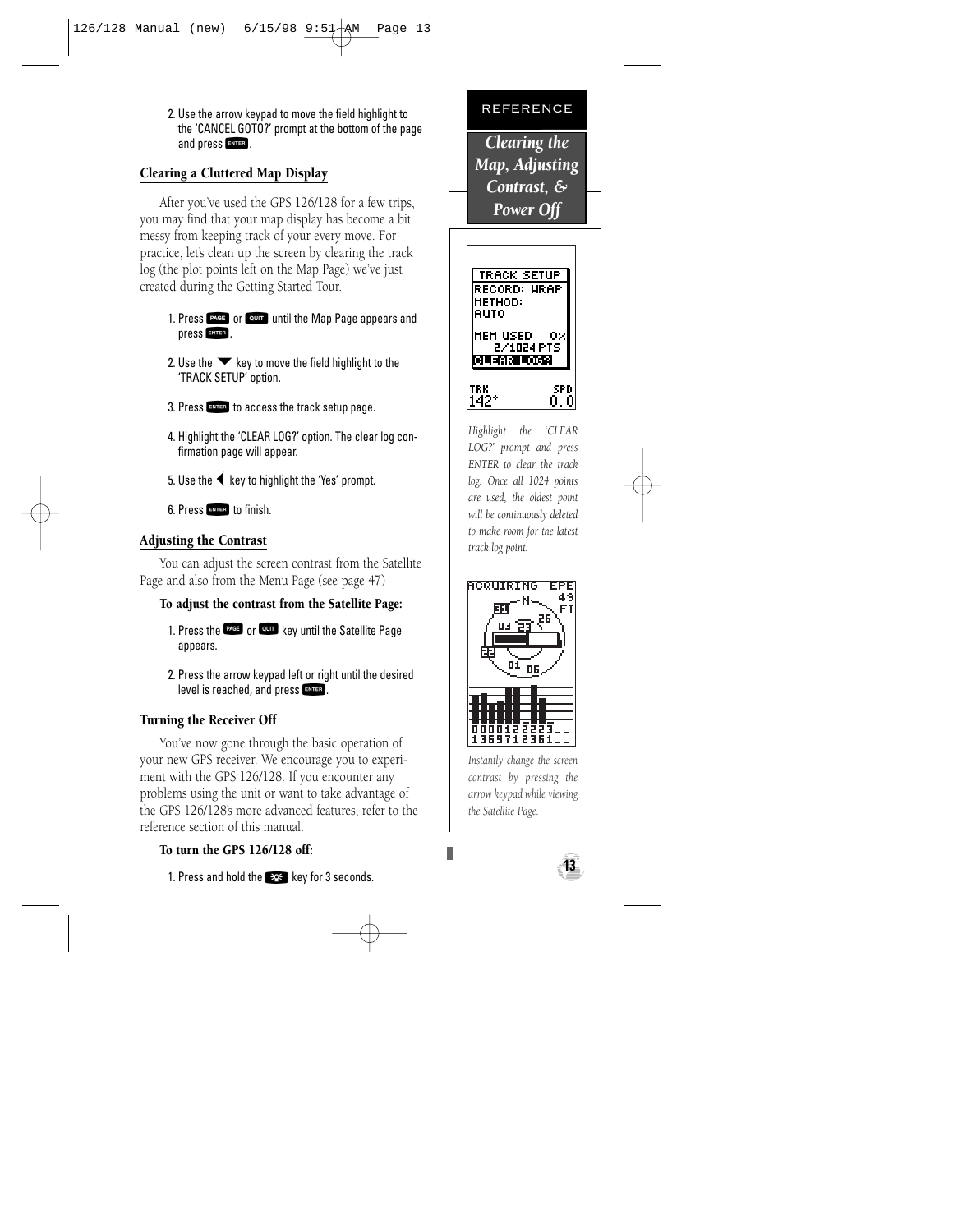

# 3D NAU FPE 15 274589791

*The GPS 126/128's Satellite Page will help you determine which satellites are in view, and whether or not any satellites are being "shaded" or blocked. (See satellites 07 and 19 above).*

*By periodically monitoring the signal strength bars at the bottom of the page and the north up sky view, you will be able to see how moving to another area with a clearer view of the sky will improve satellite reception and speed up signal acquisition.*

# Satellite Page



The GPS 126/128's Satellite Page displays the status of various receiver functions. The status information will help you understand what the GPS 126/128 is doing at any given time, and will tell you whether or not the receiver has calculated a position fix.

# Sky View and Signal Strength Bars

The sky view and signal strength bars give you an indication of what satellites are visible to the receiver, whether or not they are being used to calculate a position fix, and the signal quality. The satellite sky view shows a bird's-eye view of the position of each available satellite relative to the unit's last known position. The outer circle represents the horizon (north or track up); the inner circle 45º above the horizon; and the center point directly overhead. You can use the sky view to help determine if any satellites are being blocked, and whether you have a current position fix (indicated by a '2D NAV' or '3D NAV' in the status field). You can also set the sky view to a track-up configuration by changing the "orientation" option on the Map Page. (See pg. 41 for Map Setup instructions.)

When the receiver is looking for a particular satellite, the corresponding signal strength bar will be blank and the sky view indicator will be highlighted. Once the receiver has found the satellite, a hollow signal strength bar will appear, indicating that the satellite has been found and the receiver is collecting data from it. The satellite number in the sky view will no longer appear highlighted. As soon as the GPS 126/128 has collected the necessary data to calculate a fix, the status field will indicate a 2D or 3D status.

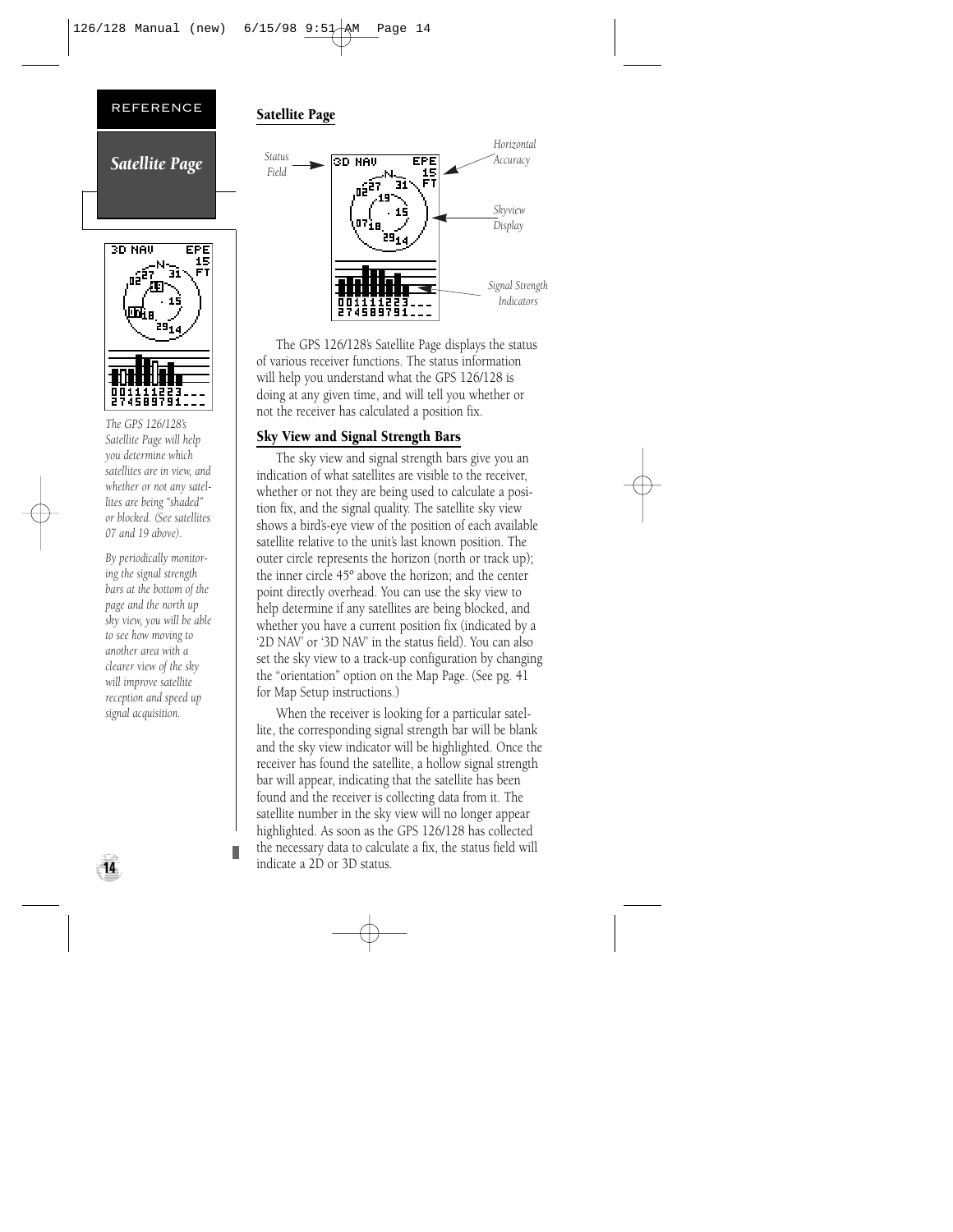# Receiver Status and EPE

Receiver status is indicated at the top left of the page, with the current horizontal accuracy (EPE, estimated position error, in feet or meters) at the top right. The status will be shown as one of the following conditions:

**Searching—** the GPS 126/128 is looking for any available satellites in view.

AutoLocate— the GPS 126/128 is initializing and collecting new almanac data. This process can take 5 minutes, depending on the satellites currently in view.

**Acquiring—** the receiver is collecting data from available satellites, but has not collected enough data to calculate a 2D fix.

**2D Navigation—** at least three satellites with good geometry have been locked onto and a 2 dimensional position fix (latitude and longitude) is being calculated. '2D Diff' will appear when you are receiving DGPS corrections in 2D mode.

**3D Navigation—** at least four satellites with good geometry have been locked onto, and your position is now being calculated in latitude, longitude and altitude. '3D Diff' will appear when you are receiving DGPS corrections in 3D mode.

Poor GPS Coverage— the receiver isn't tracking enough satellites for a 2D or 3D fix.

Not Usable— the receiver is unusable, possibly due to abnormal satellite conditions. Turn the unit off and back on to reset, and reinitialize the receiver if necessary.

**Simulator—** the receiver is in simulator mode.

# Screen Backlighting

The GPS 126/128 feature illuminates the screen display for a user-defined interval (the default is 15 seconds). There are three stages of backlighting. When backlighting is on, a bulb icon will appear at the bottom left of the sky view. To adjust the duration of screen backlighting, refer to the system setup section (see page 47).

Note: A bulb icon will appear on the Satellite Page when backlighting is on.



*Receiver Status & Screen Backlighting*



*The signal strength bars at the bottom of the page will not appear until the GPS 126/128 has found the satellites indicated at the bottom of the screen.*



*When backlighting is on, a bulb icon will appear on the Satellite Page.* 

*Use the icon to determine if backlighting is turned on during daylight hours.*

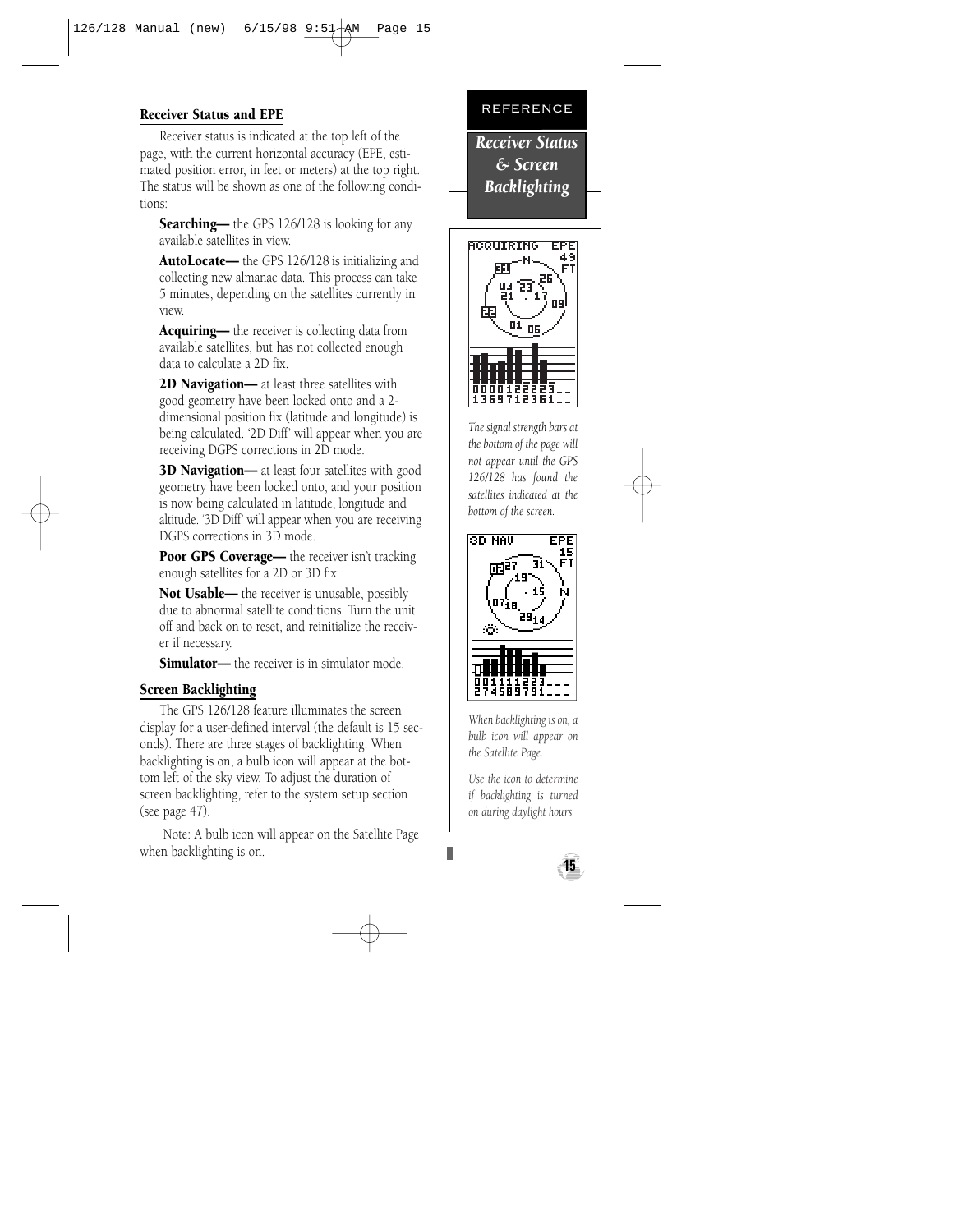*EZinit Prompt and Memory Erase*



*If you travel more than 500 miles with the receiver off, reinitialize the unit to your new position by using the EZinit feature. To access EZinit, press ENTER from the Satellite Page before any satellites are acquired.*

#### DEL ALL HPTS

# **HARNING!**

all waypoints. and routes will be deleted.

#### Are vou sure Wes? or No?

*Upon activating the Memory Erase Function, you will be asked to confirm your decision.*

# EZinit Option Prompt

The Satellite Page also provides access to the EZ*init* prompt whenever a position fix has not been calculated. (The unit must be in searching, AutoLocate, acquiring, simulator, or poor coverage mode.) This allows you to reinitialize the unit (see Appendix A), and is useful if you have traveled over 500 miles with the receiver off and must initialize your new position. (The EZ*init* prompt will automatically appear if the receiver needs to be initialized. The prompt may also appear during normal use if the antenna is blocked from receiving satellite signals.

Note: The GPS 126/128 features an internal lithium battery that will maintain the unit's memory when the receiver is not running.

# Memory Erase Function

You may erase the GPS 126/128's memory in four quick steps. This will cause all stored data to be deleted, including routes, waypoints, and the track log.

# To erase all stored data:

- 1. Ensure that the GPS 126/128 is turned off.
- 2. While holding down the Mkey, press the Pkey to turn the unit on. After the unit turns on, release the keys. A warning message will appear with "Yes?" highlighted, and ask you to confirm your selection.
- 3. If you **do not** wish to erase all stored data, press  $\blacktriangleright$ and **ENTER** to cancel the emergency erase.
- 4. If you **do** wish to complete the emergency erase, press  $F$ <sub>ENTER</sub>  $f_0$  confirm.

# Position Page

The second page in the GPS 126/128's main page sequence is the Position Page. This page shows you where you are, what direction you're heading, and how fast you're going. The Position Page is most useful when you are traveling without an active destination waypoint. The graphic compass tape across the top of the page indicates the direction you're heading (only while you're moving).

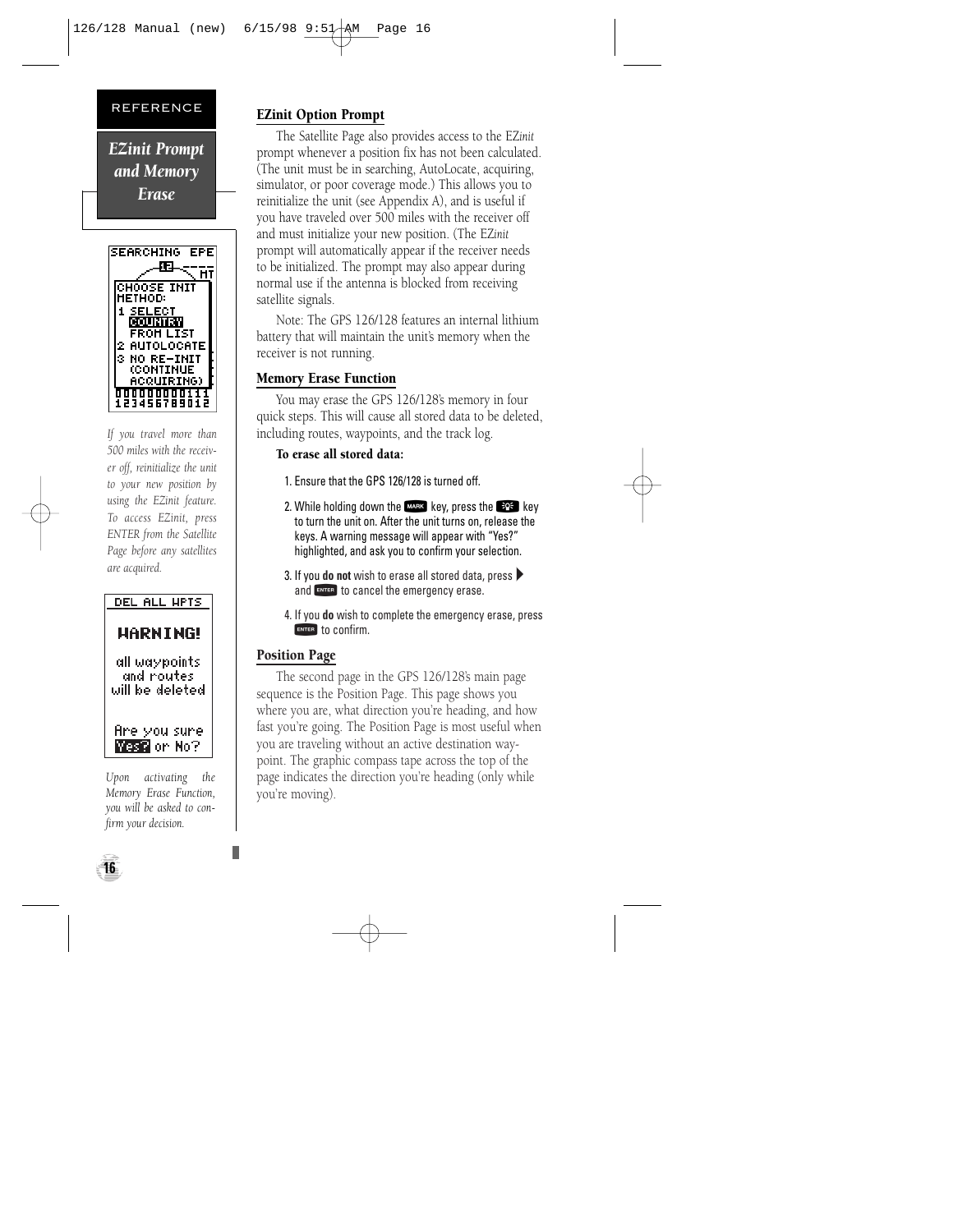# Position Page (continued)

Directly below the graphic compass tape are the track and speed fields. Track is the compass direction representing your actual course over the ground, and Speed is how fast you're moving. Below track and speed are two user-selectable fields. Both user selectable fields can display a variety of information that will aid in navigation The left field offers options for TRIP (default), AVSPD, MXSPD, TTIME, and ELPSD. The right field offers options for ALT (default), TTIME, ELPSD, and TRIP.

The following user-selectable options are available on the Position Page:

> Trip Odometer (TRIP)— total distance traveled since last reset.

Trip Timer (TTIME)— total (cumulative) time in which a ground speed has been maintained since last reset.

Elapsed Time (ELPSD)— hours and minutes since last reset.

Average Speed (AVSPD)— average speed traveled.

Maximum Speed (MXSPD)— maximum speed traveled since last reset.

Altitude (ALT)— vertical distance above sea level.

# To change the user-selectable fields

- 1. Highlight the left or right user-selectable field and press **ENTER**.
- 2. Use the  $\blacktriangle$  or  $\nabla$  key to scroll through the available options.

3. Press **ENTER** to confirm your selection.

The trip odometer, trip timer, and average speed fields are linked. Resetting one of these options in a user-selectable field will automatically reset the corresponding data in the other. This ensures that information shown in these fields reflects your current trip.



*Position Page*



*The speed and track displayed on the position page may fluctuate at slow speeds (or when you're not moving) because of position errors caused by Selective Availability.*



*The user-selectable fields on the Position Page give you a variety of information to choose from.*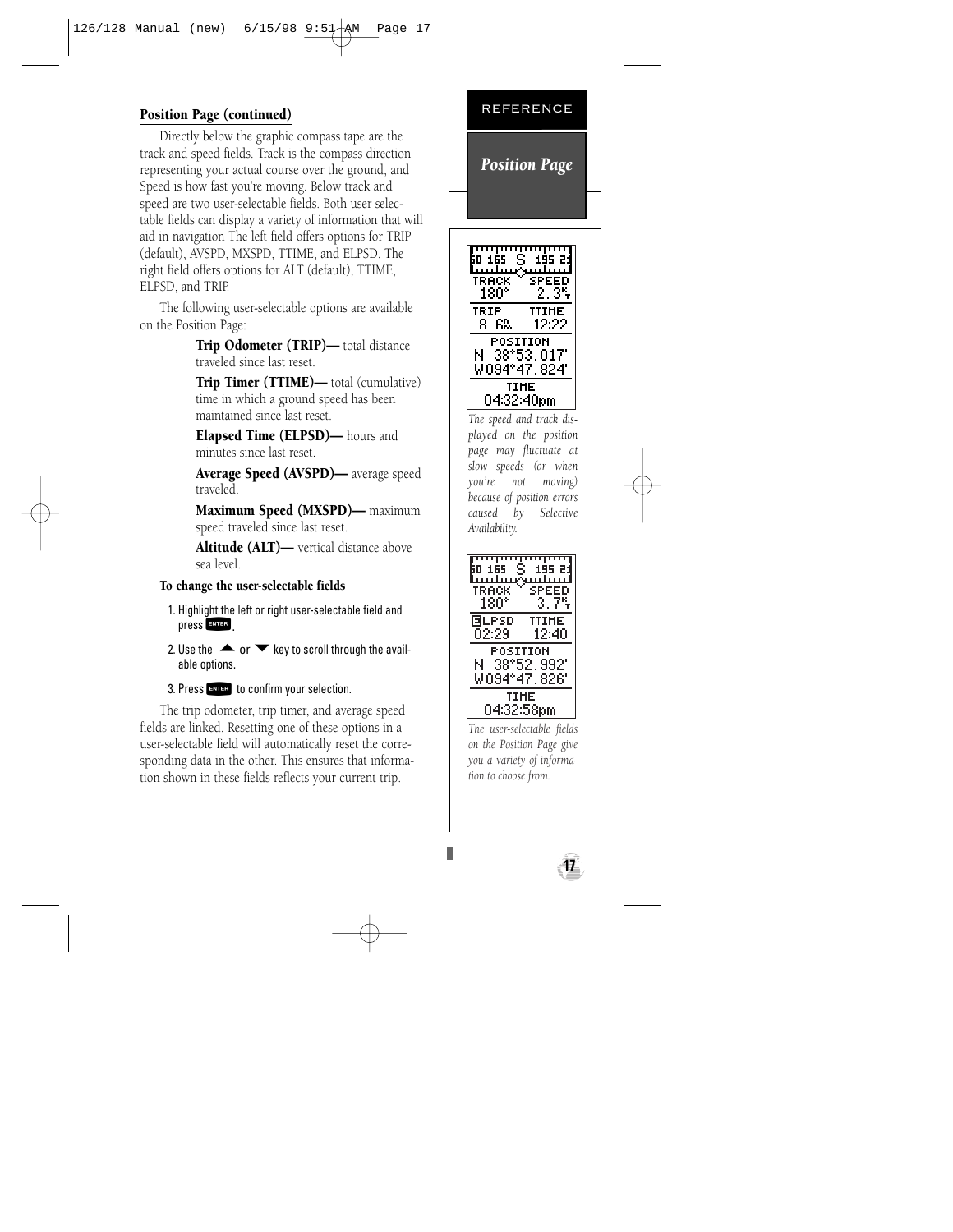*Altitude Field & Marking a Position*

| 60 165 S<br><b>TRACK</b><br>180° | 195 21<br>SPEED<br>- 05<br>4 |
|----------------------------------|------------------------------|
| TRIP<br>Reset?l                  | TTIHE<br>12:57               |
| POSITION<br>N<br>WO94°47.828'    | 38°52.972′                   |
| TIHE<br>04:33:15pm               |                              |

*Resetting the trip odometer will erase the previous mileage and set the odometer to 0.*



*You may enter a known altitude to assist the GPS 126/128 in establishing a 3D fix.*

**18**

# Altitude Field

When the GPS 126/128 is acquiring satellites or navigating in the 2D mode, the last known altitude is used to compute your position. In cases where the GPS 126/128 has 2D coverage, entering your approximate altitude will enable the receiver to determine a 3D fix.

Note: The altitude can not be changed when the GPS 126/128 has a 3D position fix.

#### To enter an altitude:

- 1. Ensure that 'ALT' is displayed in the user-selectable field.
- 2. Highlight the 'ALT' value field, and press  $F_{\text{MTER}}$ .
- 3. Enter a value, and press FNTER.

Directly below the user-selectable fields is the Position field. The position field shows the current GPS position in latitude and longitude (default) or a user selectable position format (see navigation setup page 47). Directly below the position field is the time. Time can be displayed as a 12– or– 24 hour clock (see system setup page 46).

# Marking A Position

The GPS 126/128 allows you to mark and store up to 500 positions as waypoints. A waypoint can be entered by taking an instant electronic fix, by manually entering coordinates (pg. 21), or using the bearing and distance to a known position (pg. 22).

# To mark your present position:

- 1. Press MARK . The mark position page will appear,<br>showing the captured position and a default threedigit name.
- 2. To save a default name and symbol, press  $F_{\text{MTE}}$  to confirm the 'Save?' prompt.

# To enter a different waypoint name:

- 1. Highlight the waypoint name field, and press  $F_{\text{excess}}$ .
- 2. Make the appropriate changes, and press  $F^{\text{max}}$ .<br>3. Highlight 'SAVE?', and press  $F^{\text{max}}$ .
- 

3. Highlight 'SAVE?', and press External.<br>Note: To enter a different waypoint symbol or comment, see pg. 23.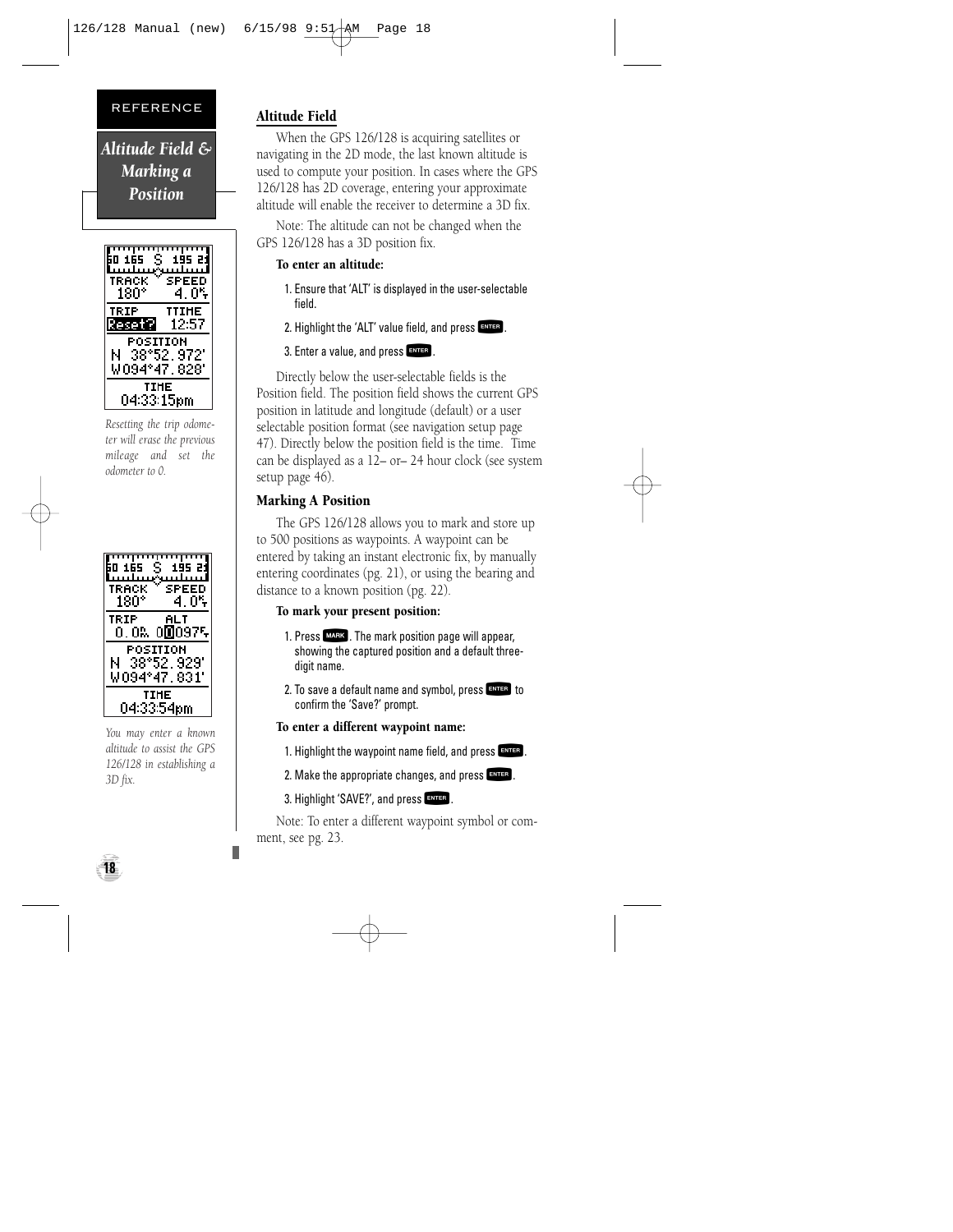# To add this waypoint to a route:

- 1. Highlight the 'Add to route number' field, and press **ENTER**
- 2. Enter a route number, press FNTER to confirm and press **ENTER** again to save the waypoint.

# Position Averaging Function

The GPS 126/128 positioning averaging function will help reduce the effects of selective availability when marking a waypoint.

Note: As the GPS 126/128 calculates the FOM, it will rapidly change before it stabilizes on one number.

- 1. After you have pressed the MARK key, highlight the<br>'AVERAGE?' field and press ENTER . The Figure of Merit' 'AVERAGE?' field and press ENTER . The Figure of Merit<br>(FOM) field will display the value reflecting estimated accuracy of the averaged position.
- 2. The unit will continue averaging until you have highlighted 'SAVE?' and pressed FNTER.

# Waypoint Pages

The GPS 126/128 has three waypoint pages that let you quickly manage up to 500 waypoints. These pages— nearest waypoints, waypoint list, and waypoint definition— can be accessed through the Menu Page.

# To select a waypoint page:

- 1. Access the Menu Page, and highlight a waypoint page option.
- 2. Press FNTER

# Nearest Waypoints Page

The nearest waypoints page shows the nine nearest waypoints within 100 miles of your present position, with the bearing and distance noted for each waypoint. This page will let you retrieve a waypoint definition page or GOTO a selected waypoint right from the list.

# To review the waypoint definition page of a selected waypoint:

1. Highlight the desired waypoint.

2. Press FNTER



*Position Averaging & Waypoint Pages*



*The GPS 126/128 will save new waypoints with a default three-digit name. To add the waypoint to a route, enter the desired route number, highlight 'SAVE?', and press ENTER.*



*After initiating the position averaging function, a Figure of Merit value will be displayed, and the 'SAVE?' field will automatically be highlighted.* 

**19**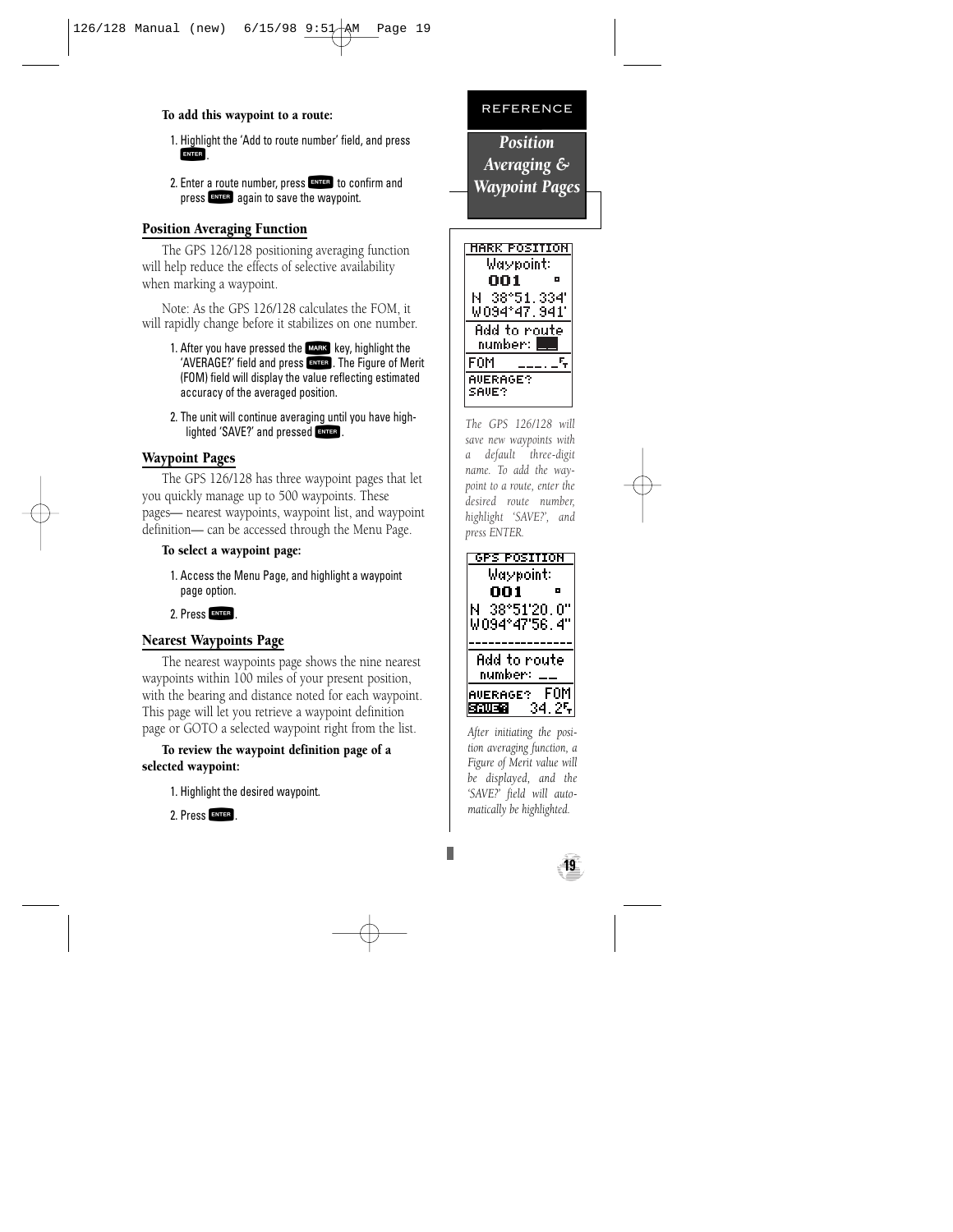*Nearest Waypoints & Waypoint List*

| <b>HENU</b>      |
|------------------|
| NEAREST HPTS     |
| HAYPOINT LIST    |
| UAYPOINT         |
| PROXIMITY HPTS   |
| ROUTES           |
| DIST AND SUN     |
| HESSAGES         |
| <b>INTERFACE</b> |
| SYSTEM           |
| NAVIGATION       |
| ALARMS           |
|                  |

*To select a waypoint submenu, highlight the desired option and press ENTER.*

| <b>NEAREST HPTS</b> |      |      |
|---------------------|------|------|
| HAYPNT              | BRG  | DST  |
| POINT               | 145  | 0.00 |
| FUEL                | 086. | 0.15 |
| FISH-5              | 034' | 0.24 |
| CHANNL              | 358. | 0.51 |
| ċóUE                | 176' | 1.00 |
| 004                 | 359' | 1.25 |
| DOCK                | 359. | 1.25 |
| ᇛ                   | 359. | 1.25 |
| 001                 | 359. | 1.26 |
|                     |      |      |

#### *Nearest Waypoints Page*

*The compass heading (BRG) and distance (DST) to the nine nearest waypoints are updated continuously.*

## To return to the nearest waypoint page:

1. Highlight 'DONE?'.

2. Press ENTER

To go to a highlighted list waypoint:

1. Highlight the desired waypoint, and press GOTO.

2. Press ENTER

# Waypoint List Page

The waypoint list page provides a complete list of all waypoints currently stored in the GPS 126/128 and their respective waypoint symbols. The total number of empty and used waypoints is also indicated. From the waypoint list page, you can retrieve a waypoint definition page, delete all user-defined waypoints, delete waypoints by symbol, review a waypoint, or GOTO to a selected waypoint.



# To delete all user-defined waypoints:

1. Highlight 'DELETE WPTS?', and press Extes<br>An options page will appear, asking if you want to delete all user-defined waypoints or if you want to delete waypoints by symbol type.

# 1. Highlight either 'ALL' or 'SYMBOL', and press FRYTER.

If you select 'ALL,' highlight 'YES?' and press F to confirm.

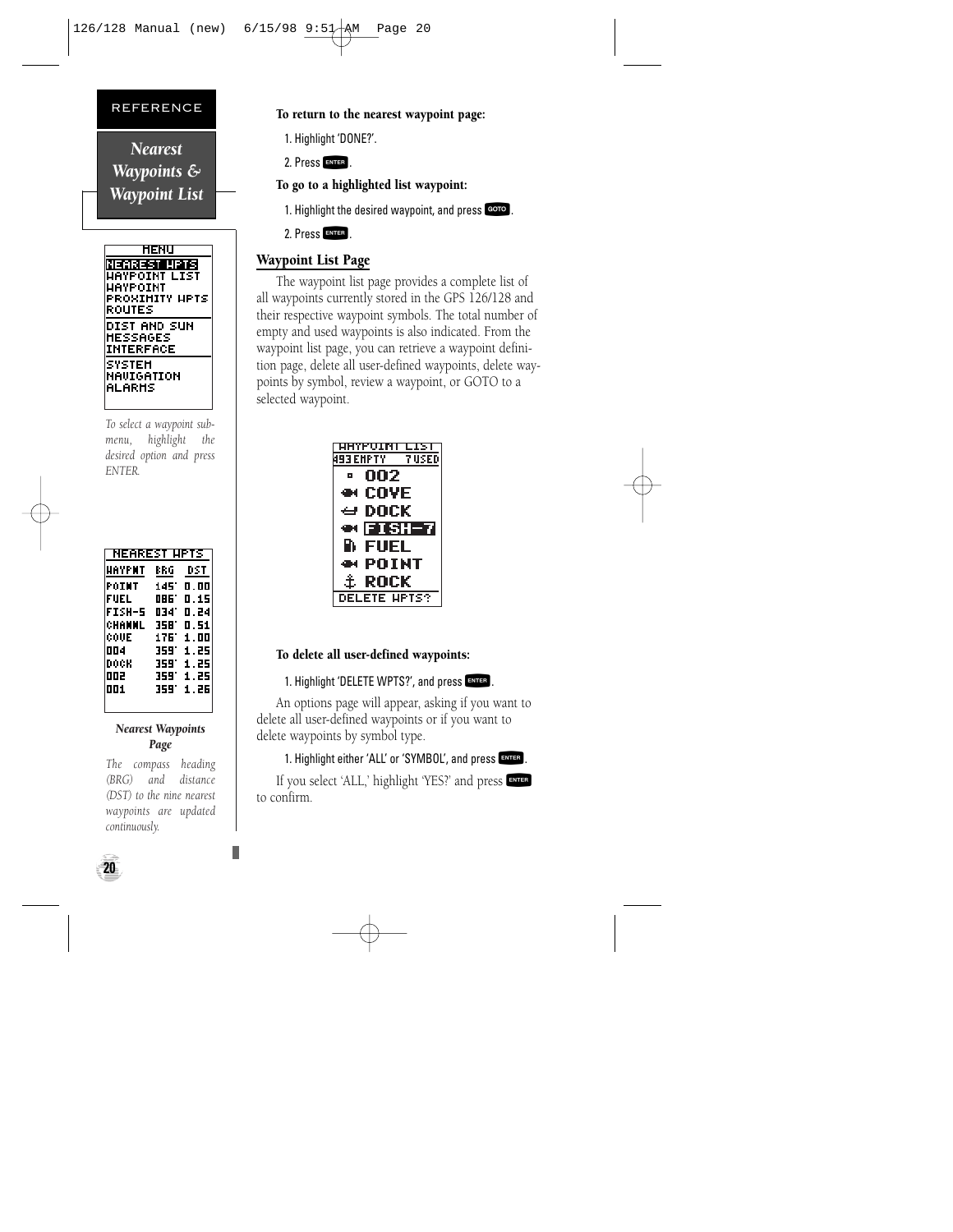# Waypoint List Page (continued)

If you highlight 'SYMBOL,' you'll be asked to select a symbol.

# 1. select the symbol to be deleted and press  $F_{\text{MTE}}$ .

2. Press FINTER to confirm the 'DONE' prompt, highlight the 'YES?' prompt, and press FRITER.

Note: This feature is handy for deleting temporary waypoints created by the TracBack function.

# Proximity Waypoints

The GPS 126/128's proximity waypoint function warns you when you are getting too close to hazardous waypoints. This function allows you to create up to nine proximity waypoints and designate an alarm circle for each waypoint. If you enter this circle, a warning message will alert you.

#### To enter a proximity waypoint from the main menu:

- 1. Highlight 'PROXIMITY WPTS' and press FNTER.
- 2. Highlight the first empty waypoint field and press ENTER
- 3. Use the arrow keypad to scan through stored waypoints until desired waypoint appears (see page 24 ).
- 4. Press ENTER . The distance (DST) field will be automatically highlighted.
- 5. Press FINER Foter the desired distance.
- 6. Press the FNTER key.

To review or remove a proximity waypoint:

1. Select a proximity waypoint and press FINTER.

# 2. Highlight 'REVIEW?' or 'REMOVE?' and press FATTER.

If 'REVIEW?' is chosen, the waypoint definition page will appear, and you may make any changes to the selected waypoint (see pgs. 22-24). If 'REMOVE?' is chosen, the proximity waypoint page will reappear with the waypoint removed. Press QUIT or PAGE to return to the Menu Page.



*Waypoint List & Proximity Waypoints*



*Deleting waypoints by symbol enables you to delete a specific group of waypoints without losing all other waypoints.*



*Quickly edit proximity waypoints by highlighting the waypoint name and pressing ENTER.* 

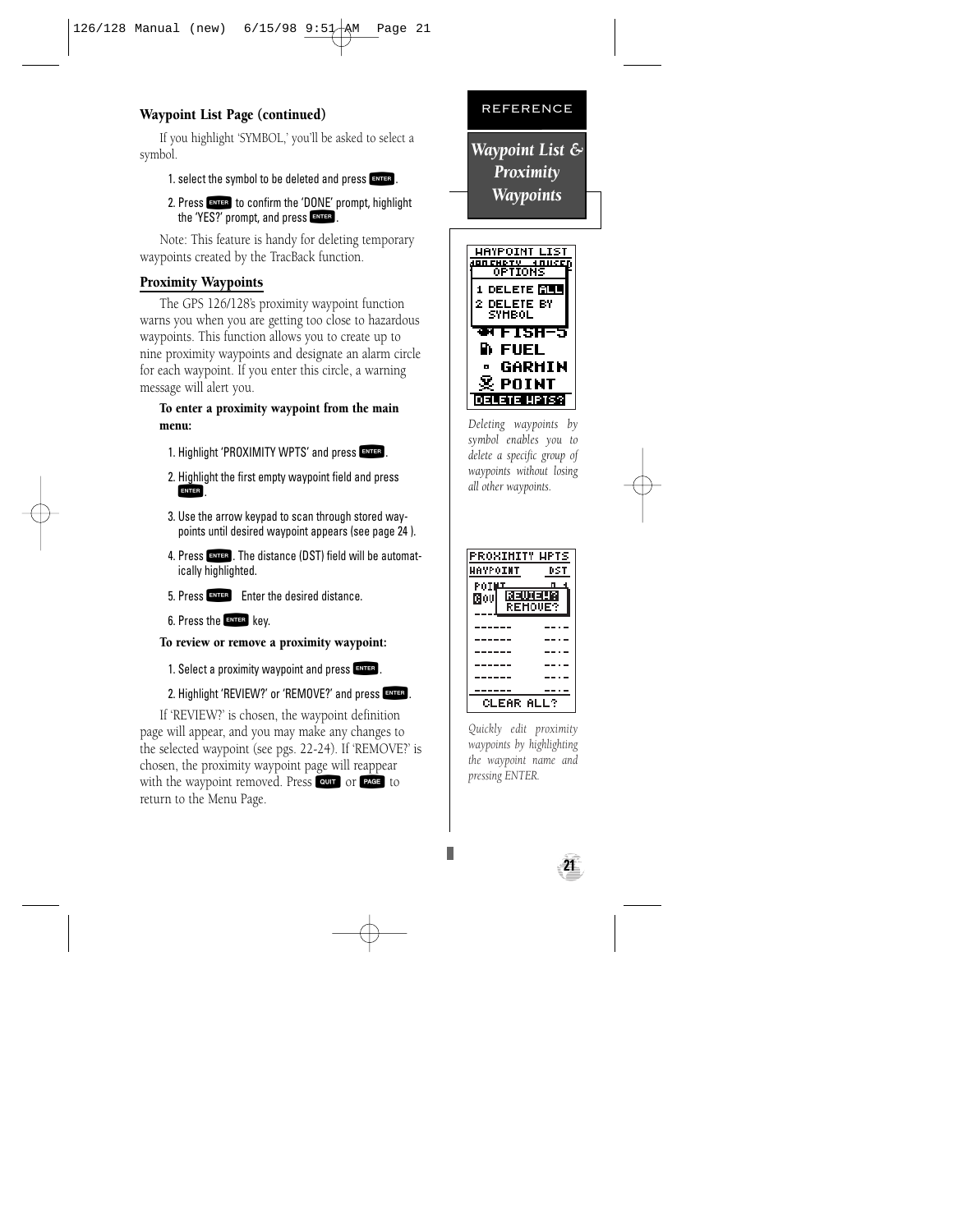

*The GPS 126/128's advanced waypoint planning features allow you to create new waypoints and practice navigation without ever setting foot outside.*

*If you create a new waypoint by entering coordinates from a map, you may want to re-mark the waypoint's exact position once you get there.* 

*To re-define an existing waypoint's position coordinates from the waypoint definition page, simply highlight the DST field and press ENTER. Use the LEFT arrow key to set the distance to 0.00, and press ENTER to confirm.*

*The old coordinates will be replaced by your present position if you have a valid 2D or 3D position fix.*

# Waypoint Definition Page



The waypoint definition page lets you create new waypoints manually or review and edit an existing waypoint's coordinates, symbols, and comments. It is also used to delete an individual waypoint from memory (see pg. 24). To create a new waypoint manually, you'll need to know its position coordinates or its approximate distance and bearing from an existing waypoint.

# To create a waypoint by entering coordinates:

- 1. From the waypoint definition page, highlight 'NEW?', and press FRITER.
- 2. Enter a waypoint name, and press ENTER.
- 3. Press **ENTER** to select a waypoint symbol, make your selection, and press **ENTER**.
- 4. Highlight the 'DONE?' prompt, and press FRITER to return to the waypoint page.
- 5. Highlight the 'position' field, and press FRTER.
- 6. Enter your position, and press **ENTER**.
- 7. Highlight the 'DONE? prompt and press FNTER to confirm.

# Reference Waypoints

To create a new waypoint manually without knowing its position coordinates, you'll need to enter its bearing and distance from an existing waypoint or your present position.

# To create a new waypoint by referencing a stored waypoint:

1. From the waypoint definition page, highlight 'NEW?', and press FRITER.

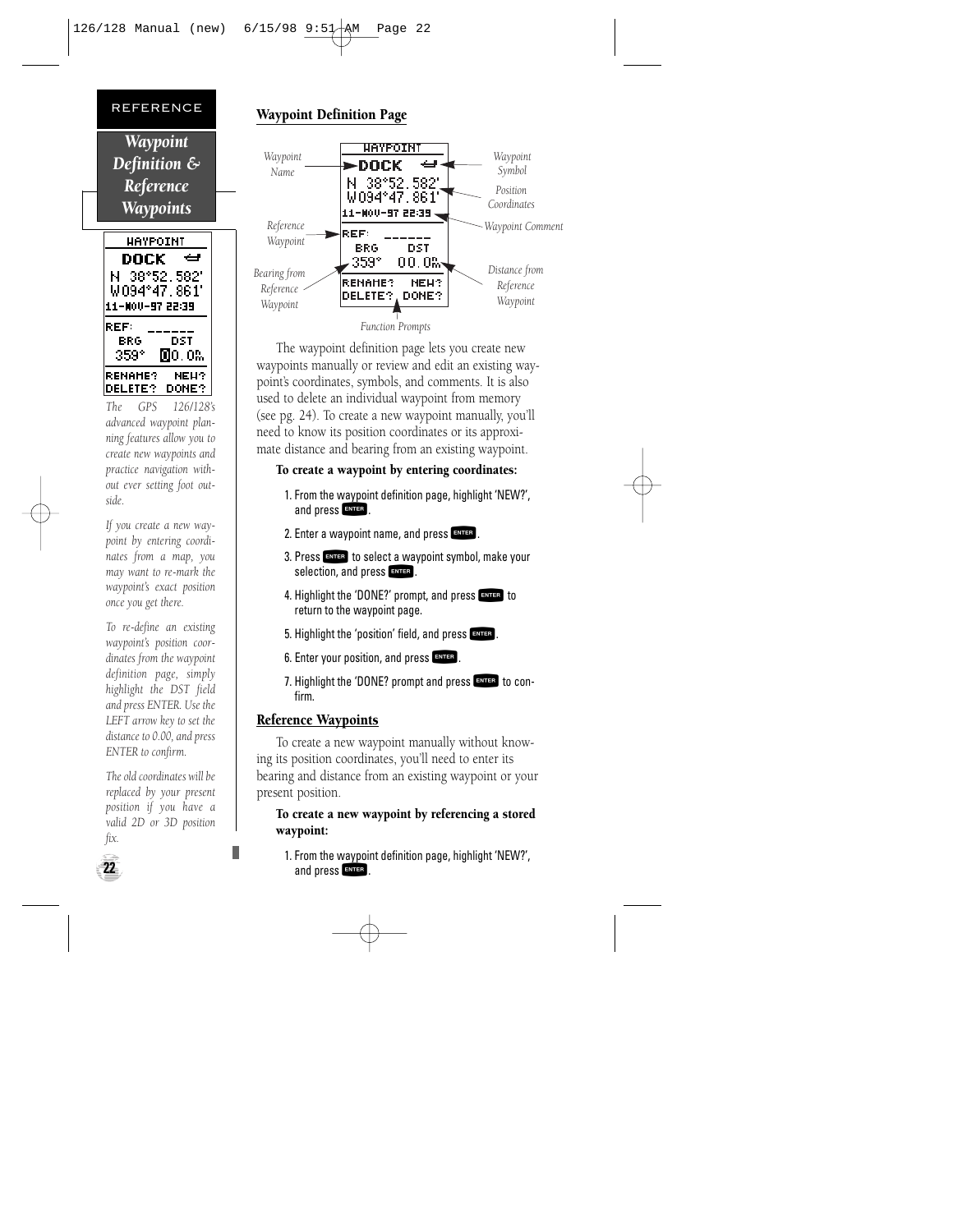# Reference Waypoints (cont.)

- 2. Enter a waypoint name, and press ENTER.
- 3. Highlight the 'reference' field, and press  $F_{\text{NTFR}}$ .
- 4. Enter a reference waypoint name (or leave the field blank to use your present position), and press FNTER
- 5. Enter the bearing and distance of your new waypoint from the reference waypoint.
- 6. Press FNTER to confirm the 'DONE?' prompt.

# Waypoint Symbols

The GPS 126/128 allows you to select one of 16 symbols for each waypoint for easy recognition on the map display. From the symbol page, you may also select how the waypoint appears on the map.

# To select a waypoint symbol:

- 1. Highlight the symbol field, and press  $F_{\text{NTE}}$ .
- 2. Use the arrow keypad to select the desired symbol, and press FNTER.
- 3. The cursor will move to the display field, where you can select how the waypoint information will be displayed on the map.
- 4. Press Filles, and select one of the following display<br>options: 'name with symbol,' 'symbol only,' or 'comment with symbol'.
- 5. Press **ENTER** to confirm your selection, and ENTER<br>again to confirm the 'Done?' prompt. again to confirm the 'Done?' prompt.

# Waypoint Comments

Each waypoint stored in the GPS 126/128 has a user-defined 16-character comment field. The default comment is the UTC (or Greenwich mean time) date and time of the waypoint's creation.

# To change or add a comment:

1. Highlight the 'comment' field.

2. Press FIII<br>Note: You can clear the 'comment' field by pressing the left side of the rocker keypad.

3. Enter the desired comment.

4. Press FATTER

# REFERENCE

*Waypoint Symbols & Comments*



*Waypoint symbols enable you to instantly get more information about a waypoint than just its name.*



*The waypoint comment field will automatically assign the date and time of creation to the waypoint comments field. You may enter a 16-character user comment at any time.*

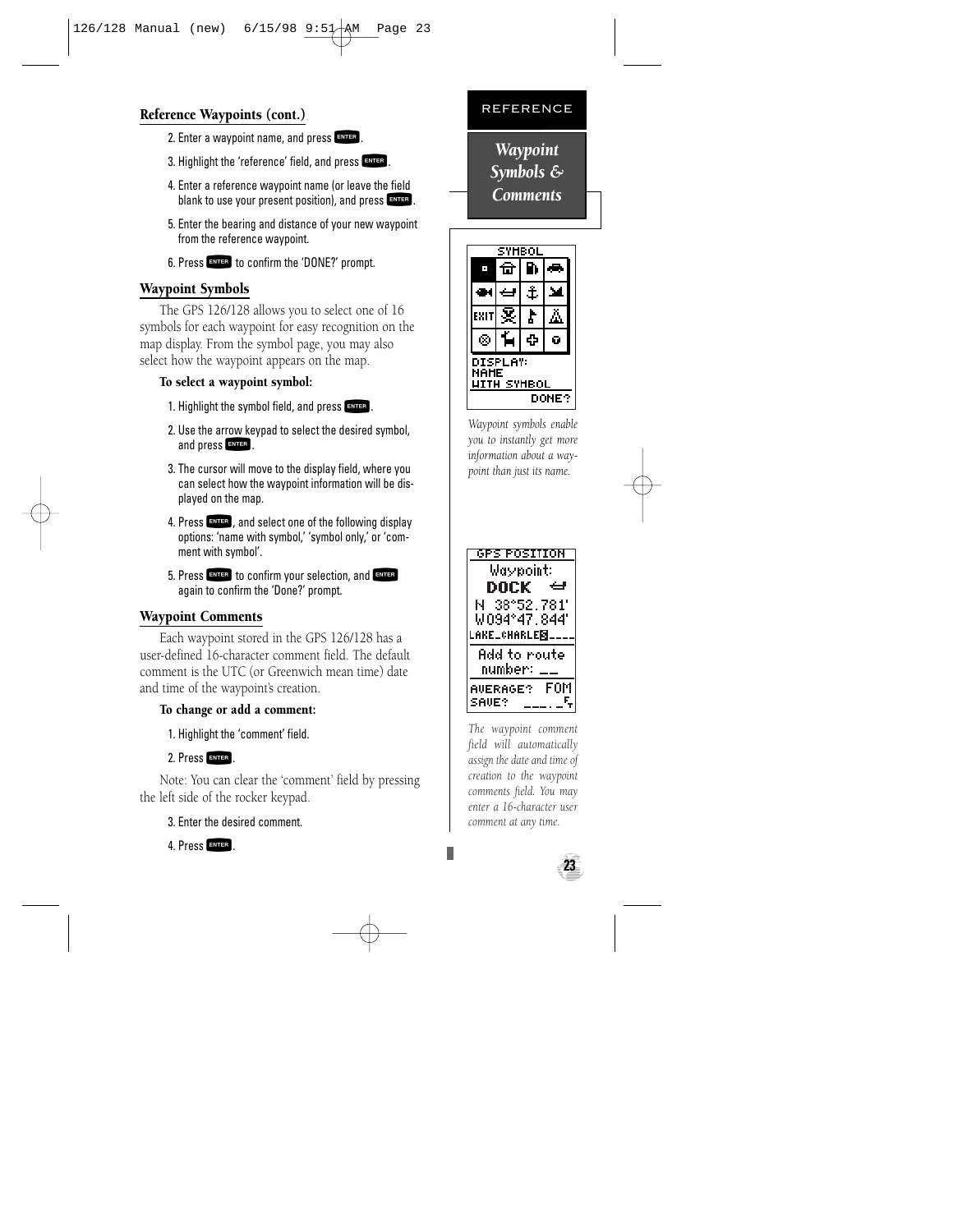*Rename, Delete & Scan Waypoints*



*You may wish to quickly save waypoints by pressing MARK and then ENTER, thus assigning a default name. You may then rename the waypoint at a later date. Any waypoint may be renamed at any time.*



*Scanning waypoints from the waypoint definition page is quick and easy. Simply highlight the name, press ENTER, and use the arrow keypad to scroll through the names.*

# Renaming and Deleting Waypoints

The rename and delete function fields are located along the bottom of the waypoint definition page.

#### To rename a stored waypoint:

- 1. Highlight 'RENAME?', and press ENTER.
- 2. Enter the new waypoint name, and press  $F_{\text{NTFR}}$ .
- 3. Press FATER to confirm the 'Yes?' prompt.

#### To delete a stored waypoint:

- 1. Highlight 'DELETE?', and press FRITER.
- 2. Highlight the 'Yes' prompt, and press FRYTER.

Note: To delete a waypoint that's part of a route, first remove the waypoint from the route (see pg. 34), and then delete it. If you attempt to delete a waypoint that's part of a route, you'll be given a "Route Waypoint Can't be Deleted" message.

# Scanning Waypoints

As you manually enter a waypoint's name, the GPS 126/128's waypoint scanning feature will automatically display the first numerical or alphabetical match of the character you have entered. If you have more than one waypoint that begins with the same letter or number, move to the next character postion and continue entering the waypoint name. This helps eliminate the need to always enter a waypoint's complete name.

#### To scan waypoints from a waypoint field:

- 1. Highlight the waypoint name field, and press  $F_{\text{ext}}$ .
- 2. Press the left side of the keypad to clear the name field.
- 3. Scroll through the waypoints.
- 4. When you find the desired waypoint, press FINTER.

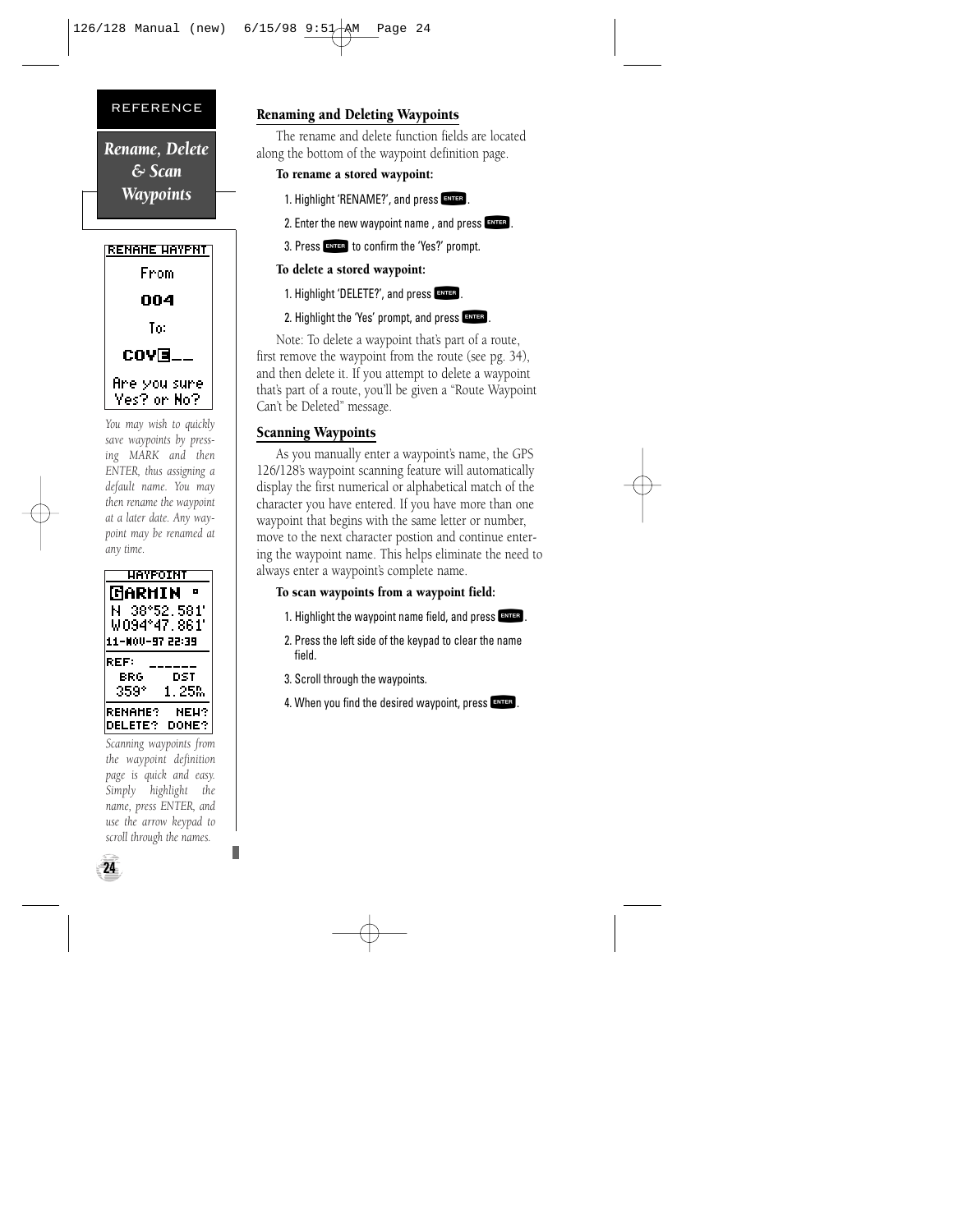# Selecting a GOTO Destination

The GPS 126/128 provides four ways to navigate to a destination: GOTO, MOB, TracBack, and route navigation. The most basic method of selecting a destination is the GOTO function, which lets you choose any stored waypoint as the destination and quickly sets a direct course from your present position.

# To activate the GOTO function:

#### 1. Press GOTO.

2. Select the waypoint you want to navigate to, and press FNTER.

Once a GOTO waypoint has been activated, the Compass Page or Highway Page will provide steering guidance to the destination until either the GOTO is cancelled or the unit has resumed navigating the active route (see pg 30).

# To cancel an active GOTO:

1. Press the Goro key.

2. Highlight 'CANCEL GOTO?', and press FNTER.

# Man Overboard Function

The GPS 126/128's man overboard function (MOB) lets you simultaneously mark and set a course to a position for quick response to passing positions.

# To activate the MOB mode:

1. Press the MOB key.

2. Press FNTER to begin MOB navigation.

The GPS126/128 will now guide you to the MOB waypoint until the MOB GOTO is cancelled. If you want to save the MOB waypoint be sure to rename it. The MOB function will overwrite any previous MOB waypoint when it is activated.

#### REFERENCE

*Select a GOTO & MOB Function*



*Select a destination waypoint from the GOTO waypoint list.*



*Once the MOB mode has been activated, steering guidance will be provided by the Compass or Highway Page. Activating another MOB will overwrite the previous MOB waypoint.*

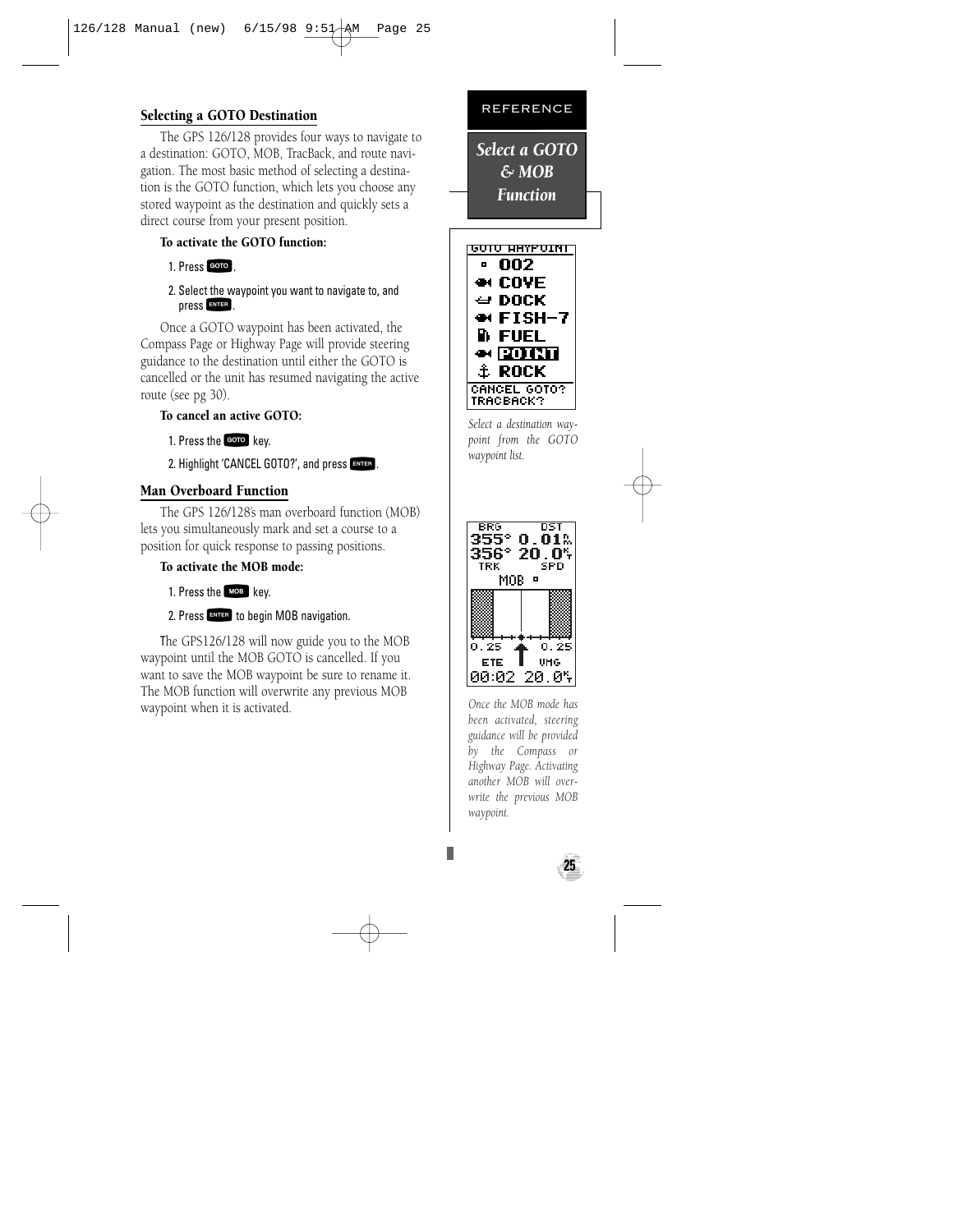*TracBack*

# **TRACK SETUP** RECORD: OFF інетнов: **AUTO** IHEH USED. Ο., 3/1024 PTS **CLEAR LOG?** |твк<br>000°

*WARNING:*

*Setting the track recording to OFF will disable the TracBack function.*



*Highlight the 'TracBack?' prompt and press ENTER to begin TracBack navigation.*

# TracBack Navigation

GARMIN's patented TracBack feature allows you to quickly retrace your path using the track log automatically stored in the receiver. This feature eliminates the need to mark waypoints along the way and manually create and activate a route back to where you began your trip. Once a TracBack route is activated, it will lead you back to the oldest track log point stored in memory, so it's usually a good idea to clear the existing track log at the start of each trip.

# To clear the track log and define a starting point for a TracBack route:

1. From the Map Page, press

2. Highlight the 'TRACK SETUP' option, and press FRYTER.

3. Highlight 'CLEAR LOG?', press FRYTHR

4. Highlight 'Yes?', and press FRITER.

# To activate a TracBack route:

1. Press GOTO, highlight 'TRACBACK?', and press FATER.

Once the TracBack function has been activated, the GPS 126/128 will take the track log currently stored in memory and divide it into segments called legs. Up to 30 temporary waypoints will be created to mark the most significant features of the track log in order to duplicate your exact path as closely as possible. These points will be indicated by waypoint numbers beginning with 'T' on the waypoint list, and by a "T" symbol on the Map Page.

The active route page will appear, showing a route from your present position to the oldest track log point in memory. Steering guidance to each waypoint will be provided back to the starting point of your track log.

Note: You may delete a TracBack waypoint from a route, but only if the route is not active.

# Tips On the TracBack Feature

- Always clear your track log at the exact point that you want to go back to (dock, boat ramp, etc.).
- The 'Record' option on the track log setup page can be set to either the 'wrap' or 'fill' position.
- There must be at least two track log points stored in memory to create a TracBack route.

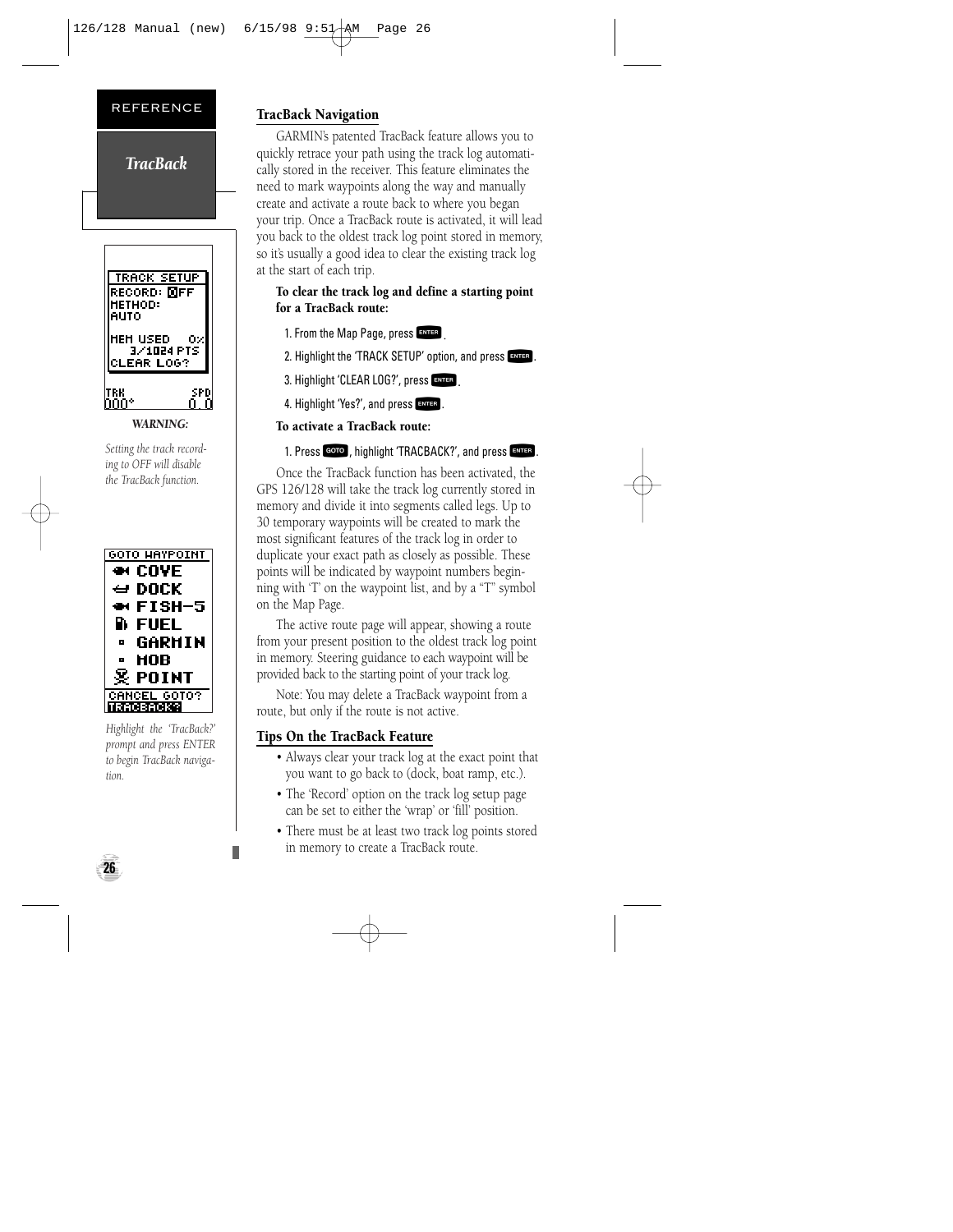- If there are not enough available waypoints in memory to create a TracBack route, you will be alerted with a 'waypoint memory full' message, and the receiver will use any available waypoints to create a TracBack route with an emphasis on the track log closest to the destination (the oldest track log point in memory).
- If the 'Method' option on the track log setup page is set to a time interval, the TracBack route may not follow your exact path. (Keeping the criteria set to automatic will always provide the most detailed TracBack route.)
- If the receiver is turned off or you lose satellite coverage during your trip, the TracBack route will simply draw a straight line between any point where coverage was lost and where it resumed.
- If the changes in direction and distance of your track log are complex, 30 waypoints may not be enough to accurately mark your exact path. The receiver will then assign the 30 waypoints to the most significant points of your track, and simplify segments with fewer changes in direction.
- To save a TracBack route, copy route 0 to an open storage route before activating another TracBack. Activating another TracBack or storage route will overwrite the existing TracBack route.
- Whenever a TracBack route is activated, the receiver will automatically erase any temporary waypoints that are not contained in routes 1-19. If there are temporary waypoints stored in routes 1-19, the receiver will create any new temporary waypoints using the first three-digit number available. (You can also quickly delete all temporary TracBack waypoints in memory by using the 'delete by symbol' method described on pg. 21.)

# REFERENCE *TracBack*



*The TracBack feature will navigate your track log back to the oldest point in the receiver's memory.*



*The track log will be divided into segments with temporary waypoints to create a route back to the beginning of the track log.*

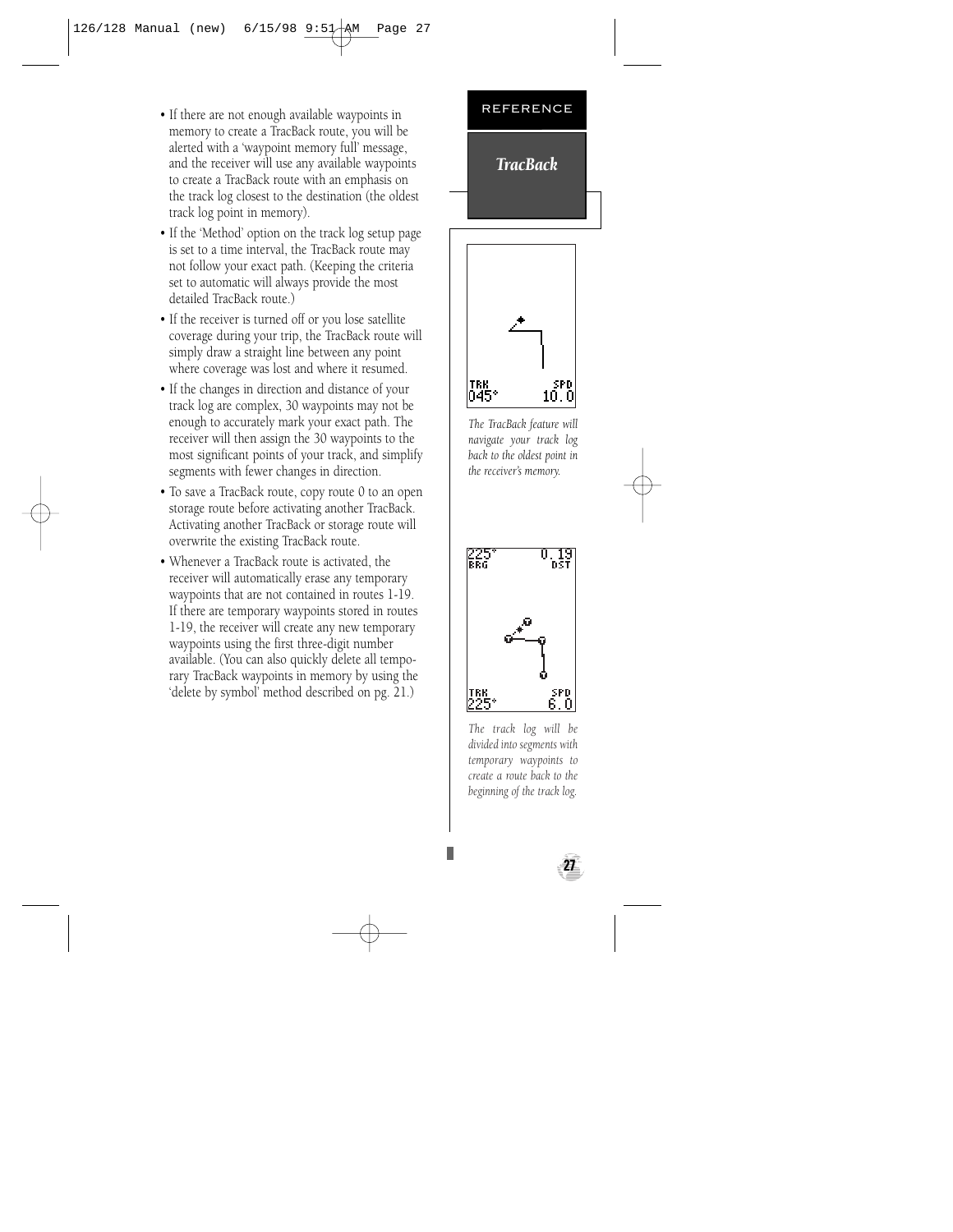*Routes*

# Route Navigation

The last form of navigating to a destination with the GPS 126/128 is to create a user-defined route. The GPS126/128 lets you create and store up to 20 routes of 30 waypoints each. The route navigation feature lets you plan and navigate a course from one place to another using a set of pre-defined waypoints. Routes are often used when it's not practical, safe, or possible to navigate a direct course to a particular destination (e.g., through a body of water).



Routes are broken down and navigated in smaller segments called "legs". The waypoint you are going to in a leg is called the "active to" waypoint and the waypoint immediately behind you is called the "active from" waypoint. The line between the "active to" and the "active from" waypoint is called the "active leg."

Whenever you activate a route, the GPS 126/128 will automatically select the route leg closest to your position as the active leg. As you pass each waypoint in the route, the receiver will automatically sequence and select the next waypoint as the "active to" waypoint.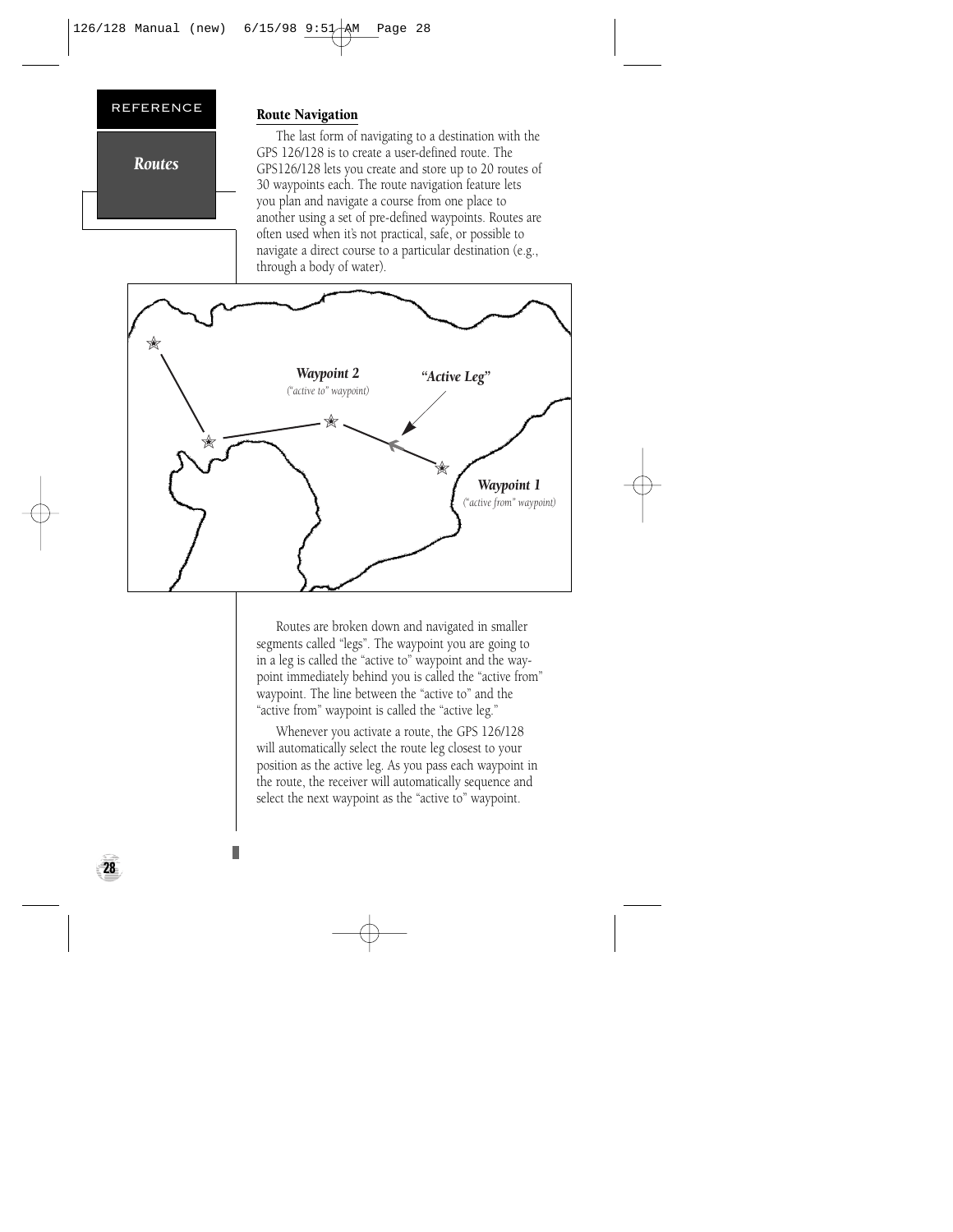# Route Definition Page



The bottom of the route definition page features 'function' fields which let you copy, clear, invert, or activate the displayed route. Routes 1-19 are used as storage routes, with route 0 always serving as the active route you are navigating. If you want to save a route that's currently in route 0, be sure to copy it to another open route or it will be overwritten by the next route activation.

Routes can be copied, cleared, inverted, and activated through the route definition page.

#### To select the route definition page:

# 1. Highlight 'ROUTES' from the Menu Page, and press

**FRIGE 1**<br>The 'route number' field is displayed at the top of the page, with a 16-character 'user comment' field to the right. If no user comment is entered, the field displays the first and last waypoint in the route. The waypoint list on the left side of the page accepts up to 30 waypoints for each route, with fields for desired track and distance between legs. The total route distance is indicated below the waypoint list.

*Page* **HENU** NEAREST HPTS HAYPOINT LIST HAYPOINT **PROXIMITY HPTS ROUTES** DIST AND SUN **HESSAGES** INTERFACE SYSTEM NAUIGATION **ALARMS** 

REFERENCE

*Route Definition*

*Routes enable you to store and use groups of frequently used waypoints together.*



*Enter each waypoint in the order you would like to navigate the list. If you enter a waypoint not stored in memory, you'll need to define the position on the waypoint definition page.*

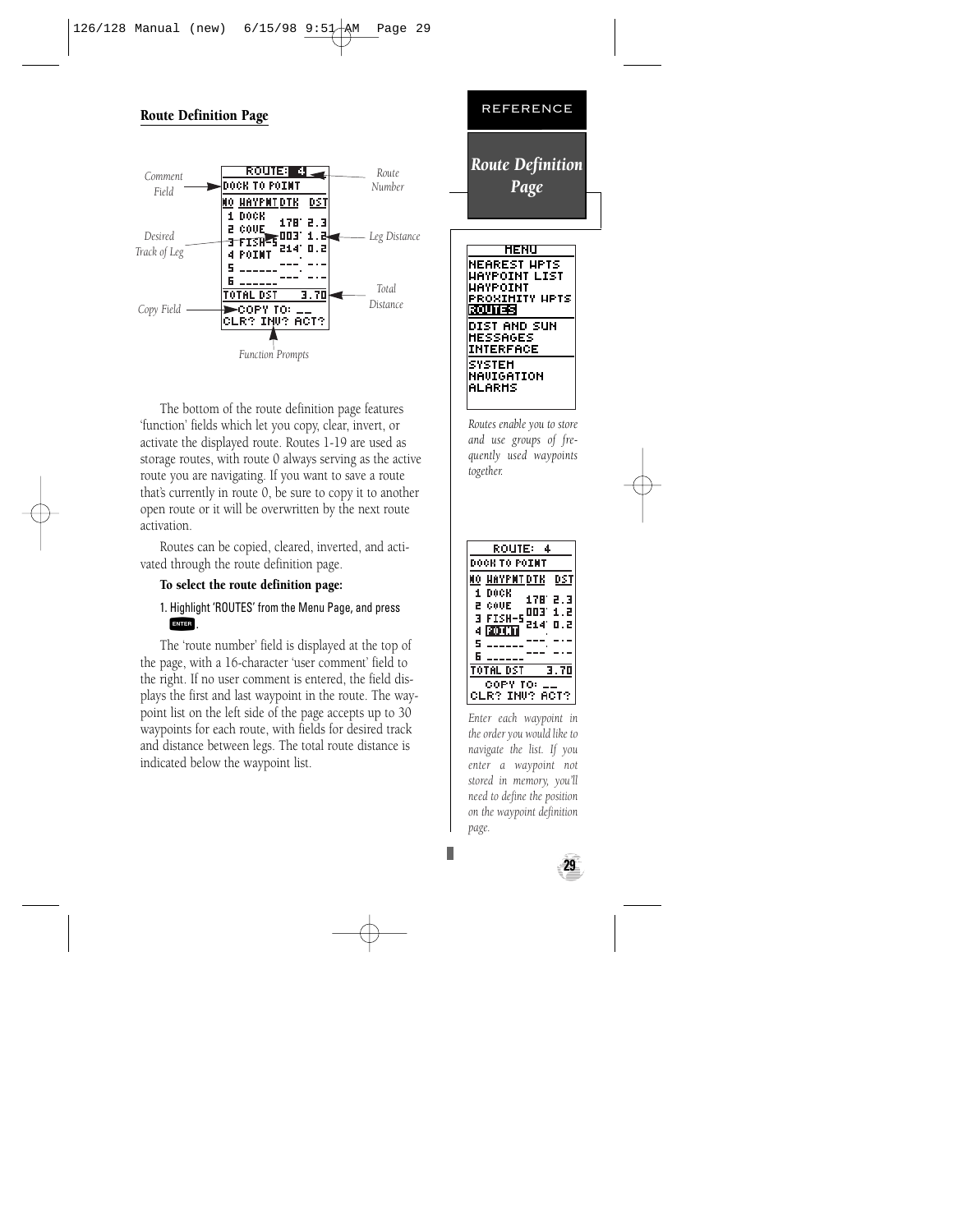*Using Routes*



*You may use up to 16 characters to custom name a route. The default name will be the first and last waypoint in the route.*

|   | <b>ROUTE:</b><br>4    |      |
|---|-----------------------|------|
|   | HILLMAN LAKE          |      |
|   | HAYPNT DTK            | DST  |
| 1 | DOCK<br>178°          | 2.3  |
| 2 | COUE<br>003.          | 1.2  |
| Е | <b>FISH-5</b><br>214' | 0.2  |
| 4 | POINT                 |      |
| 5 |                       |      |
| Б |                       |      |
|   | TOTAL DST             | 3.70 |
|   | TO:<br>COPY.          |      |
|   | LR? INV?              | ACT? |

*To activate a route, highlight the 'ACT?' prompt and press ENTER.*

**30**

# Creating and Navigating Routes

#### To create a route from the route definition page:

- 1. Highlight the 'route number' field, and press  $F_{\text{inter}}$ .
- 2. Using the  $\blacktriangle$  or  $\nabla$  key select an empty route number and press FNTER.
- 3. Press FINTER to begin entry of a route comment.
- 4. Enter your comment, and press the  $E_{\text{NTER}}$  key.
- 5. Press ENTER to begin entering the first waypoint of your route.
- 6. Press Fagain to move to the next waypoint field. As you continue entering waypoints, the list will automatically scroll down.

Whenever you activate a route, it will automatically select the route leg closest to your position as the active leg. As you pass each waypoint in the route, the receiver will automatically sequence and select the next waypoint as the "active to" waypoint.

# Activating and Inverting Routes

After a route has been entered, it can be either activated in sequence or inverted from the route definition page. The process of activating or inverting a stored route takes a storage route (routes 1-19) and copies it into the active route (route 0) for navigation. The storage route is then no longer needed and will be retained in its original format under its existing route number.

This system allows you to have an active route that you may edit during navigation and save as an entirely new route from the original. You will have to copy the active route to an unused storage route to save it, since new route or TracBack activation overwrites route 0.

#### To activate a route:

- 1. From the route definition page, highlight the 'route number' field and press FNTER.
- 2. Enter the route number to be activated, and press ENTER
- 3. Highlight 'ACT?', and press FNTER.

#### To activate a route in inverted order:

1. Follow the steps above, but select 'INV?', and press **ENTER**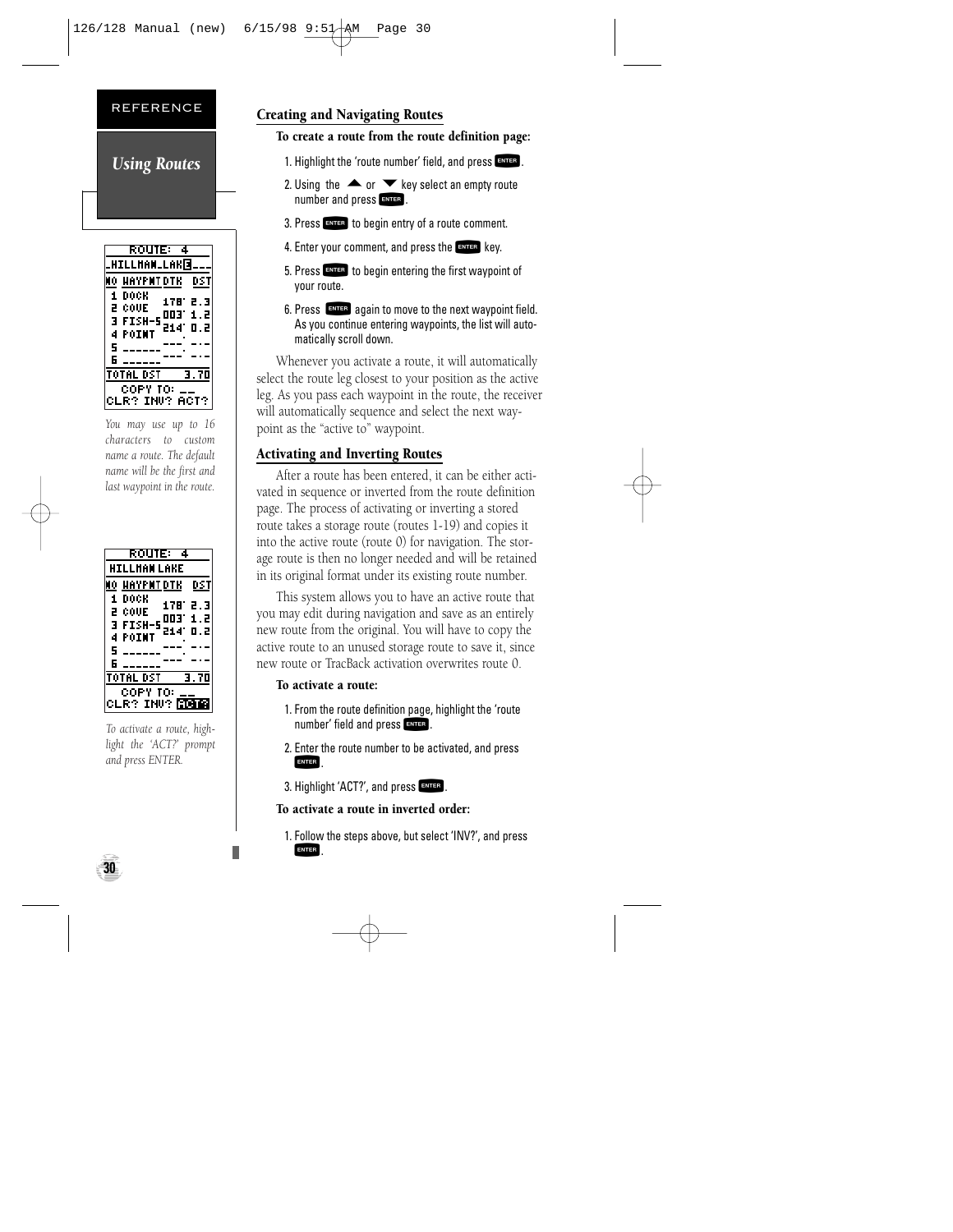# Active Route Page

Once a route has been activated, the active route page will display the waypoint sequence of your route with the estimated time enroute (ETE) at your present speed and the distance to each waypoint. As long as you are navigating an active route, the active route page will become part of the main page sequence of the unit. The active route page will also allow you to change the 'ete' field to display desired track (DTK) or estimated time of arrival (ETA) for each leg. You can also clear or invert the active route.

# To display DTK or ETA for each leg:

1. Highlight 'ETE' or 'DTK', and press FATER.

# 2. Select 'DTK' or 'ETA', and press FRITER.

The active route page also allows you to clear (stop navigating) or invert the active route without using the route definition page.

# To invert a route from the active route page:

1. Highlight 'INVERT?', and press FATER.

# To stop route navigation:

1. Select 'CLEAR?', and press FNTER.

# Copying and Clearing Routes

The route definition page is also used to copy a route to another route number. This feature is useful when you make changes to the active (or TracBack) route and want to save the route in its modified form for future use.

# To copy a route:

- 1. Highlight the 'route number' field, and press ENTER.
- 2. Select the route number to be copied, and press ENTER
- 3. Highlight the 'copy to' field, and press  $F_{\text{NTE}}$ .
- 4. Scroll through the available routes and select a destination route number. (Only open routes will be available.) Press FNTER to copy the route.

# To clear a route from memory:

- 1. Highlight the 'route number' field, and press  $F_{\text{inter}}$ .
- 2. Enter the route number, and press  $F$ .
- 3. Select 'CLR?', and press FATTER.
- 4. Highlight 'Yes?', and press FRTER.

# REFERENCE

*Active Route, Copying, & Clearing*

| <b>ACTIVE ROUTE</b> |              |     |
|---------------------|--------------|-----|
| HILLMAN LAKE        |              |     |
| HAYPNT ETE          |              | DST |
| DOCK                | $-1$         |     |
| ċóUE                | 08:03 1.32   |     |
| FISH-5 15:23 2.53   |              |     |
| POINT               | 16:52 2.77   |     |
|                     | <del>.</del> |     |
|                     |              |     |
|                     | $\cdots$     |     |
|                     |              |     |
|                     | EAR?INUERT?  |     |

#### *Active Route Page*

*Whenever you have an active route, the active route page will appear in the main page sequence after the Compass or Highway Page.*



*To copy a route, select an open storage route and press the ENTER key. If you select a route that is already used, you'll be alerted with a 'Route Full' message.*

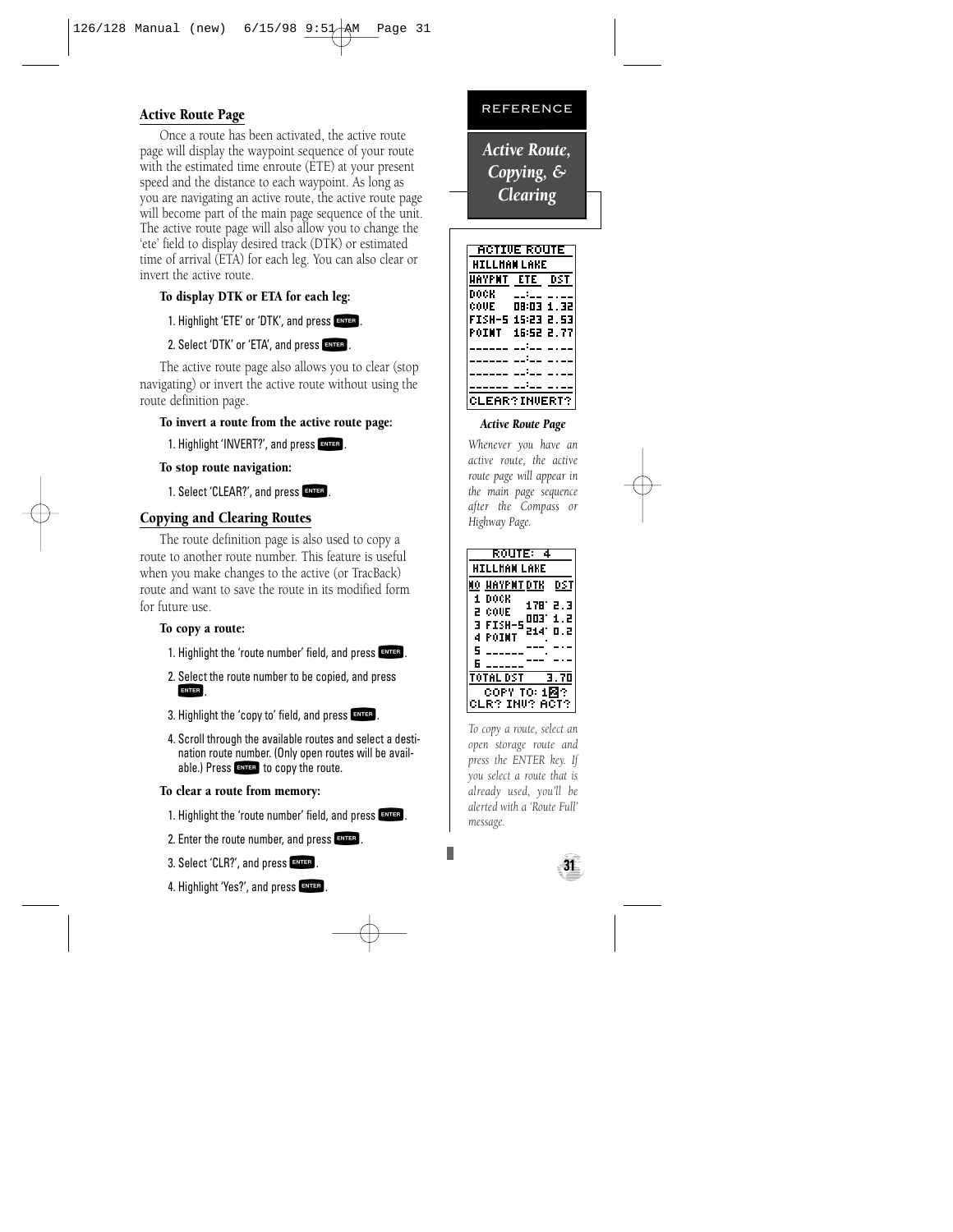*Editing Routes & On-Route GOTO's*



*Use the on-screen menu to select the desired editing function.*

| ROUTE: 4                                    |
|---------------------------------------------|
| DOCK TO POINT                               |
| DST<br>HAYPNT DTK                           |
| DOCK<br>1<br>178°2.3                        |
| 2<br>COUE<br>003' 1.2<br><b>FISH-5</b><br>э |
| 514.<br>o . 2<br>4 FOI T                    |
| 5                                           |
| Б                                           |
| TOTAL DST<br>3.70                           |
| COPY TO:                                    |
| LR? INV? ACT?                               |

*To edit or review a route waypoint from the active route page, highlight the desired waypoint and press ENTER.*

# Editing Routes

A route can be edited anytime after its creation.

# To edit a route from the active route page or the route definition page:

1. Select the waypoint you want to edit, and press FNTER.

An on-screen menu of editing choices will appear, with options for reviewing, inserting, deleting, or changing the waypoint field highlighted. This field contains the following options:

- **Review?—** reviews the waypoint's definition page
- Insert?— adds a new waypoint that precedes the selected waypoint
- **Remove?** deletes a selected waypoint
- Change?- replaces the selected waypoint with a new waypoint

You may delete a waypoint from a route, but only if the route is not active. Note: Editing the original storage route will not affect route 0. If you want to save an edited version of route 0, save it to an open storage route.

# On-Route GOTO

At the beginning of this section, we mentioned that the GPS 126/128 will automatically select the route leg closest to your position as the active leg. This may mean that you are not navigating to the first waypoint in the active route. If you want to select a route waypoint with which to begin navigation or you prefer to navigate a route out of sequence, you can perform an 'on-route GOTO' from the active route page.

# To perform an 'on-route GOTO' from the active route page:

- 1. Highlight the desired route waypoint, and press GOO.
- 2. Once the GOTO waypoint page appears with the waypoint highlighted, press FNTER.

Note that after you reach the on-route GOTO waypoint, the GPS 126/128 will automatically resume navigating the rest of the route in sequence.

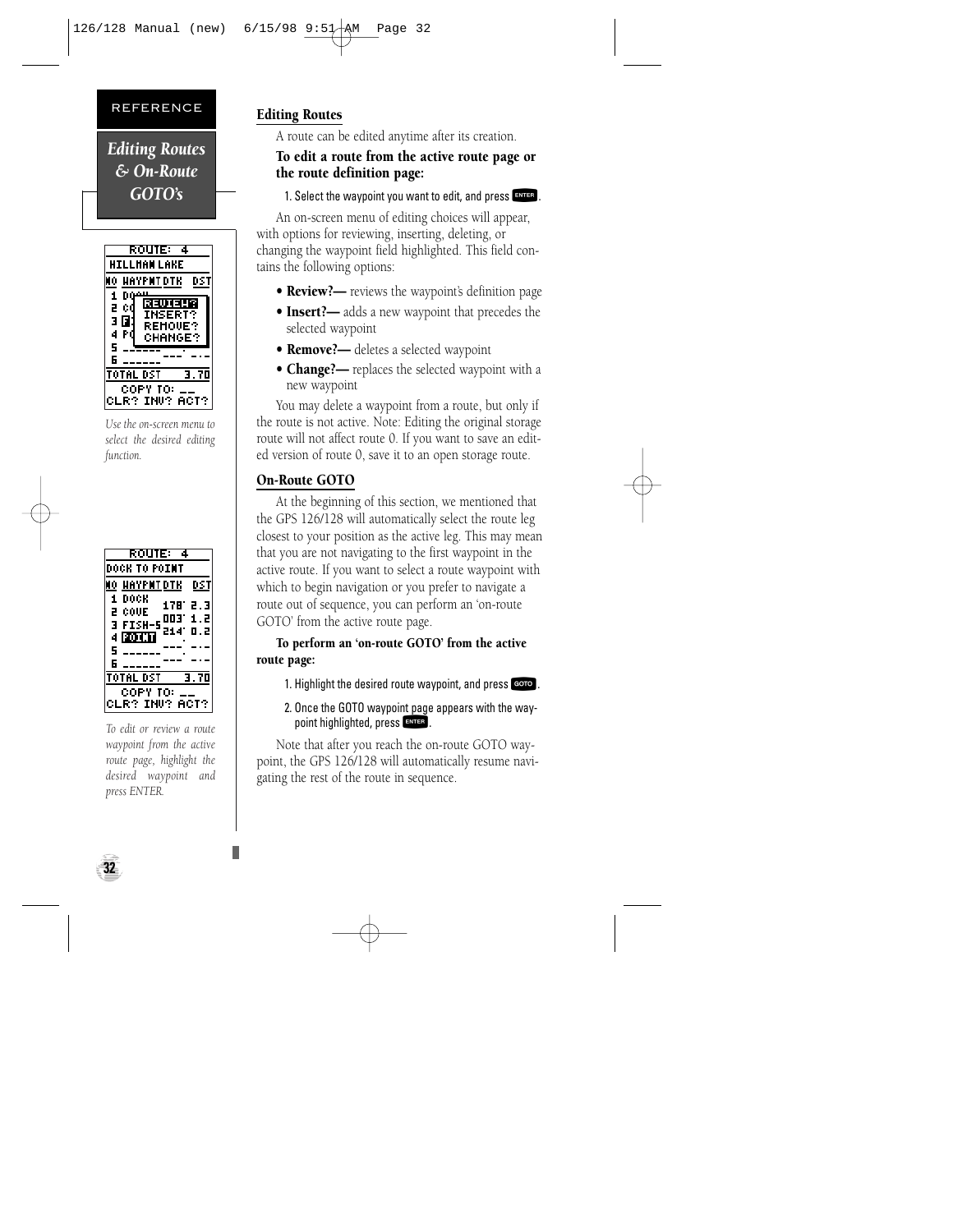#### Using the Navigation Pages

Once you've selected a GOTO destination or activated a TracBack, MOB, or Route, the GPS 126/128 will provide graphic steering guidance to the destination with one of two navigation pages:



- •The **Highway Page** (default) provides a graphic highway that shows your movement relative to the desired course, with an emphasis on your crosstrack error (the distance and direction you are off course). This page also features a course deviation indicator (CDI) (see pg. 35). The Highway Page is well-suited for water or off-road recreation where straight-line navigation is possible.
- •The **Compass Page** provides a directional pointer to the destination, with a rotating compass display to show your direction of travel. The Compass Page provides better steering guidance at slow speeds with many changes in direction, where straight-line navigation is not possible.

Both pages provide a digital display of the bearing and distance to the destination, and your current speed and track over the ground. You can switch to either Navigation Page at any time.

#### To select either Navigation Page:

1. Press **EXTER** from the existing Navigation Page, and **ENTER** again to change the page.





*To switch the navigation page to the Highway Page, press ENTER twice.*



*To switch the navigation page to the Compass Page, press ENTER twice.*

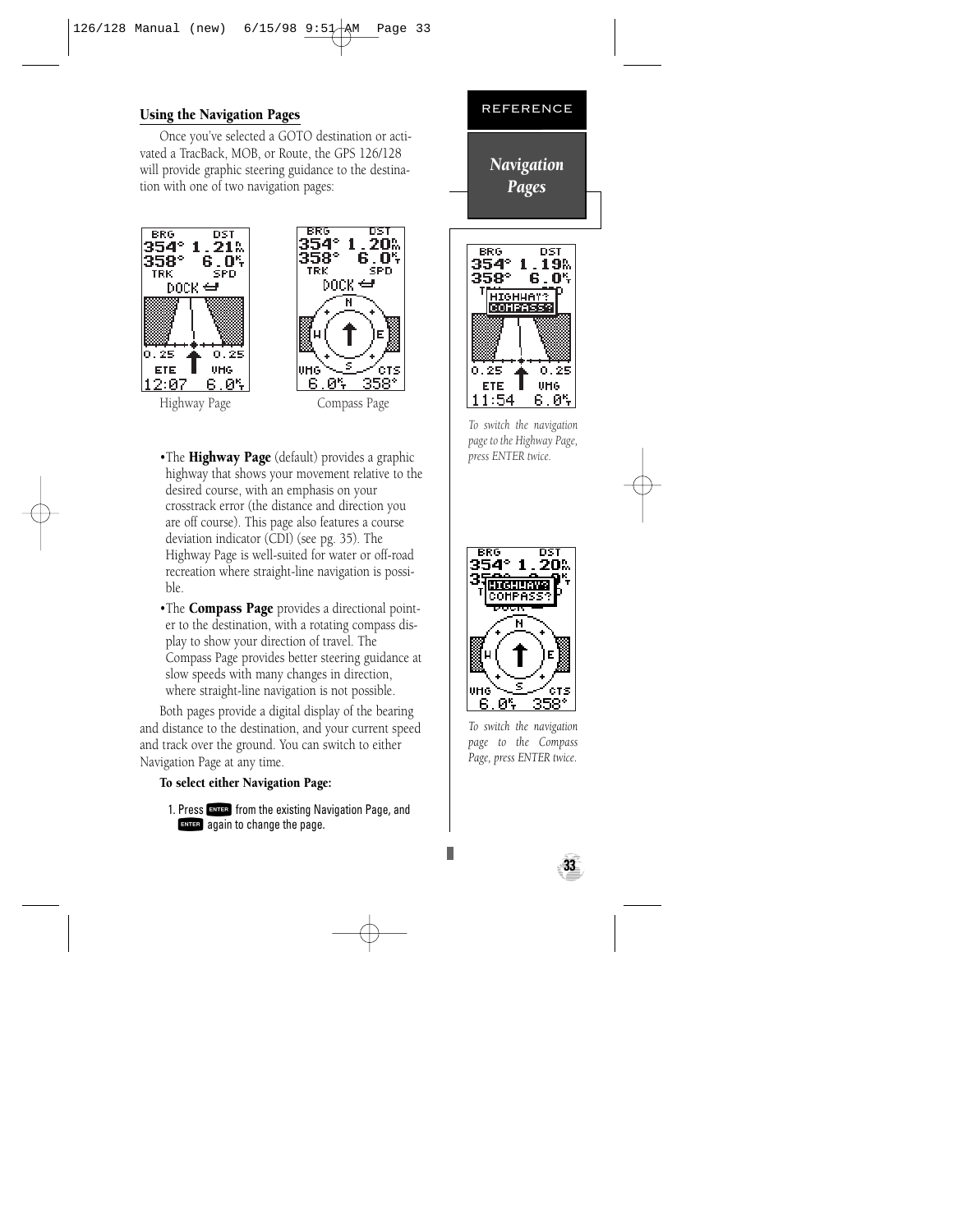#### *Navigation Pages*



*Use the user-selectable fields to customize the navigation pages.*



*The turn option will show you the number of degrees you need to turn to head directly to your destination.*

#### Selecting a User-Defined Navigation Page (cont.)



The fields located in the lower corners of both pages are user-selectable fields that allow you to display a variety of navigation values for your trip.

#### To access the user-selectable fields:

1. Highlight either field, and press FNTER.

2. Use the keypad to scroll through the possible options.

The following data options are available from the Navigation Pages:

Estimated Time Enroute (ETE)— the time left to your destination based on your present speed and track.

Estimated Time of Arrival (ETA)— the time of day of your arrival at a destination, based on current ground speed and track.

Course to Steer (CTS)— the bearing which will give you the most efficient way to stay on course to your destination.

Crosstrack Error (XTK)— the distance you are off the desired course in either direction. This field will give you a digital representation of the CDI scale.

Velocity Made Good (VMG)— the speed you are traveling toward the destination.

Turn (TRN)— the amount of correction in degrees needed to travel directly to the destination.

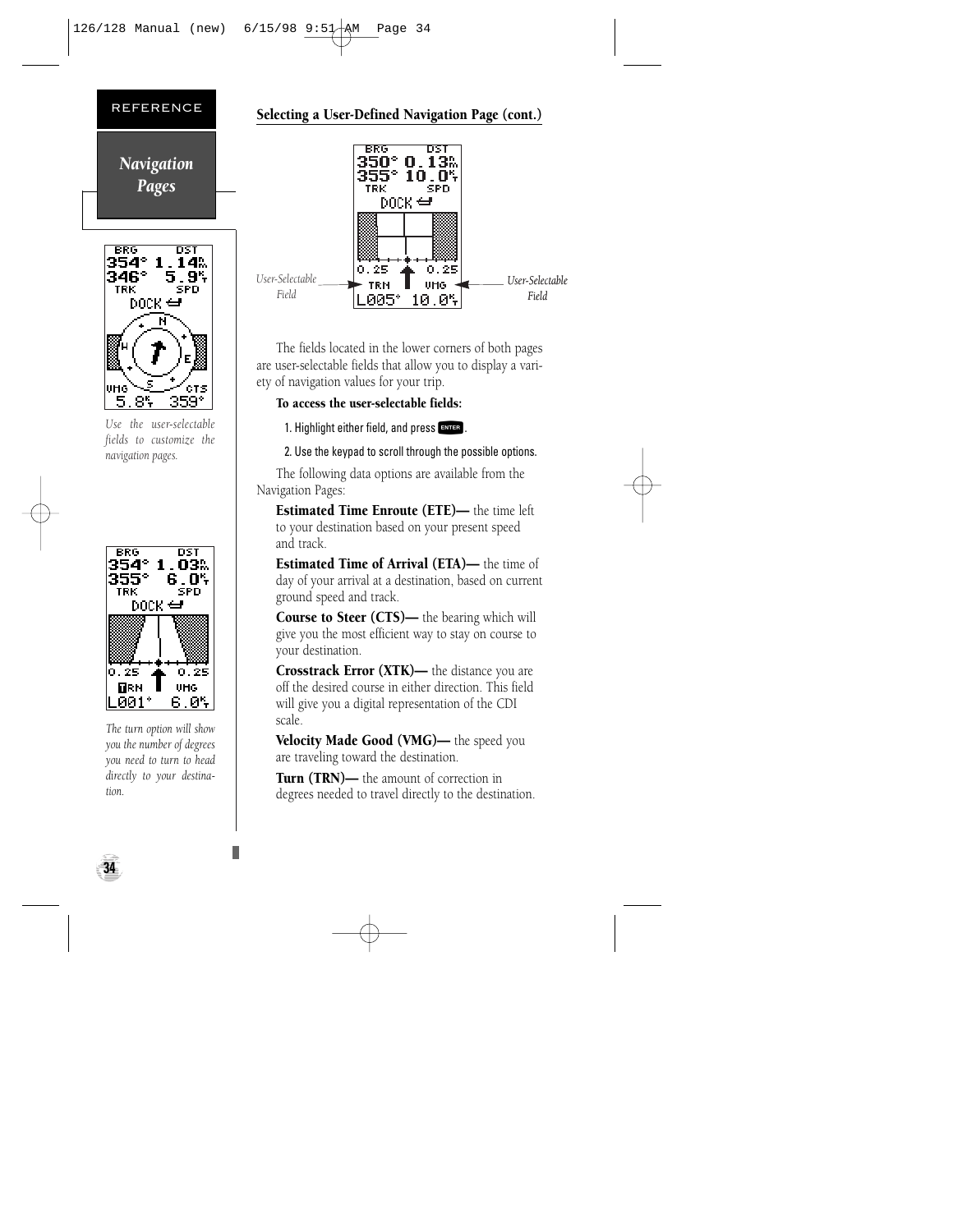#### Using the Highway Page



The GPS 126/128's Highway Page provides graphic steering guidance to a destination waypoint, with a greater emphasis on the straight-line desired course and the distance and direction you are off course. The bearing and distance to a waypoint–along with your current track and speed–are displayed at the top of the screen.

The middle of the screen provides visual guidance to your waypoint on a moving graphic "highway." Your present position is represented by the diamond in the center of the CDI scale. The line down the middle of the highway represents your desired track. As you navigate toward a waypoint, the highway will actually move—indicating the direction you're off course—relative to the position diamond on the CDI scale. When the highway is pointing straight up the screen, the waypoint is directly ahead. If the destination waypoint is to the left, the top of the highway will lead to the left, and vice versa. To stay on course, simply steer in the direction the highway leads (left or right) until the highway leads straight up the page.

Below the graphic highway is the "pointer." The pointer shows the direction of the waypoint relative to the direction you are moving.

Below the pointer are two user-selectable fields.

If you do get off the desired course by more than 1/5th of the selected CDI range, the exact distance you are off course will be displayed where the CDI scale setting normally appears. If you get too far off course (the highway has disappeared), a message box will appear to indicate what course to steer to get back on course. (For information on setting this scale, see pg. 48.) When the distance reading reaches 0, you've reached your destination.



э R010° .84 *In this example, the Highway Page indicates that you are off course to the left. Steer right to get back on course. Notice the highway always shows the direction to turn. If the highway leads straight up the page, you should continue in your current direction.*

0.25 UHG

 $0.25$ 

TRN



*If you get too far off course, a message box will appear to indicate what course to steer to get back on course most efficiently.*

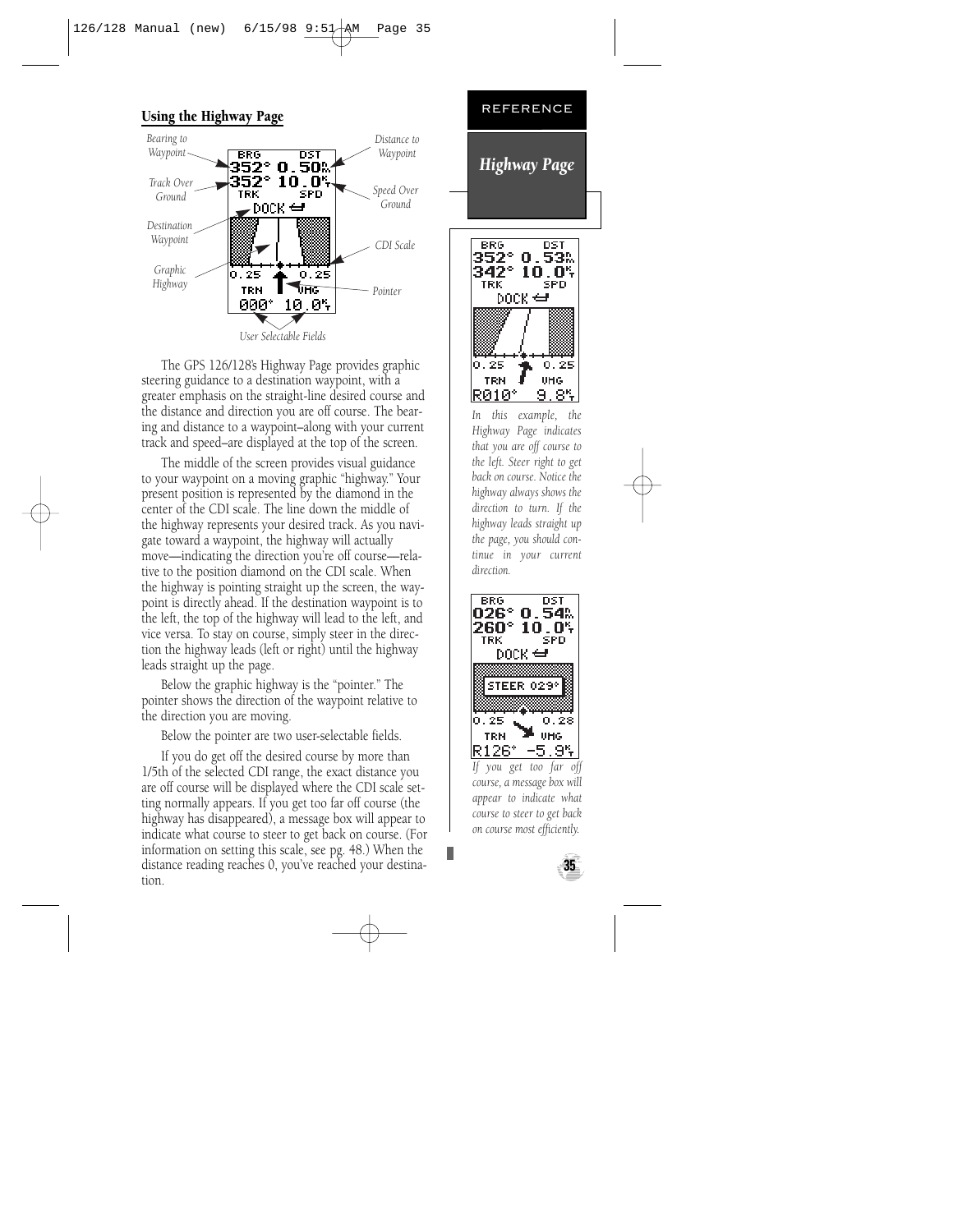

*northerly (334 degrees) direction and the destination waypoint is north (358 degrees) of your current direction of travel.*



*In this example, the compass page indicates that you are traveling in a northerly (020 degrees) direction and the destination waypoint is west (357 degrees) of your current direction of travel.*

#### Using the Compass Page



The Compass Page provides better steering guidance for travel at slow speeds (e.g., walking) and for travel with many directional changes.

At the top of the page, the bearing (BRG) and distance (DST) to the waypoint are displayed. The distance displayed is the straight-line distance from your present position to the destination waypoint. The bearing indicates the exact compass heading from you to the destination. Below the bearing and distance, track (TRK) and speed (SPD) are displayed. The track is your course over ground and the speed is your speed over ground.

The middle of the page features a rotating "compass ring" that shows your course over ground while you are moving, with a pointer arrow to the destination displayed in the center. The arrow shows the direction of your destination waypoint, relative to the direction you are moving. For instance, if the arrow points up, you are going directly to the waypoint. If the arrow points any direction (left, right, down, etc.), turn toward the arrow until it points up and then continue in that direction.

The bottom of the page shows two user-selectable fields for ETE, ETA, CTS, XTK, VMG, or TRN.

When you are one minute away from your destination (based on your current speed and track over ground), the GPS 126/128 will alert you with a flashing on-screen message box.

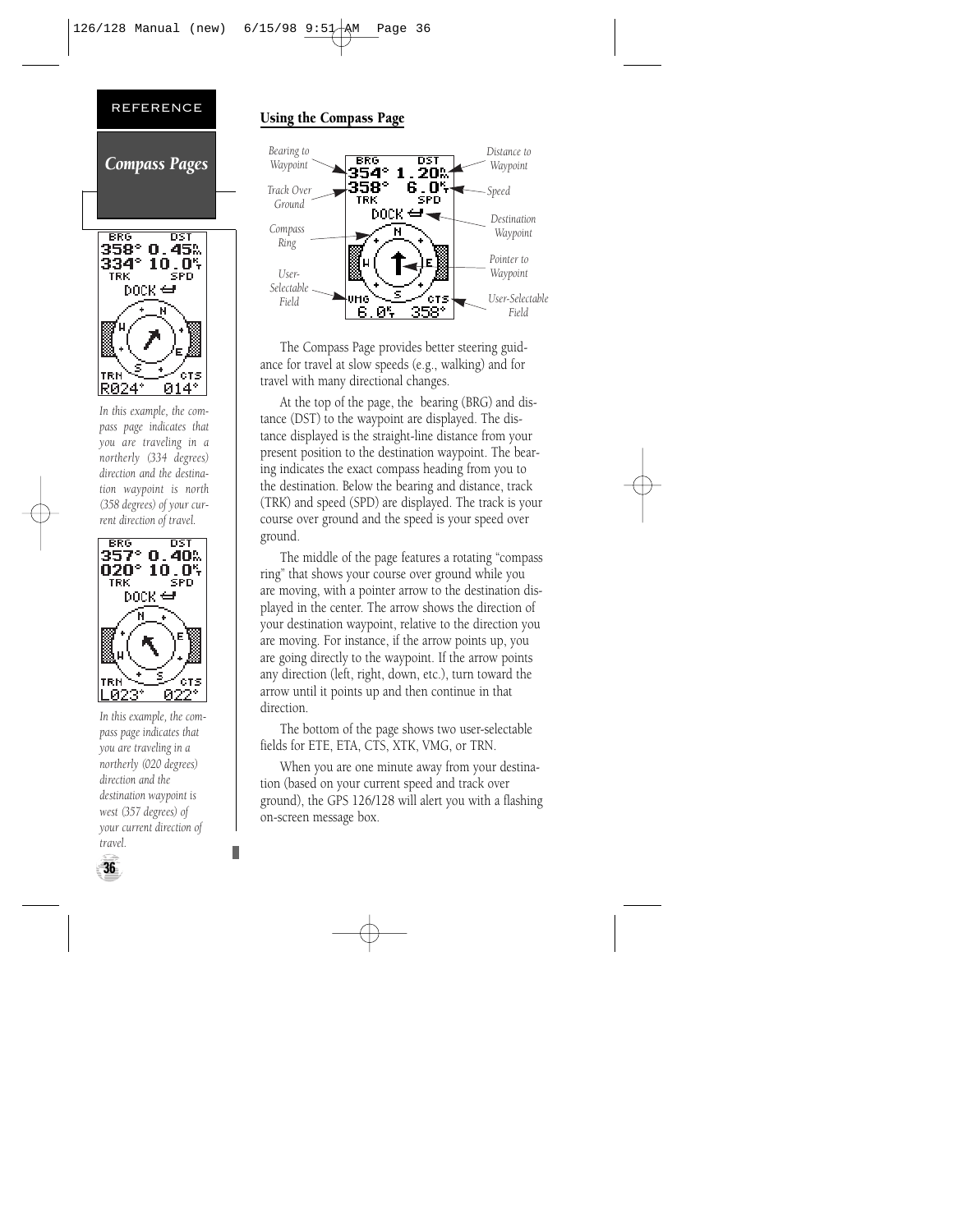#### Map Page

The GPS 126/128 features a powerful real-time moving map that does much more than just plot your course and route. The Map Page also provides you with a target cursor that will let you pan ahead to nearby waypoints, determine the distance and bearing to any map position, and mark new waypoints while you navigate.



The map contains 12 selectable range scales from 0.2 to 320 miles (0.5 to 600 km). The scale represents the distance shown from the top of the screen to the bottom. Move from scale to scale by using the dedicated zoom keys (IN and OUT). Pressing IN decreases the scale and pressing OUT increases the scale.

A diamond icon in the center of the page represents your present position, with your track and/or route displayed as a solid line. Nearby waypoints are shown with the corresponding name listed. You may select which items are shown through the map setup submenu page (see pages 40-41 for more information).

The four corners of the Map Page are used to display various navigation data, including the bearing and distance to a destination waypoint and your current track and speed over the ground. The two fields at the top corners of the map show your bearing and distance to one of three selectable destinations: an active destination waypoint; a highlighted on-screen waypoint; or the panning target crosshair. If you are not navigating to a waypoint or using the panning function, the top data fields will not be displayed. The bottom corners of the display always show your current track and speed. **37**





*Note: A map scale represents the distance shown from the bottom to the top of the Map Page. For example, when viewing the 2 mile scale, the distance represented between the top and bottom of the screen is 2 miles.*



*The four corners of the Map Page are used to show your course and speed and the distance to either a cursor or to a destination waypoint.*

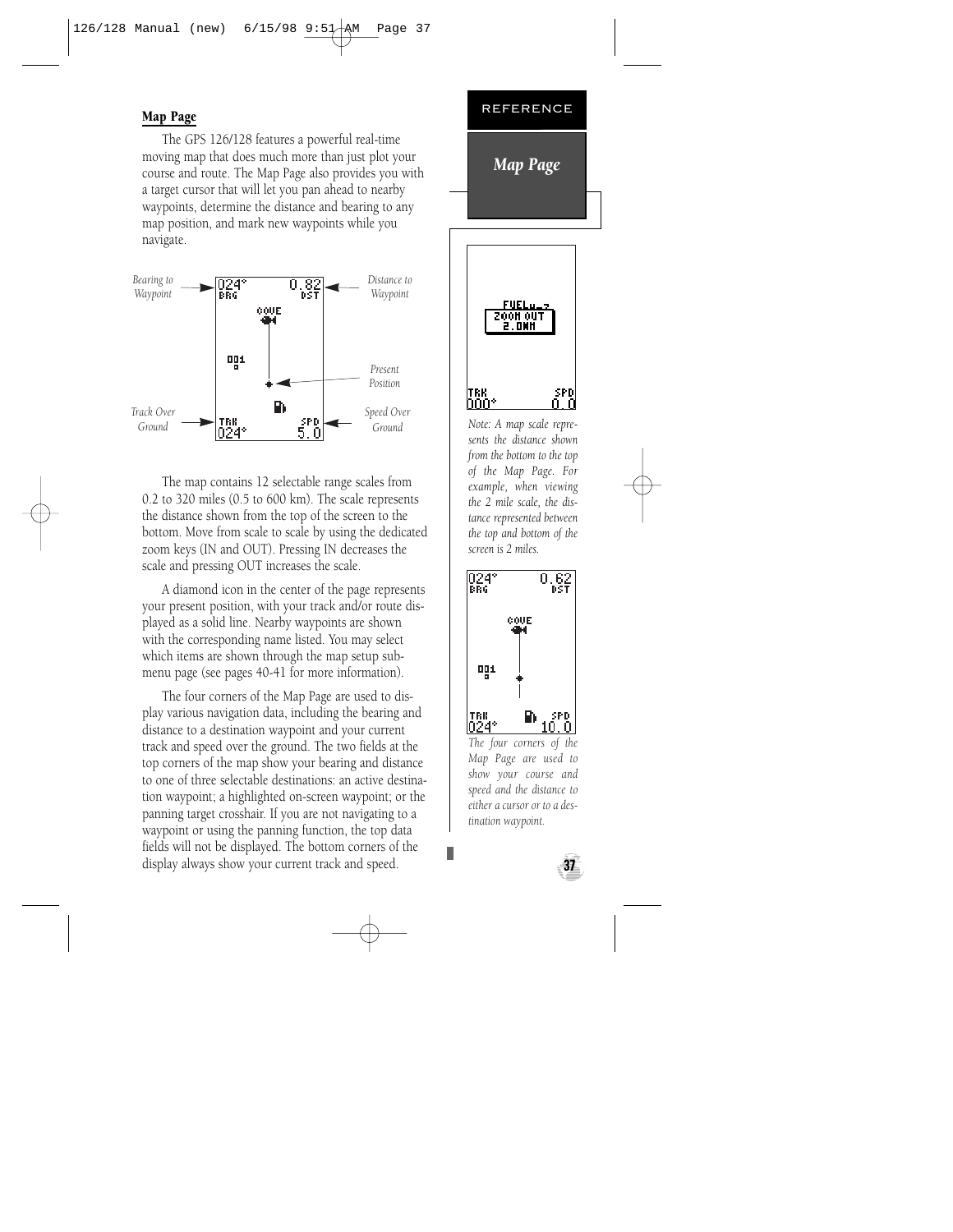



*A crosshair will appear when you activate the pan function. The distance and direction of the crosshair from your current position will be shown in the upper corners of the Map Page.*



#### *On-Screen Pointing*

*The crosshair will "snap" to displayed waypoints, which allows you to quickly review or GOTO the selected waypoint right from the Map Page.*

#### Zooming, Panning, and Pointing

There are three main functions you can perform from the Map Page: zooming, panning, and pointing, Zooming is increasing or decreasing the display scale of the map. Panning is using a target crosshair and the arrow keypad to "slide" the map window in any direction, including diagonally, to view the surrounding area. Pointing is the act of highlighting a map position or waypoint on the map in order to create a new waypoint, review waypoint information, or GOTO a selected waypoint or map position.

From the Map Page, you can also access the Map and Track Setup menus (see page 40).

#### To select a zoom scale (even while panning):

- 1. Press **IN** or **EVALUATE ONCE for each level of increase or** decrease desired.
- 2. Press and hold down either key to increase or decrease by more than one scale.

#### To activate the pan function:

1. Press the arrow keypad in any direction.

As you begin to move the map, a crosshair will appear. This crosshair will now serve as a target marker for the moving map. The distance and bearing from your present position to the target crosshair will appear in the upper corners of the map. If you are conducting a GOTO at the time you activate the panning function, the crosshair bearing and distance will replace the bearing and distance of the GOTO waypoint.

As you pan around the map, you'll notice that the target crosshair will point to on-screen waypoints and highlight the waypoint name. Once a waypoint name is highlighted, you can review its waypoint definition page or execute a GOTO function right from the Map Page.

#### To review the definition page for a waypoint highlighted on the map:

- 1. Press Fives I. The waypoint definition page will appear.<br>Review and make any desired changes to the highlighted waypoint.
- 2. When finished, highlight the 'DONE?' field and press ENTER

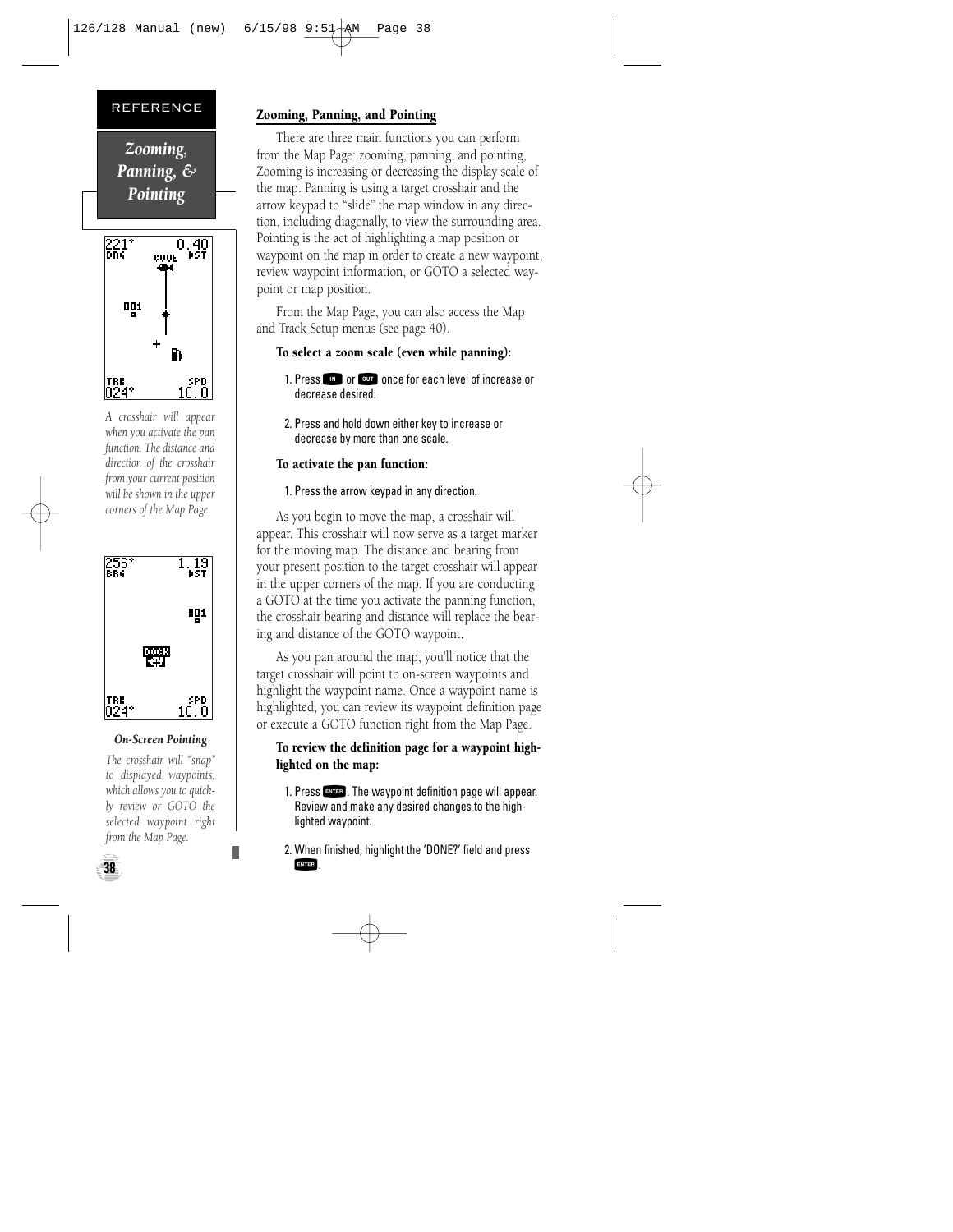#### Zooming, Panning, & Pointing (continued

#### To go to a waypoint highlighted on the map:

- 1. Press the Gego key.The GOTO waypoint page will<br>appear with the waypoint's name highlighted.
- 2. Press the  $F_{\text{inter}}$  key to confirm.

#### To stop panning and display present position:

1. Press the **QUIT** key.

#### Using the Cursor to Mark and GOTO Waypoints



During panning, the crosshair represents a target position right on the moving map, with the range and bearing to the target at the top corners of the screen.

#### To mark the target crosshair as a waypoint:

- 1. Press the Finest key to capture the position. The option menu will appear.
- 2. Select 'MAP POSITION' and press FATER.

#### 3. Enter a new name, symbol, etc., and press  $F_{\text{excess}}$ .

You can also use the target crosshair as an instant GOTO destination. This function will mark and instantly set a course for a new waypoint called 'MAP'.

#### To GOTO the target crosshair:

1. Press the Goto key to capture the position.

#### 2. Press the Expert key to confirm the MAP GOTO.

To save the MAP waypoint, rename it, as it will be overwritten the next time a map GOTO is executed. **39**





*You may custom tailor the Map Page to show waypoints by any of three options.*



#### *Marking a Cursor Position*

*To mark a new waypoint with the crosshair, simply pan to the desired position and press the ENTER key. Select the appropriate menu option and press ENTER again.*

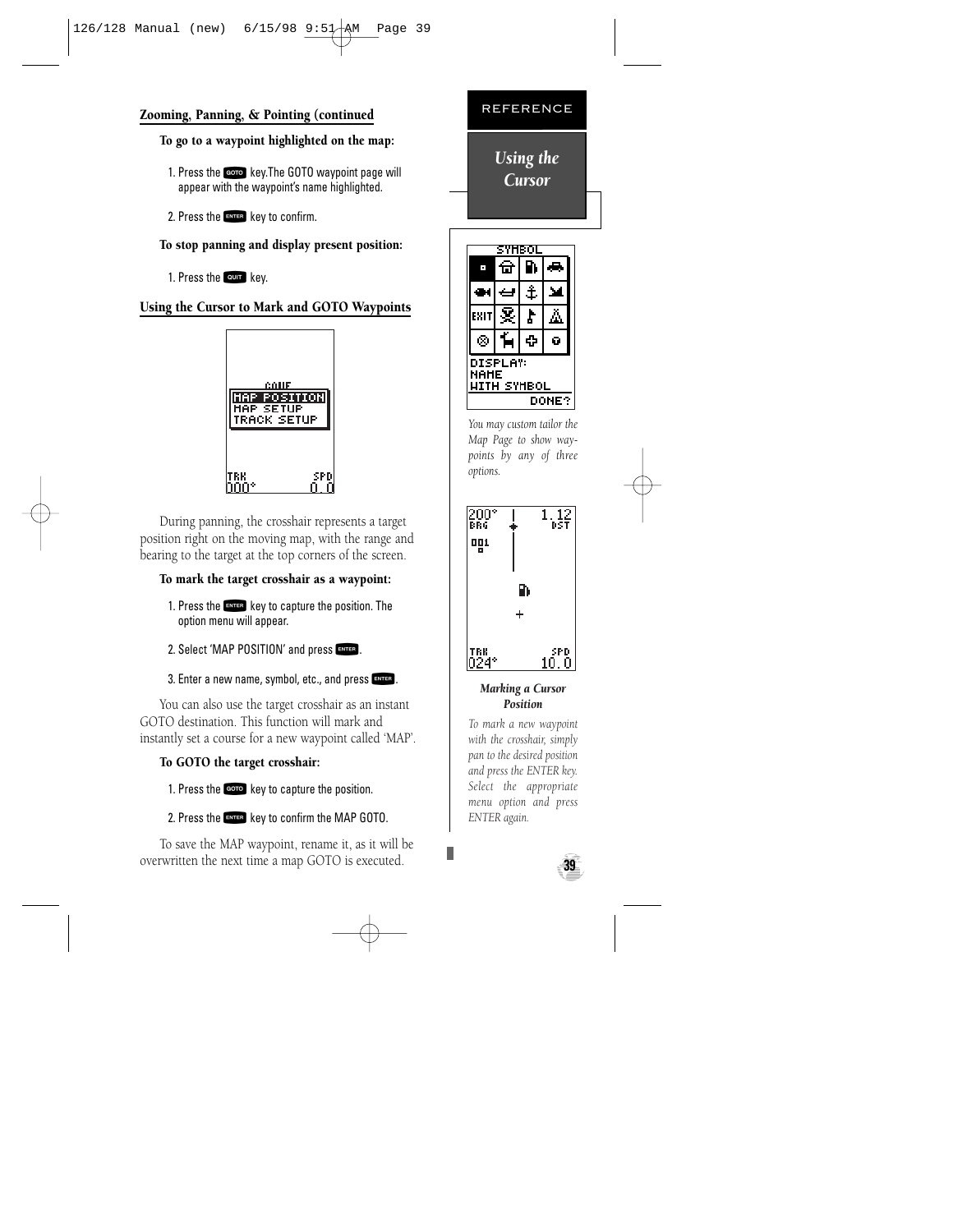



*The map setup window gives access to the map setup and track setup pages right from the Map Page.*



*The Map Page's default screen orientation is track up. "Track Up" means that your current direction of travel is always up (or toward the top of) the screen. It can also be set for north up or desired track up orientation.*

#### Zooming, Panning, and Configuring (cont.)

From the waypoint definition page, you can also define how each individual waypoint is displayed on the map. The GPS 126/128 displays waypoints as a name with a corresponding symbol (e.g., "nearest fuel" and a gas pump symbol), a symbol only (e.g., a fish symbol), or a 16-character comment and corresponding symbol (e.g., "great view" and the camp site symbol). The waypoint name has a six character limit while the 'comment' field has a 16-character limit, and there are 16 individual waypoint symbols available.

#### To select a waypoint display option:

- 1. Highlight the symbol field (to the right of the name field), and press FNTER.
- 2. Move the cursor to the 'display' field, and press  $F_{\text{NTE}}$ .
- 3. Select one of the following display options: 'name with symbol,' 'symbol only,' or 'comment with symbol and press **ENTER** !
- 4. Press **ENTER** to confirm the 'DONE?' prompt.
- 5. Press Fagain (on the waypoint definition page) to return to the Map Page.

The last function you can perform with a waypoint highlighted on the Map Page is to perform a GOTO directly to the waypoint.

To go to a waypoint highlighted on the Map Page: 1. Press GOTO

2. Press **ENTER** to confirm the GOTO waypoint page.

#### Accessing Map Setup/Track Setup Windows

You can access two additional pages—the map setup page and the track setup page—from the Map Page. Make sure that no waypoints are highlighted on the map and press **ENTER**. The Map Page option menu will appear.

To select map setup or track setup:

1. Highlight the desired choice, and press  $F_{\text{ext}}$ .

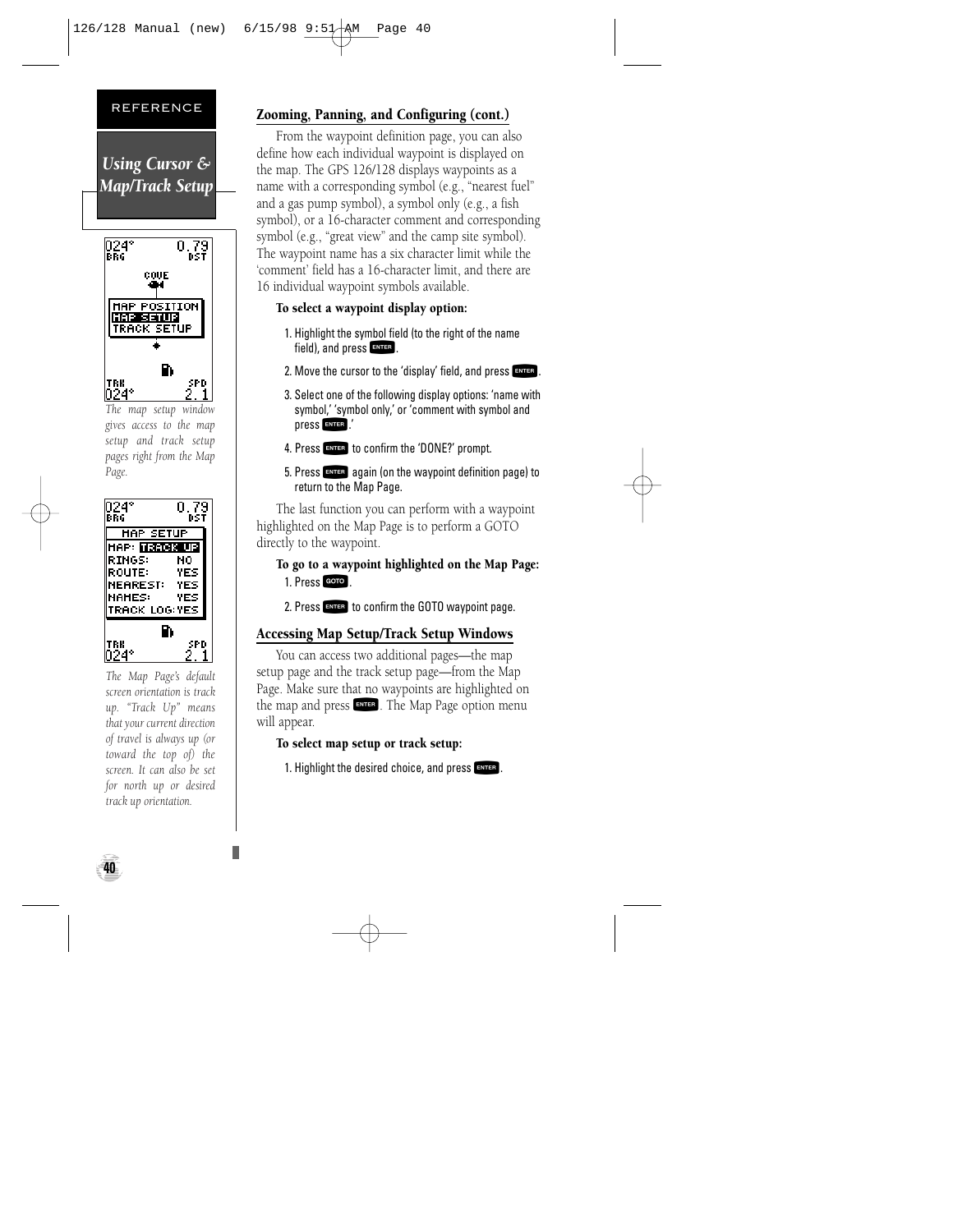#### Map Setup Page and Orientation

The map setup page lets you select Map Page and satellite sky view (see pg. 14) orientation, as well as specify what items are displayed. The Map and Satellite Pages may be oriented to 'NORTH UP,' 'TRACK UP' (the direction of current travel), or 'DTK UP' (desired track up, or the direction of travel to stay on course). The default setting is track up.

#### To change the map orientation:

1. Highlight the 'map' field, and press FATER.

#### 2. Select the desired orientation, and press ENTER.

Note: Selecting the 'DTK UP' option will set the satellite sky view to track up orientation.

The rest of the map setup page lets you specify what items are displayed or plotted on the Map Page by selecting 'YES' or 'NO' in the appropriate field.

- 'Rings'— displays the three present position range rings on the map.
- 'Route'— plots the straight leg lines between waypoints of an active route and displays all route waypoint names.
- 'Nearest'— shows the nine nearest waypoints to your position (black diamond) on the map.
- 'Names'— displays the waypoint name for the nine nearest waypoints.
- 'Track Log'— displays and plots track points on the map.

#### To turn a map item on or off:

1. Highlight 'YES' or 'NO' for the specific map item, and press FNTER . Select 'YES' or 'NO' and press FNTER.

#### Track Setup Page

The track setup page manages the GPS 126/128's track log data. From this page, you can select whether to record a track log and define how it is recorded.

#### To turn the track log on or off:

- 1. Highlight the 'record' field, and press Fives .<br>2. Select 'OFF. FILL. or WRAP', and press Fives . (Note:
- 2. Select 'OFF, FILL, or WRAP', and press ENTER . (Note:<br>Turning the track recording off will prevent using TracBack.



*Map & Track Setup*



*Use the track setup page to control the way the GPS 126/128 manages your track log.*



*Entering a time interval into the track recording method will help to increase the distance you can travel without using up your track log., Using a time interval will reduce the effectiveness of TracBack.*

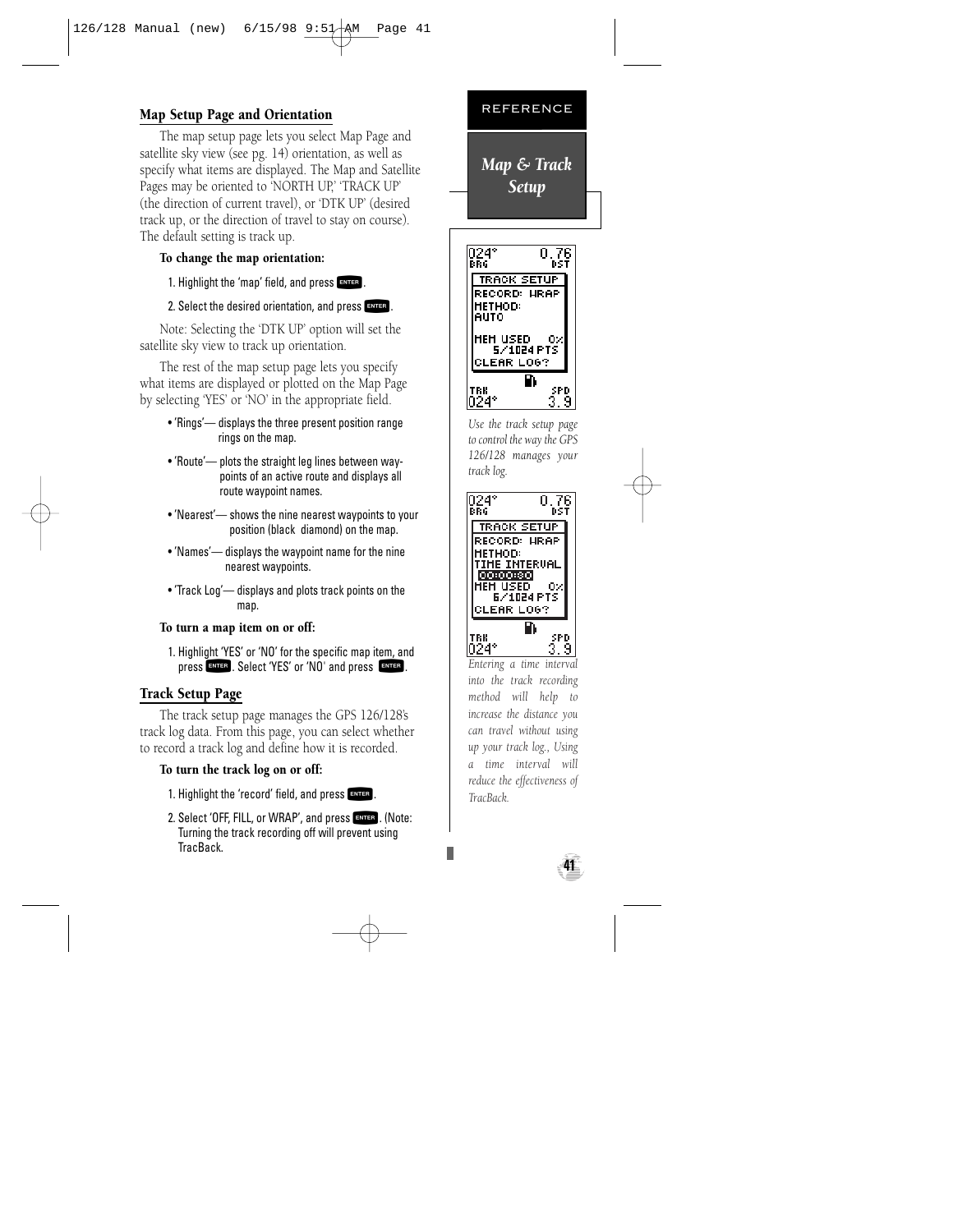*Track Log Management*



*The track setup menu lets you instantly change track features directly from the Map Page.*



*Clear the track log any time your screen gets cluttered or when starting a new TracBack.*

#### Track Method

The stored track method determines how often positions are stored in the track log. The default setting is automatic, which will store a track based on resolution. This setting gives the most efficient use of track memory and provides the best TracBack route.

#### To change the method to record points based on a specific time interval:

- 1. Highlight the 'METHOD' field, and press FNTER.
- 2. Select 'TIME INTERVAL', and press FNTER twice.
- 3. Enter hours, minutes, and seconds, and press FATTER.
- 4. Press **QUIT** to exit the menu.

#### Track Log Display

The track log option gives you a choice of displaying or not displaying the track log. This only effects the display on the Map Page and not the recording in memory. The track log will still be stored in memory as long as the "record" setting is 'WRAP' or 'FILL'. When set to "on", the display uses 1024 points.

#### Managing and Clearing the Track Log

The rest of the track setup window displays the percentage of available memory currently used to store track log data, as well as function fields to clear the track log memory and activate the TracBack feature.

#### To clear the track log:

- 1. Highlight 'CLEAR LOG?', and press FATER.
- 2. Highlight 'Yes?', and press FRITER.

Note: It's a good idea to clear the track log at the end of the trail head, etc., in order to make the best use of the TracBack feature.

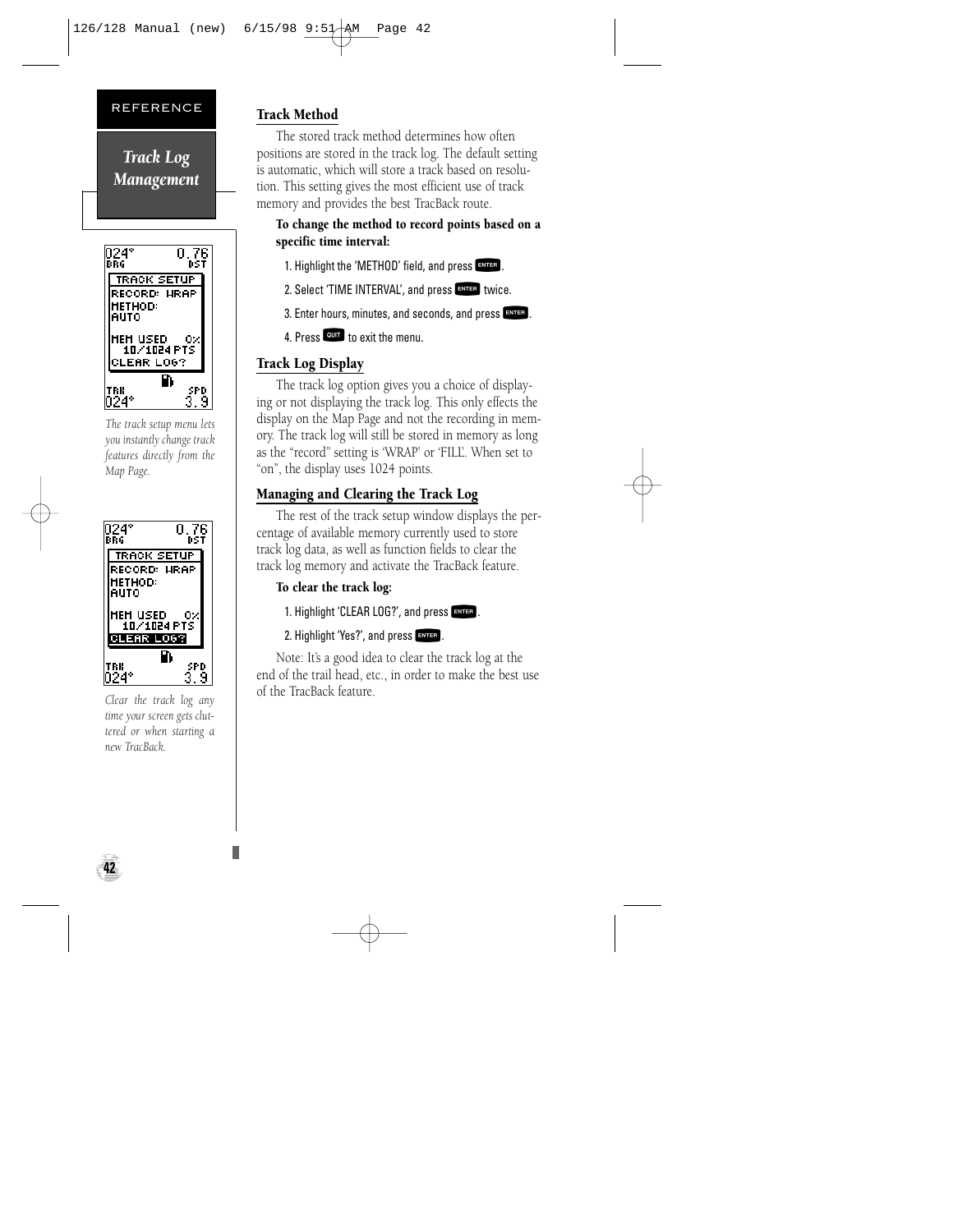#### Menu Page

The GPS 126/128's Menu Page provides access to additional pages (submenus) that are used to select and customize operation and navigation setup. These eight pages are divided into categories by function. We've already gone over the waypoint and route management pages in their respective sections. Let's review the rest of these pages as they appear on the Menu Page.

#### To select a submenu page from the Menu Page:

- 1. Highlight the page, and press FRTER.
- 2. To return to the Menu Page, press QUIT.

#### Distance and Sun Calculations

The distance and sun calculation page will give you the distance and bearing between any two waypoints or between your present position and a waypoint. It will also calculate the sunrise and sunset (in local time) for a particular date at either your present position or any stored waypoint.

#### To perform a distance and sun calculation:

- 1. Highlight the 'from' field and press FRITER. Enter the desired waypoint, and press FNTER
- 2. Highlight the 'to' field and press  $F$ . Enter the destination waypoint, and press Frues .<br>3. The 'date' field will become highlighted. Press Frues
- 3. The 'date' field will become highlighted. Press F to enter the date you'll arrive at your destination, and press F.

If you haven't marked your present position as a waypoint or you leave the 'to' field blank, the sunrise and sunset at your present position will be shown.

#### Message Page

The message page is used to display all messages in the GPS 126/128. There are two types of messages: temporary alerts (e.g., approaching a waypoint) and condition alerts (e.g., WPT memory is full). All messages are indicated by a flashing on-screen box. After a temporary alert has been viewed, it is cleared. Condition alerts are displayed on the message page until the condition has been resolved.

#### To view the message page:

1. Highlight the 'MESSAGES' field and press FRIER.

See Appendix C for a complete list of messages.

#### REFERENCE

*Menu Page & Distance/Sun Calculation*



*The Menu Page allows you access to a variety of waypoint, route, system and setup features.*



*The GPS 126/128 will calculate the sunrise and sunset times of any stored waypoint or your present position. To calculate, enter the date and year and press ENTER.*

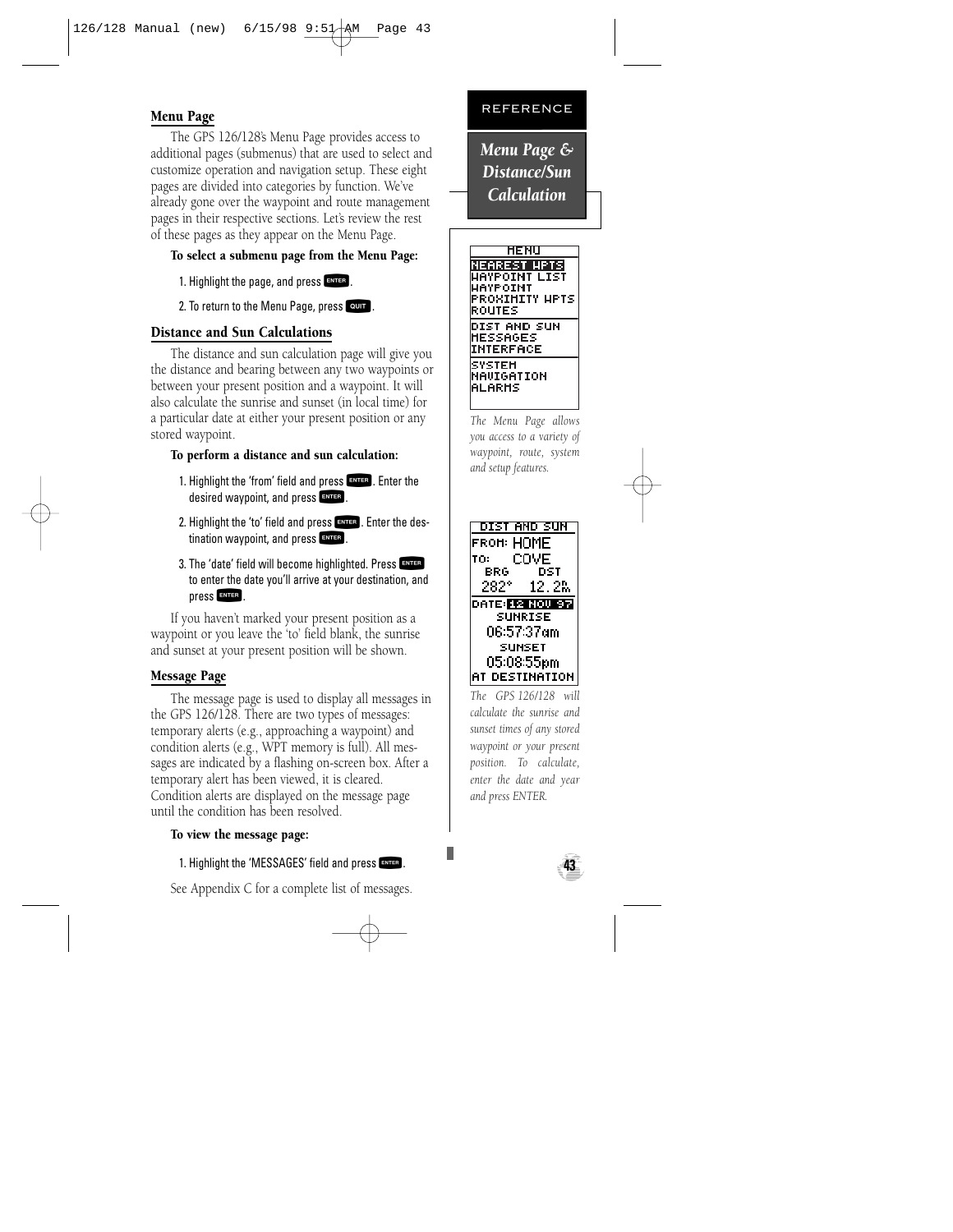*Interface Setup & DGPS*



*The selectable baud rate is available for all RTCM interface options.*



*Alert messages will signal any problems with DGPS operation.*

#### Interface Setup

The GPS 126/128's interface page lets you specify the formats for connecting external devices. There are six options: GRMN/GRMN, None/None, RTCM/None, RTCM/NMEA, NMEA/NMEA, and None/NMEA. Each option lists the input format first, followed by the output format.

#### To select I/O format:

1. Highlight the I/O field, and press  $F_{\text{inter}}$ .

2. Select the desired setting, and press FRTER.

The GRMN/GRMN setting is a proprietary format that lets you exchange information such as waypoints, routes, and track logs between two GARMIN GPS units or a GARMIN GPS and a PC. There are ten data transfer options: send alm, send wpt, send trk, send rte, send prx, request alm, request wpt, request trk, request rte, request prx.

#### To select a transfer option:

- 1. Highlight 'HOST', and press FNTER.
- 2. Select a desired setting, and press FNTER.

To disable all interfacing capabilities, select the None/None setting. If you want to output NMEA data without any differential input capability, select 'None/NMEA.'

#### DGPS Interface

The last two format settings allow the differentialready GPS 126/128 to accept RTCM DGPS corrections in RTCM 104 version 2.0 format. Using DGPS corrections will improve receiver accuracy to 1-5 meters, regardless of errors induced by the government's Selective Availability (SA) program. Two RTCM options are available: RTCM/NONE, which allows connection to a beacon receiver with no output capability; and RTCM/NMEA, which allows DGPS input and NMEA output.

Once a RTCM setting has been selected, the GPS 126/128 will either automatically try to tune the last frequency and bit rate you selected or will switch to the default frequency of 304.0 kHz with a bit rate of 100 bps if no previous beacon has been tuned. You may also enter your own frequency and bit rate if desired.

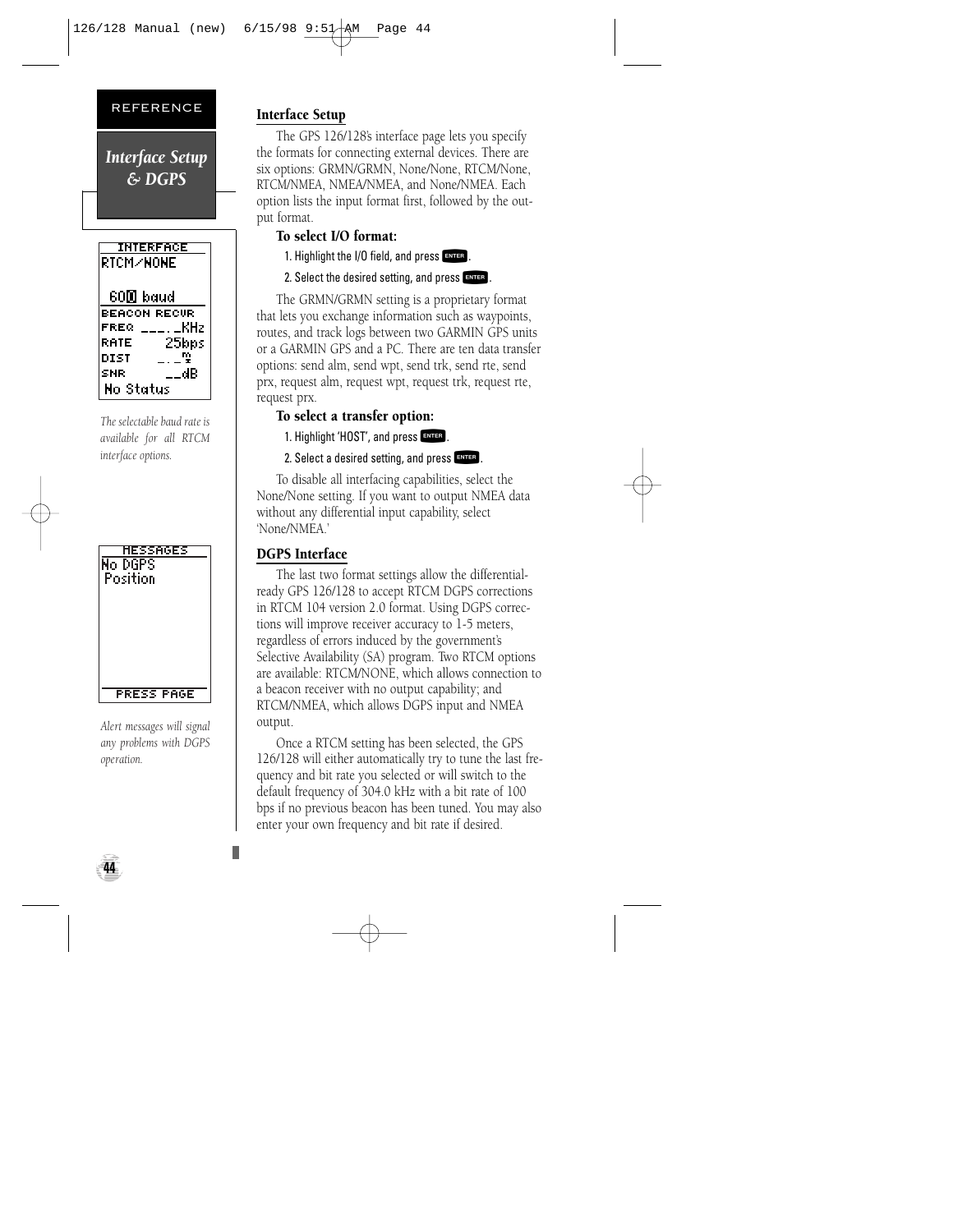#### To enter a DGPS beacon frequency:

- 1. Highlight the 'freq' field, and press ENTER.
- 2. Enter the desired frequency, and press  $F_{\text{MSE}}$ .
- 3. Highlight the 'rate' field, and press FATER.

#### 4. Select the desired transmission rate, and press FRYER.

Note: The 'freq' and 'rate' fields are active only when the interface is set to RTCM/NMEA.

When the GPS 126/128 is receiving DGPS corrections from the GBR 21, the 'beacon receiver' section of the I/O setup page will display the beacon frequency and signal strength, as well as the distance from the transmitter to the beacon receiver. At the bottom of the beacon receiver field, a status message will keep you informed of DGPS activity:

- A 'Tuning' message will be displayed while a beacon signal is being tuned.
- Once the beacon signal has been tuned, a 'Receiving' message will be displayed.
- If a beacon signal is tuned and no corrections are being received, a 'No Data' message will be displayed.
- If a beacon signal cannot be tuned, a 'No Status' message will be displayed.

The message page will alert you to any problems relating to DGPS operation. You may also monitor the DGPS status from the status field on the interface page. The GPS 126/128 will display one of three alert messages concerning DGPS operation:

No DGPS Position- there is not enough data available to compute a DGPS position.

No RTCM Input— the beacon receiver is not properly connected or the baud rates do not match.

**RTCM Input Failed—** DGPS data was being received but has been lost.





*Choose an interface option based upon what equipment you are using to transfer information.*



*Once the RTCM/NMEA option is selected, you can manually tune the beacon receiver from the frequency field.*

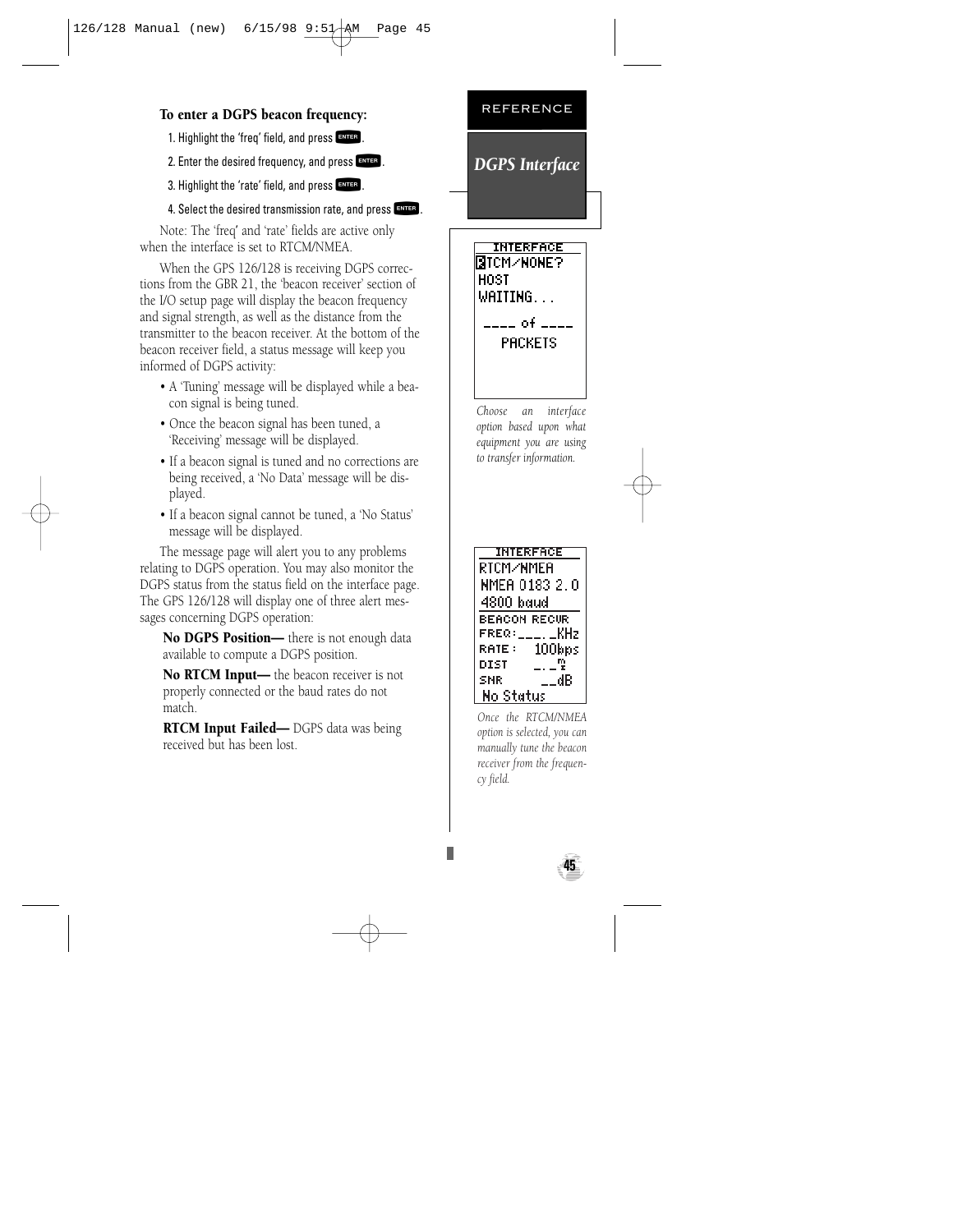*System Setup, Date/Time & Time Format*



*The GPS 126/128's two operating modes are accessed through the system setup submenu.*



*To display the correct local time, you must enter the appropriate offset from the chart at the end of Appendix C.*

#### System Setup

The system setup page is used to select the operating mode, time offset, and screen preferences. The GPS 126/128 has two operating modes:

- Normal Mode operates the unit using satellite tracking information.
- Simulator Mode allows you to operate the unit without acquiring satellites, and is ideal for practicing or entering waypoints and routes while at home.

#### To select an operating mode:

- 1. Highlight the 'mode' field, and press ENTER.
- 2. Select a mode, and press FRTER.

#### Date and Time Setup

The date and time is located directly below the mode field.

Note: Date and time information is derived from the GPS satellites and cannot be changed by the user.

Because the time shown is UTC time (Greenwich mean time), you will need to enter a time offset to display the correct local time for your area. To determine the time offset for your area, note your position and refer to the chart in Appendix D.

#### To enter the time offset:

1. Highlight the 'offset' field, and press  $F_{\text{other}}$ .

2. Enter the time offset, and press FRTER.

Note: Move the cursor to the left to change the plus or minus sign.

#### Time Format

The time display shown on the system setup and Position Pages may be set to display the time in a 12- or 24-hour format.

#### To select the time format:

1. Highlight the 'hours' field, and press FNTER.

2. Select 12- or 24-hour display, and press FRTER.

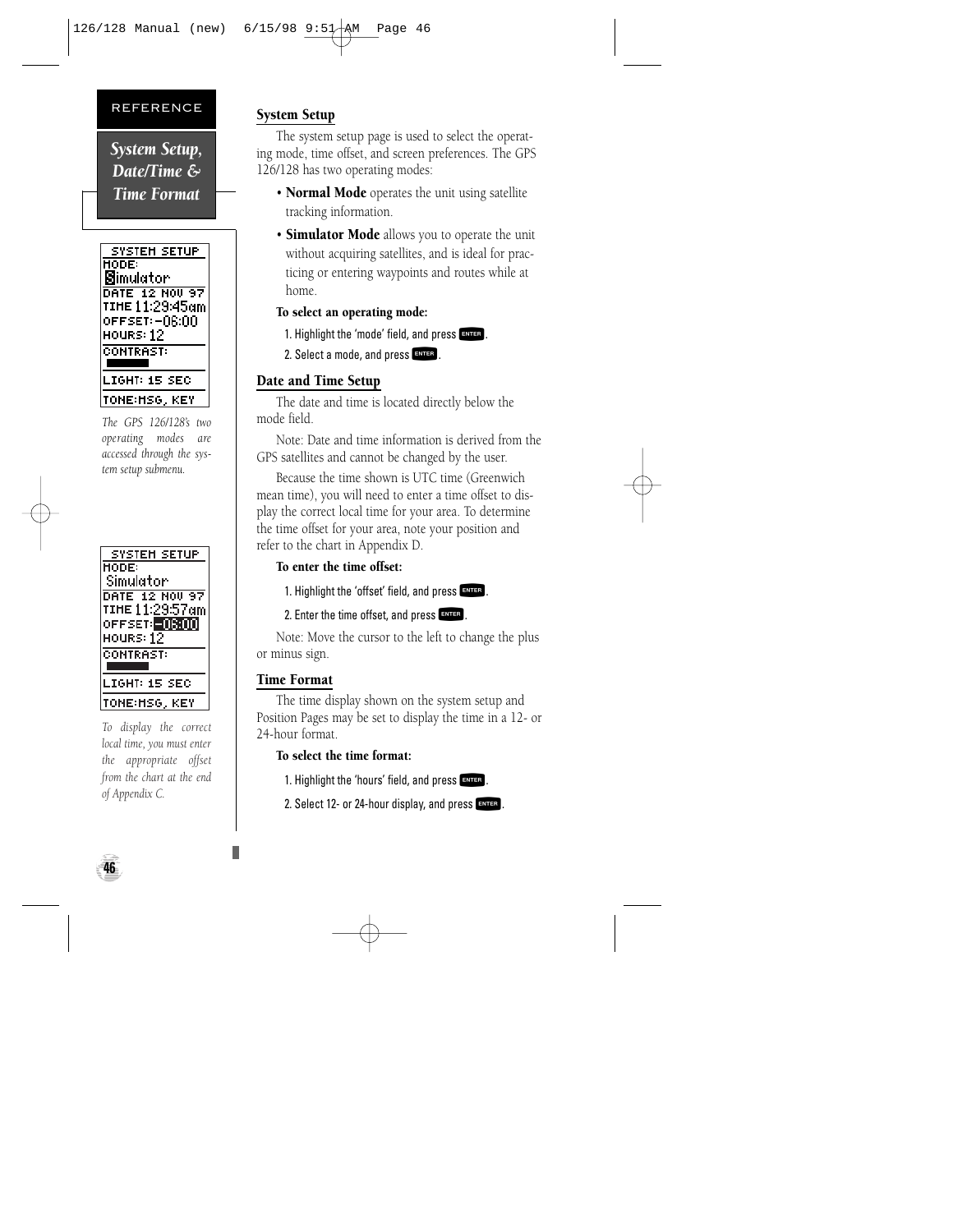#### Screen Contrast

The GPS 126/128 has adjustable screen contrast controlled by an on-screen bar scale.

#### To set the screen contrast from the Menu Page:

- 1. Highlight the 'contrast' field, and press FNTER.
- 2. Adjust the bar scale to the desired contrast, and press FNTER.

Note: The screen contrast can also be adjusted by pressing the rocker keypad while viewing the Satellite Page (see pg. 13).

#### Screen Backlighting Timer

The screen backlight timer is adjustable for 15, 30, 60, 120, or 240 seconds. The timer also may be set to the "Stay On" setting for continuous use. Whenever backlighting is on, a bulb icon will appear on the Satellite Page.

#### To set the backlight timer:

1. Highlight the 'light' field, and press FATER.

2. Select the desired setting, and press  $F_{\text{MTE}}$ .

3. To turn lighting on and off, press the  $\mathbb{R}^n$  briefly.

#### Navigation Setup

The navigation setup submenu page is used to select units of measurement for position formats, map datums, CDI scale, units, and heading information.

#### Position Formats

The default position format for the GPS 126/128 is latitude and longitude in degrees and minutes (hdddºmm.mmm'). You may also select degrees, minutes and seconds (hdddºmm'ss.s''); degrees only (hddd.dddddº); UTM/UPS coordinates; or British, German, Irish, Maidenhead, Swedish, Swiss, or Taiwan, or User grid formats.

#### To select a position format:

1. Highlight the 'position format' field, and press FRTER .<br>Select the desired setting, and press FRTER . Select the desired setting, and press  $\overline{\phantom{0}}$  and  $\overline{\phantom{0}}$  .

#### REFERENCE

*Screen Contrast & Backlighting* 



*The "Stay On" setting will keep your backlighting on continuously.* 



*The position format may be set to display your choice of many formats. Note: degree and minutes is the default setting.*

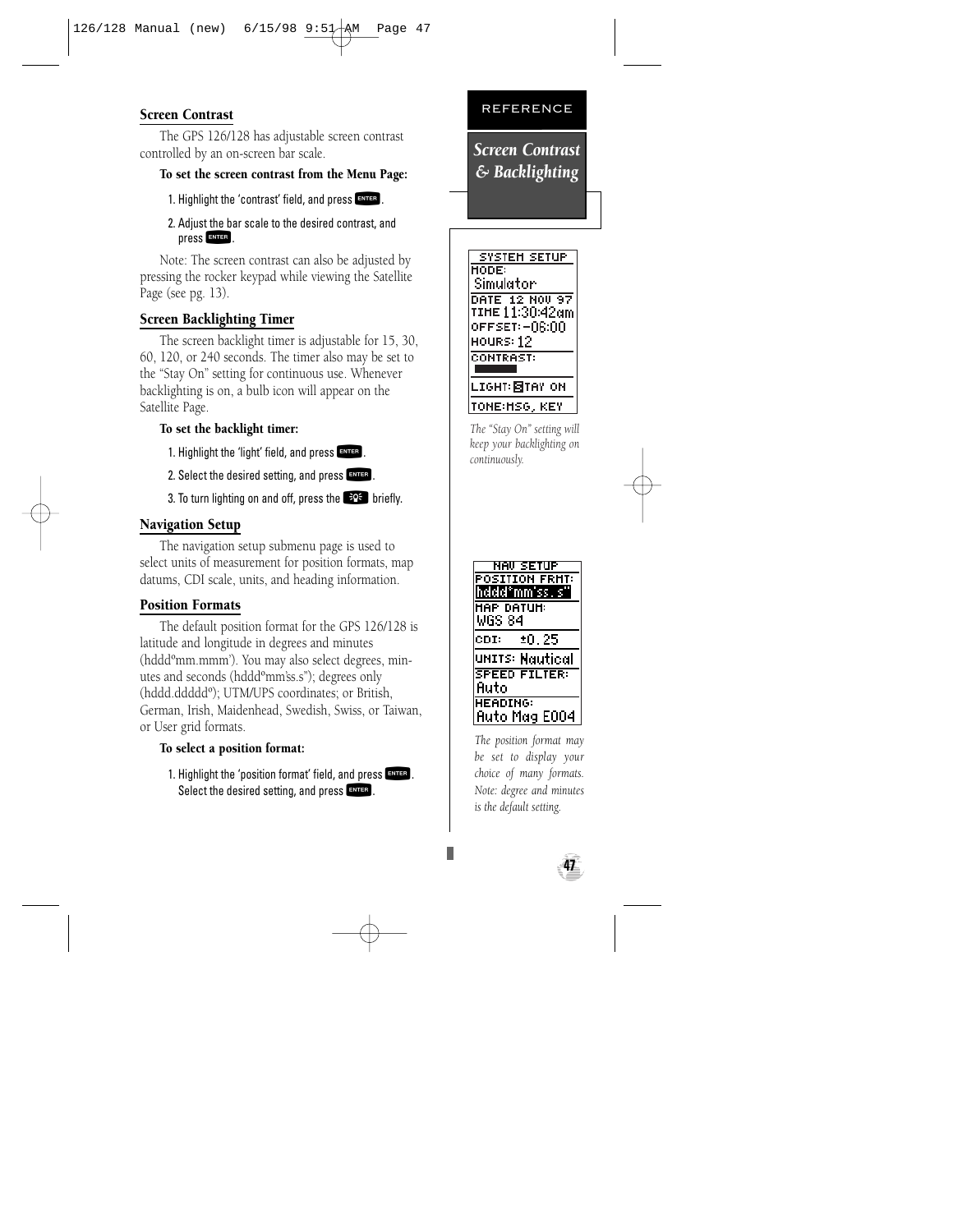*Datums, CDI Settings, & Measurement*

| NAV SETUP             |
|-----------------------|
| <b>POSITION FRHT:</b> |
| hddd°mm'ss, s'        |
| <b>HAP DATUH:</b>     |
| WGS 8                 |
| ±0.25<br>CDI:         |
| UNITS: Nautical       |
| <b>SPEED FILTER:</b>  |
| Auto                  |
|                       |
| <b>HEADING:</b>       |
| Auto Mag E004         |

*The default map datum will cover worldwide navigation. However, if you are using a paper map or chart which uses a different map datum than WGS 84, then you may wish to switch to that datum.*

| SE.<br><b>POSITION FRHT:</b><br>hddd°mm'ss.s' |
|-----------------------------------------------|
| HAP DATUH:<br>User                            |
| CDI:<br>±0.25                                 |
| units: Nautical                               |
| <b>SPEED FILTER:</b><br>Auto                  |
| <b>HEADING:</b><br><b>Auto Mag E004</b>       |

*The user datum feature allows you to define the earth model used to calculate position coordinates.* 

*WARNING: Incorrect entries may result in substantial position errors.*

#### User Grid Option

The user grid option lets you create a user-defined position format by establishing factors such as longitude of origin, scale, and false Easting or Northing.

#### To define a user grid:

1. Select 'User Grid', and press **Exter,** Enter values for<br>longitude origin, scale, false Easting and Northing, then press FRTER. Highlight 'SAVE?', and press ENTER.

#### Map Datums

The 'datum' field is located just below the 'position' field and comes with a WGS 84 default setting. Although 106 total map datums are available for use (see Appendix D for map datums), you should only change the datum if you are using maps or charts that specify a different datum than WGS 84.

#### To select a map datum:

- 1. Highlight the 'datum' field, and press FNTER.
- 2. Select the desired setting, and press FNTER.

#### To define a user datum:

- 1. Highlight the 'datum' field, and press FNTER
- 2. Scroll through the map datum options until 'User' appears, and press FNTER.
- 3. Enter values for 'DX', 'DY', 'DZ', 'DA', and 'DF' using the rocker keypad, and press FNTER.
- 4. Highlight 'SAVE?', and press **ENTER**. The setup menu will reappear.

#### CDI Scale Settings

The course deviation indicator (CDI) field lets you select the +/- range of the CDI bar scale on the Highway Page. Three scales are available: +/- 0.25 (default), 1.25, and 5.0 miles or kilometers. Note: This CDI value represents the full deflection of scale to either side.

#### To enter a CDI scale setting:

- 1. Highlight the 'cdi scale' field, and press FINER.
- 2. Select the desired setting, and press  $F_{\text{ext}}$ .

#### Units of Measure

The GPS 126/128 lets you select statute (default), nautical, or metric units of measure for all 'speed' and 'distance' fields.

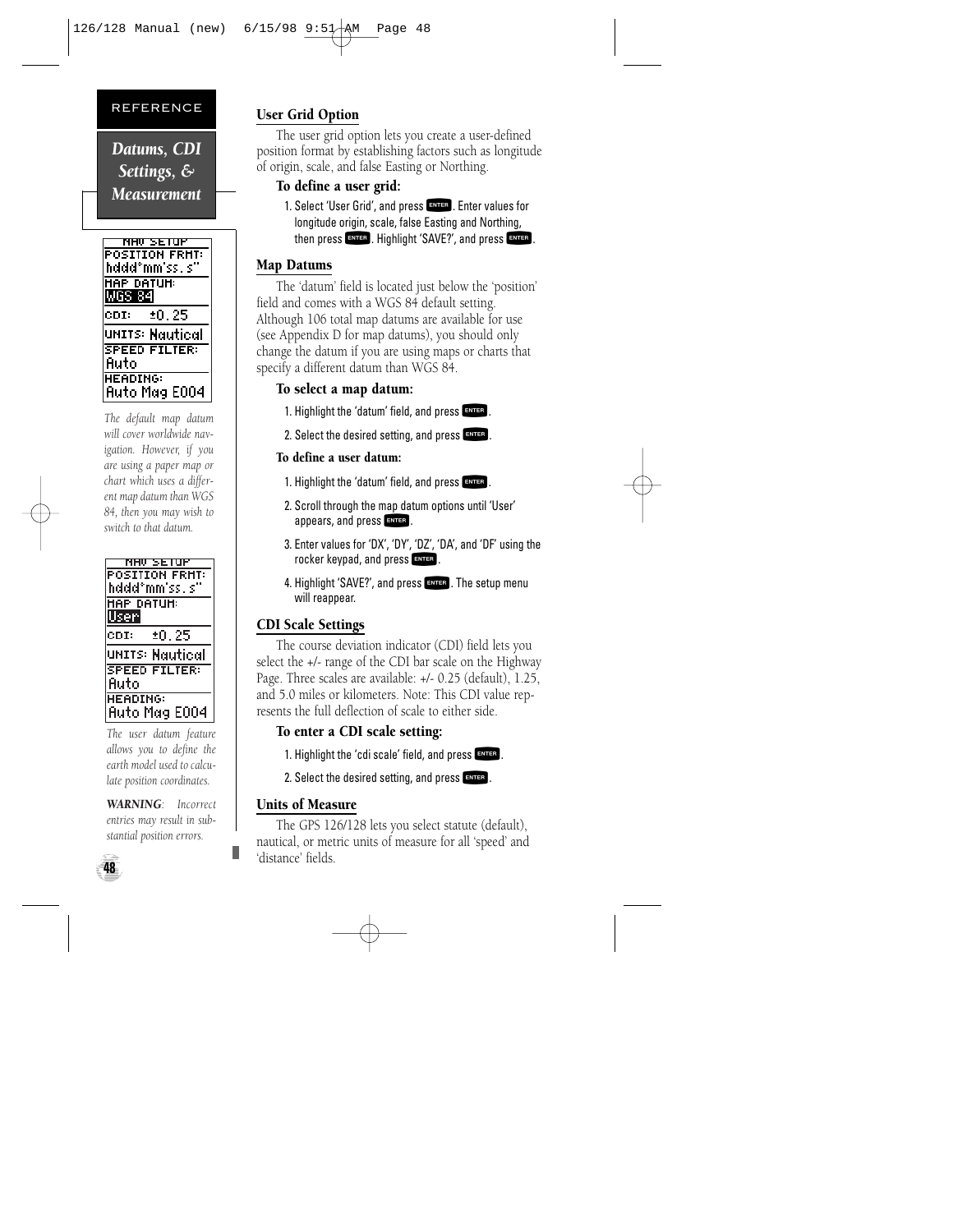#### To change the unit of measure:

- 1. Highlight the 'units' field, and press FNTER.
- 2. Select the desired unit of measure, and press  $F_{\text{excess}}$ .

#### Speed Filter

The speed filter allows you to determine how the GPS 126/128 responds to changes in track or ground speed. Three settings are available: automatic, on, or off. The 'Auto' setting is the default and will monitor changes in your current track and speed and adjust the receiver's response time automatically. The 'On' setting allows you to manually enter a response time up to 300 seconds. Selecting a higher setting may be desirable in slow-speed applications with frequent changes in track.

#### To enter a value for the speed filter:

- 1. Highlight the 'SPEED FILTER' field and press FINTER.
- 2. Select the 'ON' option and press FNTER.
- 3. Highlight the "speed value" field and press the ENTER key.
- 4. Use  $\triangle$  and  $\blacktriangledown$  to select the desired number of seconds.
- 5. Press the Expert key to confirm the selection.

#### Magnetic Heading Reference

The GPS 126/128's heading information can be displayed referencing magnetic north (automatic or userdefined), true north, or calculated grid headings. The default setting is automatic magnetic north, which is suitable for most applications.

#### To select a heading reference:

- 1. Highlight the 'heading' field, and press FRTER.
- 2. Select the desired heading preference, and press

## FRTER .<br>To enter a user-defined magnetic heading:

- 1. Select 'User Mag' and press FNTER.
	- 2. Press FNTER, enter the degrees and direction of magnetic variation, then press FNTER.

#### REFERENCE

*Speed Filter and Magnetic Heading*



*The number entered represents a window of time the GPS 126/128 considers in adjusting to changes in speed and track. For example, if 12 seconds is entered, the speed displayed will constantly represent the speed averaged over the last 12 seconds.*



*To enter a user-defined magnetic variation, select the 'User Mag' option and enter the desired direction and value.*

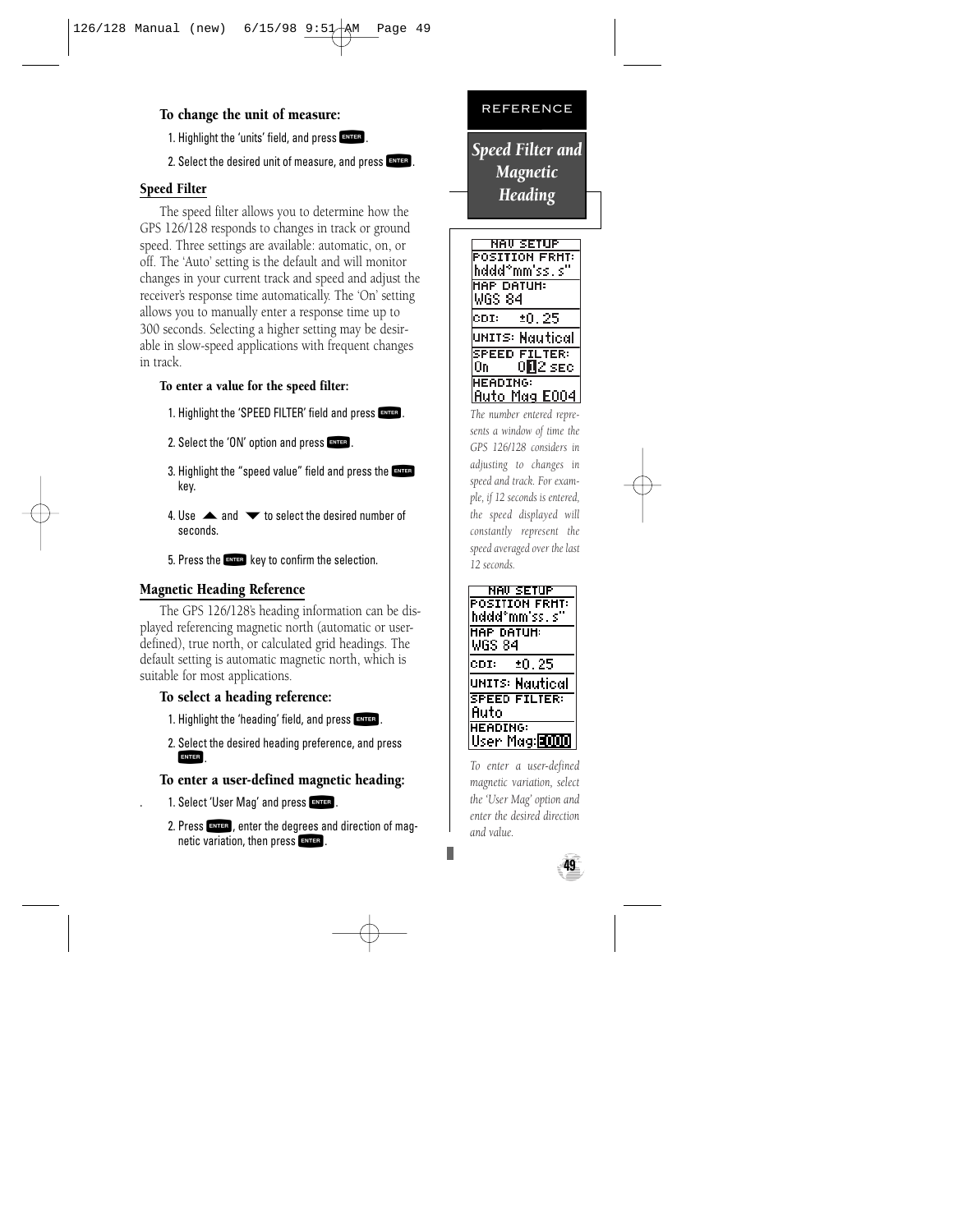*Alarms Setup*

| ALARNS SETUP   |     |  |
|----------------|-----|--|
| Anchor Drag:   |     |  |
| $0.00$ $\hbar$ | 0ff |  |
| Arrival:       |     |  |
| 1. ZM          | 匝   |  |
| CDT Alarm:     |     |  |
| በ በኤ           | 0++ |  |
|                |     |  |

*When activated, the arrival alarm will sound when you reach the specified distance from your destination waypoint.*

| ALARNS SETUP     |     |
|------------------|-----|
| Anchor Drag:     |     |
| $0.00\mathrm{g}$ | 0++ |
| Arrival:         |     |
| 1. 2ዬ            | Ūn  |
|                  |     |
| CDI Alarm:       |     |
| በ 2ኢ             | Юn  |

*Use the CDI alarm to ensure you maintain a straight-line course to the destination waypoint.*

#### Alarms Setup

The alarms setup page is used to set the three alarms available on the GPS 126/128: the anchor drag alarm, arrival alarm, and CDI alarm.

The anchor drag alarm will sound if your boat has moved outside a range measured from a central point (your position). The arrival alarm sounds when you are approaching a waypoint and have reached the user defined distance. The CDI alarm will alert you when your track varies from the shortest distance to a waypoint by the defined range.

The arrival and CDI alarms may be set from 0.0 to 9.9 units. The anchor drag alarm may be set up to 9.99 distance units.

#### To set the alarms:

- 1. Move the highlight to 'ALARMS SETUP' and press ENTER
- 2. Select the desired alarm distance field and press ENTER
- 3. Enter the distance for the alarm and press FRIER.
- 4. If you would like to change the 'On/Off' setting, press the Finest key and use the  $\triangle$  and  $\blacktriangledown$  keys to turn the alarm on or off.
- 5. Enter a setting and press the  $\frac{1}{2}$  key.



When setting the anchor drag alarm, remember that Selective Availability can degrade your GPS position as much as 100 meters and may cause false anchor drag alerts.

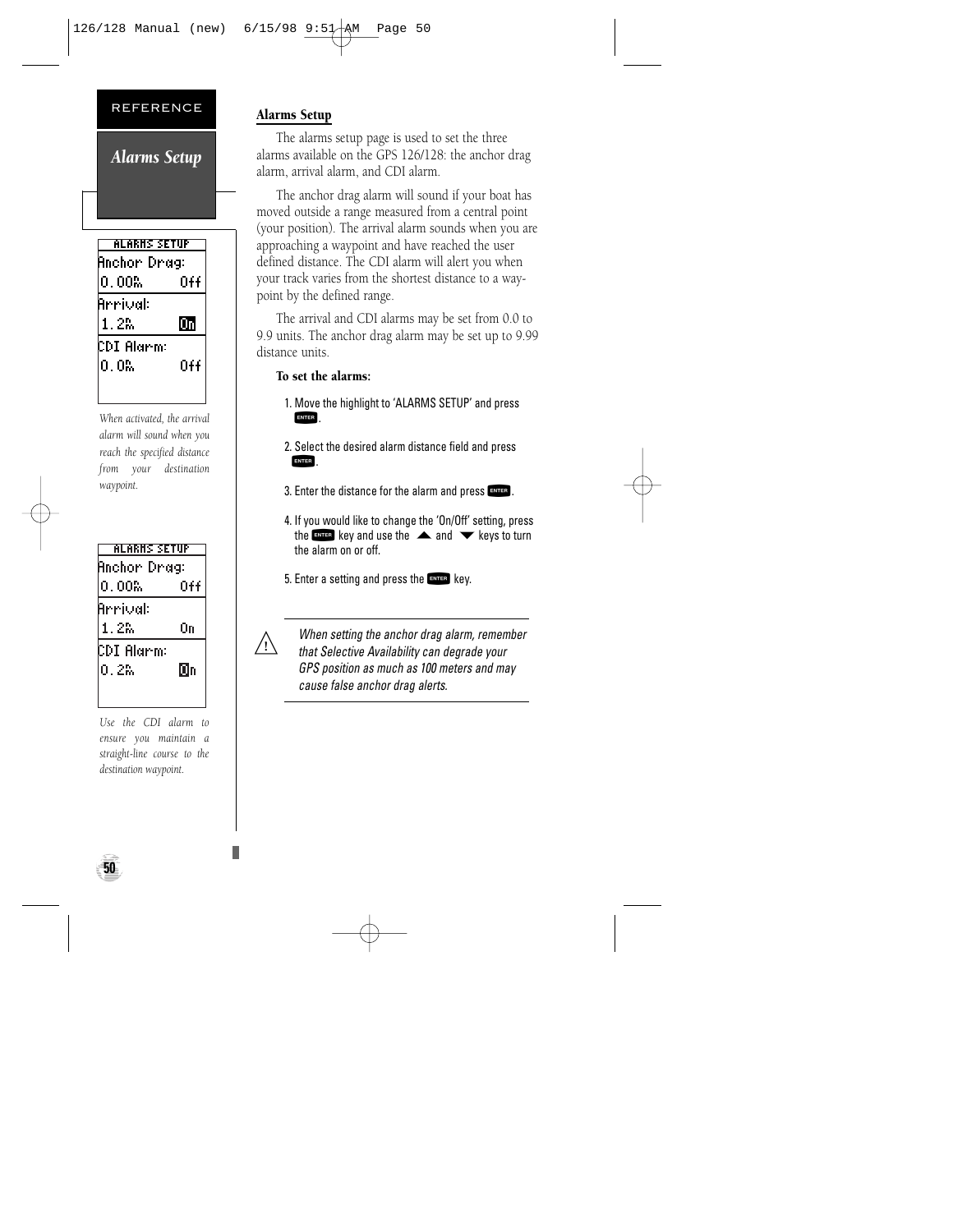#### REFERENCE Navigation Simulator

The GPS 126/128's simulator mode lets you practice all aspects of its operation without active satellite acquisition. You can plan and practice trips, enter new waypoints and routes, and save them for use during normal operation.

#### To activate the simulator:

- 1. From the Menu Page, highlight 'SYSTEM SETUP', and press FINTER.
- 2. Highlight the 'mode' field, and press FATER.
- 3. Select 'Simulator?', and press FINTER.

Once the simulator mode has been activated, use the Position, Compass, or Highway Page to set your speed and track by highlighting the appropriate field, entering the desired value, and pressing EwE. You may<br>also enter a new position if you desire (from the Position Page).



The GPS 126/128 does not track satellites in simulator mode. Although you can create and save waypoints and routes while using the simulator mode, never attempt to use the simulator mode for actual navigation.

*Navigation Simulator*



*Select the simulator mode from the operation mode choices and press ENTER. You may return to normal operation by changing the operation mode or by turning the unit off.*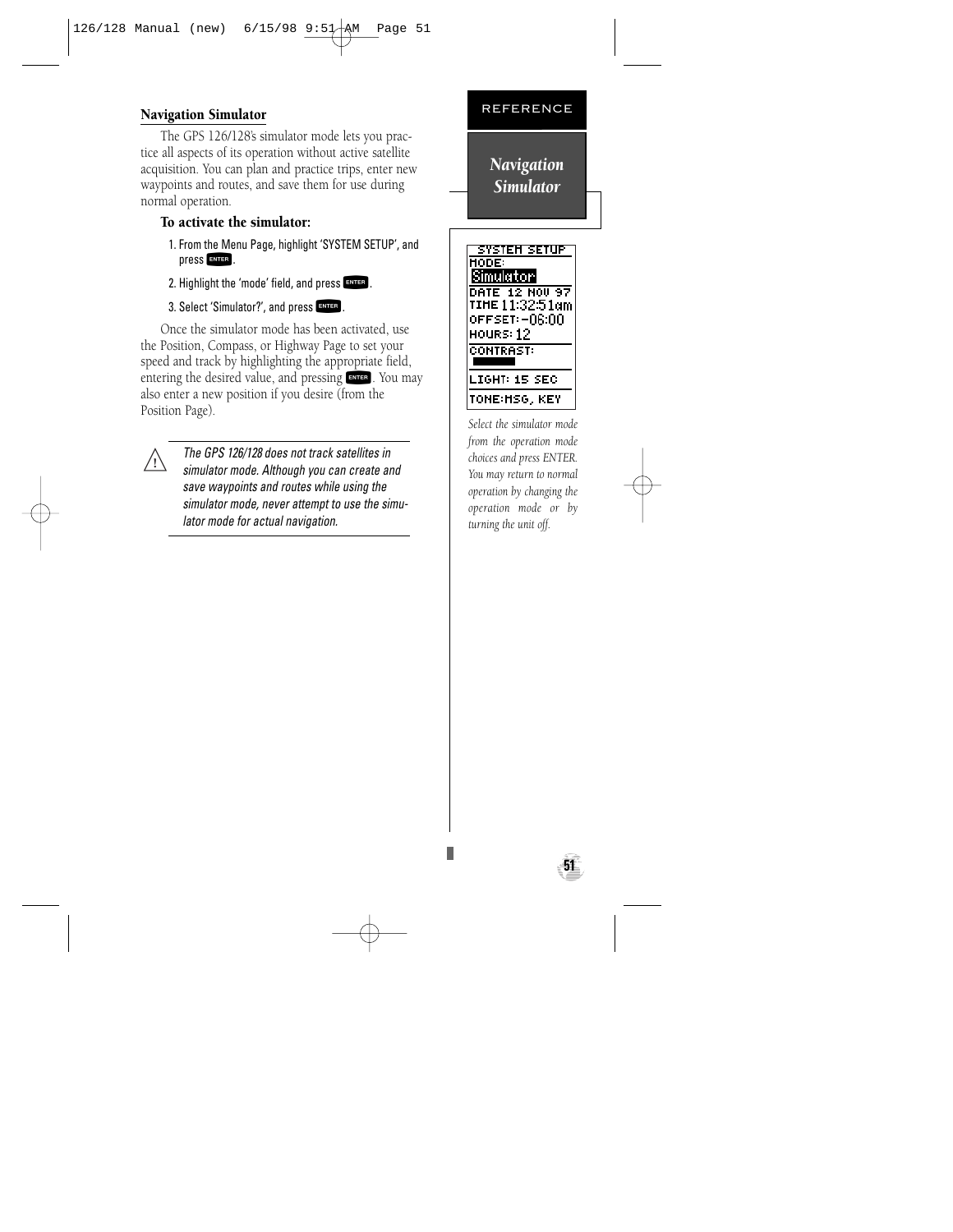#### APPENDIX A

*Initialization*



*Welcome Page*



*The EZinit prompt will automatically appear if the receiver needs to be initialized. The prompt may also appear during normal use if the antenna is shaded.*

#### Initializing for First-Time Use

The GPS 126/128 typically acquires a position so fast that initialization is automatic. However, initialization will be necessary for the following:

- After memory loss
- When the receiver has been moved more than 500 miles with the power off

Additionally, it may be necessary to initialize the unit the first time you use it, if it does not acquire a fix in a few minutes.

The receiver is shipped from the factory in AutoLocate™ mode, which enables the GPS 126/128 to determine its location anywhere in the world. To speed up the initialization process, we recommend using the graphic initialization described below.

#### To turn the GPS 126/128 on:

1. Press and hold **PPS** until the receiver turns on.<br>The welcome page will be displayed while the unit conducts a self test.

Once testing is complete, the welcome page will be replaced by the Satellite Page, with the EZinit prompt ready for you to select one of two initialization methods:

- •Select Country—allows you to initialize the receiver by selecting your present position from a list of countries in the GPS 126/128's internal database. This may speed up the initialization process.
- •Autolocate<sup>TM</sup> ——allows the GPS 126/128 to initialize itself and calculate a position fix without knowing your present position. This usually provides a position fix in 3-5 minutes.

#### If the EZinit prompt has not automatically appeared on the Satellite Page:

1. Press the ENTER key.

Note: If the EZinit prompt ever appears after you have initialized the receiver (due to the antennas view of satellites being obstructed by trees, etc.), highlight the 'no re-init' selection with the arrow keypad and press FNTER.

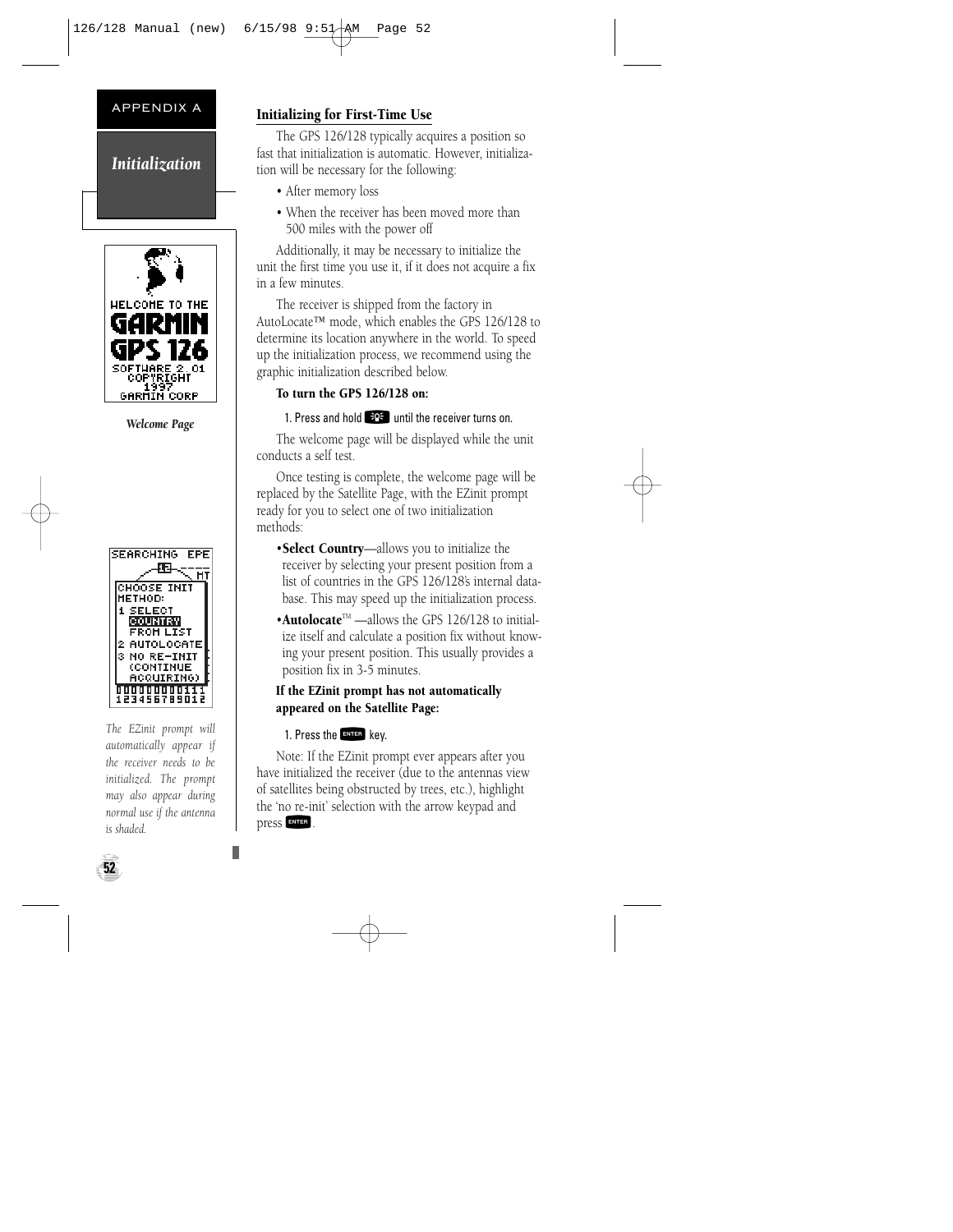#### To initialize the receiver:

- 1. If the 'country' option is not highlighted, press the  $\blacktriangledown$ key repeatedly to move the field highlight to the 'COUNTRY' option.
- 2. Press the FNTER key.
- 3. Use the  $\blacktriangleright$  key to scroll through the list options until the country of your present position appears.
- 4. Use the  $\triangle$  key to highlight the country/state/region you're in. If the country you're in is not listed, select another country within 500 miles of your present position.

5. Press Fives to finish.<br>The GPS 126/128 will now begin searching for the appropriate satellites for your location and should acquire a position within 3-5 minutes. You can verify that you have acquired a position by watching the Satellite Page transition to the Position Page (provided you haven't pressed any other buttons) or by looking for a '2D NAV' or '3D NAV' status at the top-left corner of the Satellite Page.

#### Initialization Troubleshooting

If you have trouble initializing the receiver or acquiring a position, check the following:

#### • Does the unit have a clear view of the sky?

If there are large buildings or mountains nearby, or if there is heavy tree cover, the receiver may not be receiving enough satellite signals to calculate a position.

#### • Have you selected the right country/state/region from the EZinit list?

Check for the correct approximate lat/lon on the Position Page, or reselect the appropriate country from the list to restart the initialization.

#### • Have you moved more than 500 miles from the last calculated position with the receiver off?

Reinitialize the receiver, selecting the country/state/ region of your new location from the EZ*init* list.

#### APPENDIX A

#### *Initialization*

**COUNTRY LIST** Tunks Caicos Isl Tu∪alul Uganda Ukraine **U.A.Emirates** UK-England UK-Ireland UK-Scotland UK-Wales |USA-AK

*Use the arrow keypad to highlight the country, region, or state of your present position from the list and press ENTER. If the country is not listed, select the closest country instead.*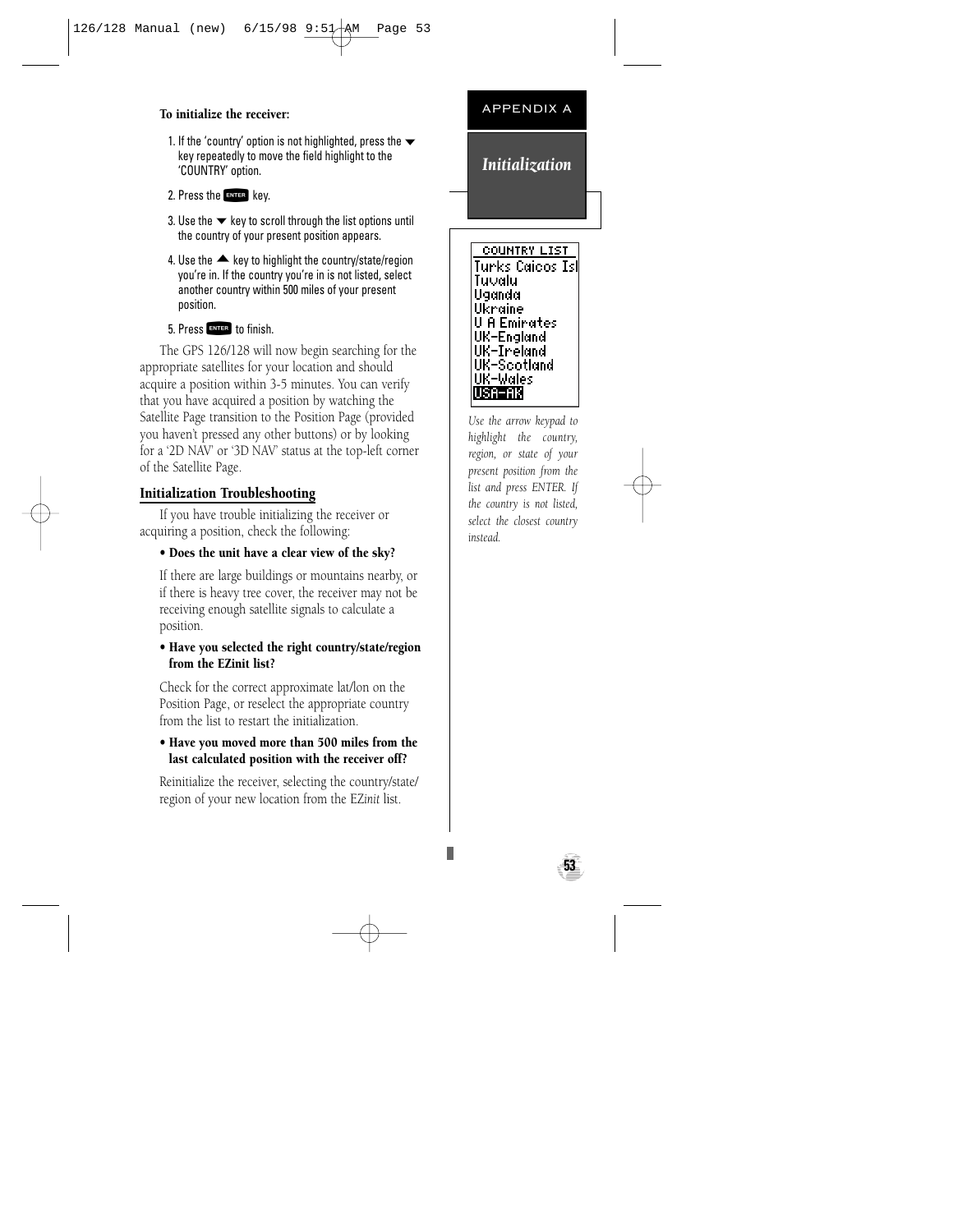#### APPENDIX B

#### *Installation*

#### Mounting the GPS 126

The GARMIN GPS 126 should be mounted in an exposed location with an unobstructed view of the sky. The unit comes with a gimbal bracket that can be used to surface mount the unit. When choosing a location for the display unit, make sure you consider the following conditions:

- There should be at least 2" (5 cm) clearance behind the case to allow connection of the power/data cable.
- The mounting surface should be rigid enough to support the unit and protect it from excessive vibration and shock.
- The built in antenna has an unobstructed view of the sky.

#### To surface mount the GPS 126:



- 1. Place the mounting bracket in the desired location.
- 2. Mark and drill the four mounting holes for the fasteners you are using (not included).
- 3. Fasten the bracket to the surface using the appropriate fasteners.
- 4. Insert the GPS 126 into the mounting bracket.
- 5. Screw the two mounting knobs through the bracket and into the GPS 126.
- 6. Connect the power/data cable to the back of the unit, making sure the locking ring is engaged.

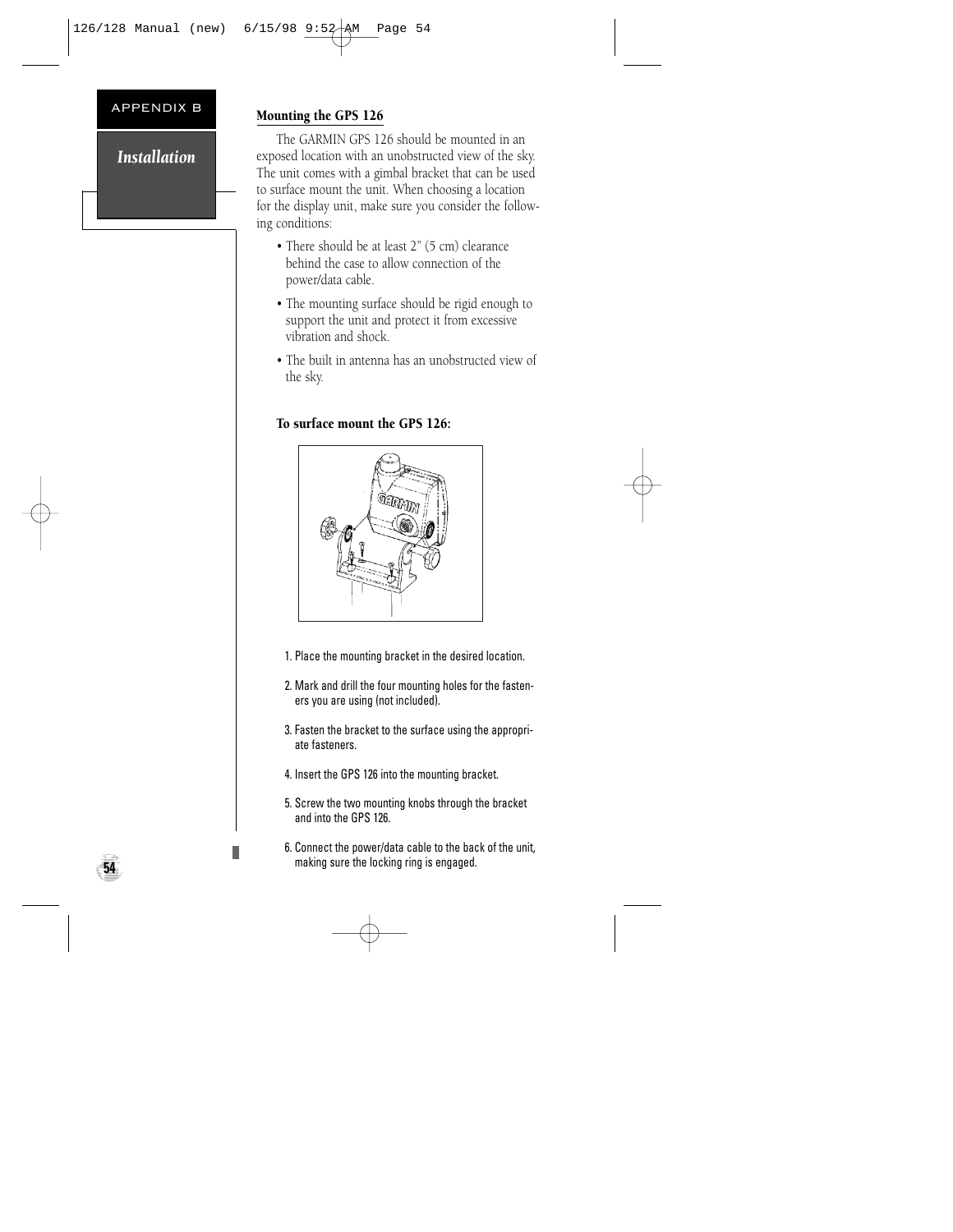#### Mounting the GPS 128

The GPS128's compact case is suitable for mounting in exposed locations or at the nav station. The unit comes with a gimbal mount that can be used for surface, overhead, or flush mounting the unit. When choosing a location for the display unit, make sure you consider the following conditions:

- There should be at least 2" (5 cm) clearance behind the case to allow connection of the power/data cable.
- The mounting surface should be rigid enough to support the unit and protect it from excessive vibration and shock.

#### To surface mount the GPS 128:



- 1. Place the mounting bracket in the desired location.
- 2. Mark and drill the four mounting holes for the fasteners you are using (not included).
- 3. Fasten the bracket to the surface using the appropriate fasteners.
- 4. Insert the GPS 128 into the mounting bracket.
- 5. Screw the two mounting knobs through the bracket and into the GPS 128.
- 6. Connect the power/data cable and antenna to the back of the unit, making sure the locking rings are engaged.

#### APPENDIX B

#### *Installation*

**55**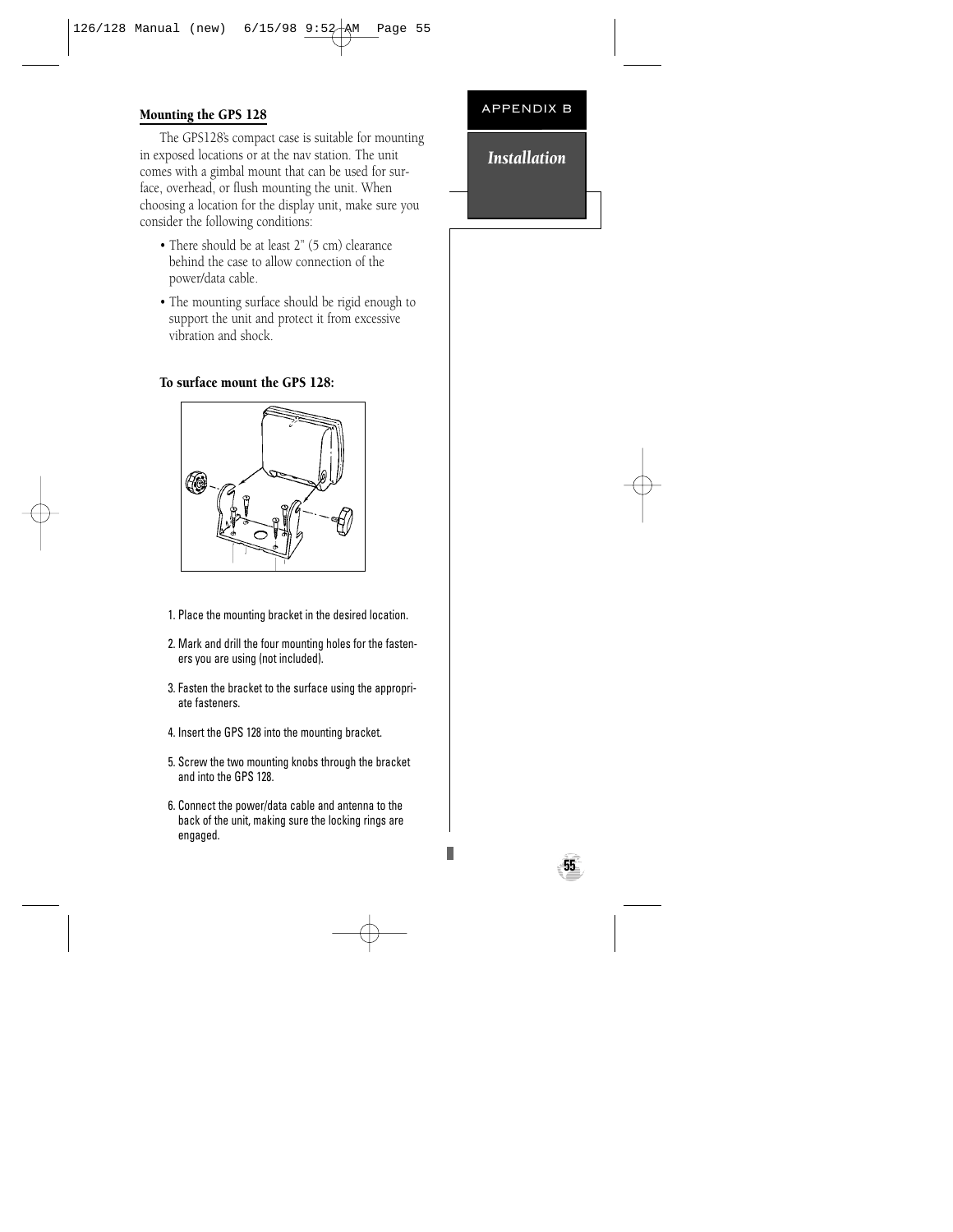#### Appendix b

*Installation*

#### To flush mount the GPS 128:



The GPS 126/128 can be mounted flush with a flat panel of .08-.52" thickness using the cam lobe feature on its mounting bracket.

- 1. Cut a 4.15" W x 4.67" H hole in panel.
- 2. Place GPS 128 into hole from the front until its flange rests against the mounting surface.
- 3. From the back side of the panel, loosely attach the bracket such that the slot in the ratchet area points away from the mounting panel.
- 4. Rotate the bracket downward until the panel is pinched tightly between the units flange and bracket lobe.
- 5. Tighten knobs and connect the power/data and antenna cables. Note: If the panel is too thick to allow use of the supplied knobs, use two M6 screws to secure the bracket.

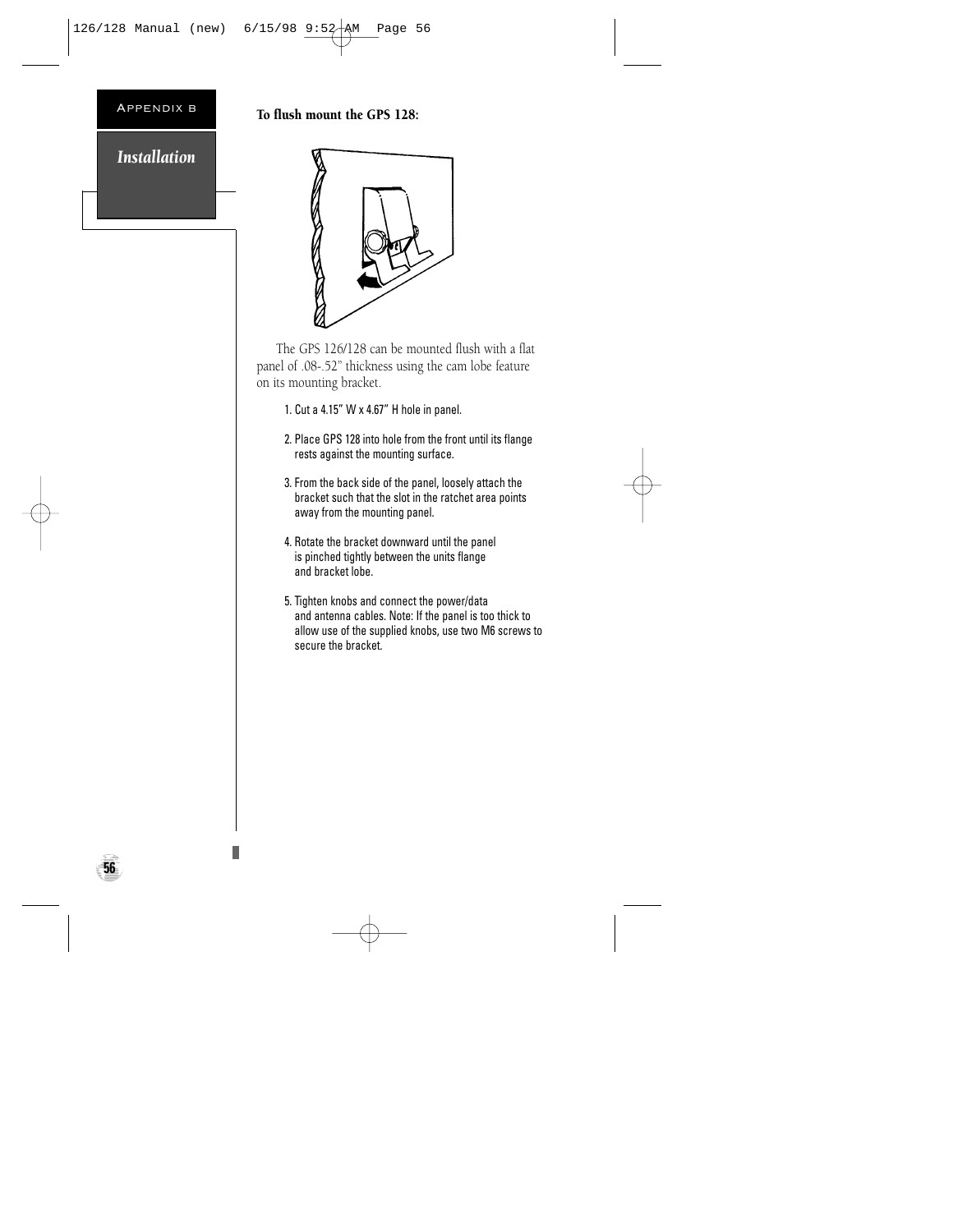#### Mounting the GPS 128 antenna

The antenna should be mounted in a location that has a clear, unobstructed view of the sky in all directions to ensure the best reception. Avoid mounting the antenna where it will be shaded by the boats superstructure, a radome antenna, or mast. Sailboat users should avoid mounting the antenna high on the mast to prevent inaccurate speed readings caused by excessive heeling. Most marine VHF and loran antennas will not seriously degrade the GPS antennas reception. Never paint the antenna or clean it with harsh solvents.

The GARMIN antenna screws directly onto any standard 1" x 14-thread antenna mount. If you need to raise the antenna to avoid shading, try using a 1" x 14-thread extension mast available at most marine dealers.

To install the GPS antenna:

# *Installation*

Appendix b



- 1. Screw the antenna directly onto the 1" x 14-thread mount.
- 2. Route the cable to the mounting location of the display unit. Use the appropriate tie-wraps, escutcheon plates and sealant to secure the cable along the route and through any bulkhead or deck.
- 3. Once the GPS 128 has been installed, connect the cable to the antenna connector on the back of the display unit. Make sure that you turn the antenna cable connector 1/4 turn clockwise to lock the cable into place.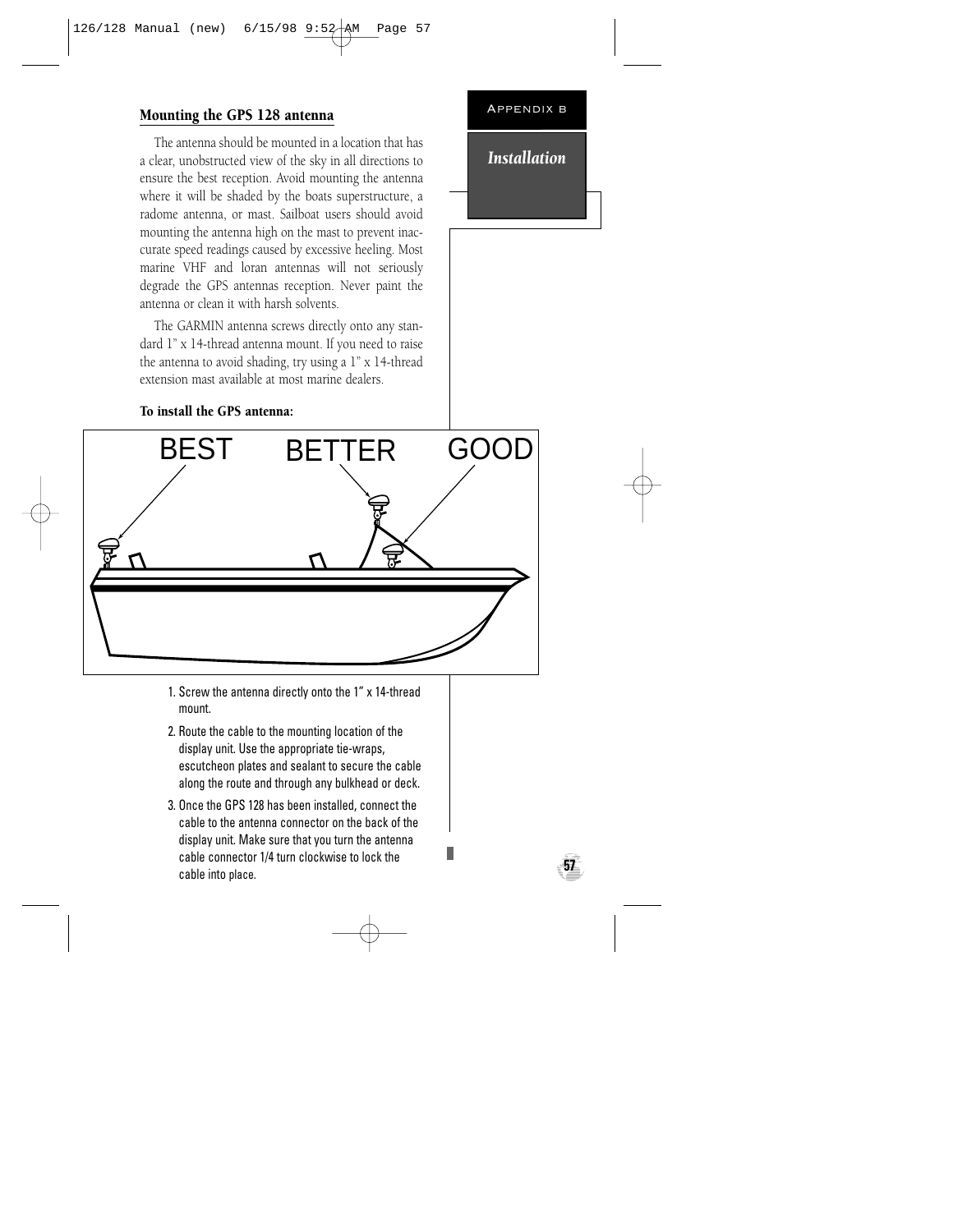#### APPENDIX C

*Specifications & Wiring*

The GPS 126/128 is constructed of high quality materials and should not require user maintenance. Should your unit ever need repair, please take it to an authorized GARMIN service center or contact the GARMIN customer service department. The GPS 126/128 has no user serviceable parts. Never attempt any repairs yourself.

To protect your GPS, never allow gasoline or other solvents to come in contact with the case or screen. Clean the case and screen with a soft cloth and a household window cleaner.

#### PHYSICAL

| Case: | Waterproof*                                   |
|-------|-----------------------------------------------|
| Size: | 4.9"H x 5.3"W x 2.4"D                         |
|       | $(15.6 \times 5.1 \times 1.23$ cm)            |
|       | Weight: Less than $1$ lb. $(454g)$            |
|       | Temperature Range: 5° to 158°F (-15° to 70°C) |

#### PERFORMANCE

| Receiver:          | 12 Parallel-Channel                           |
|--------------------|-----------------------------------------------|
| Acquisition Time:  | Approx. 15 seconds (warm)                     |
|                    | Approx. 45 seconds (cold)                     |
|                    | Approx. 5 minutes (AutoLocate)                |
| Update Rate:       | 1/second, continuous                          |
| Position Accuracy: | 1-5 meters (3-17 ft.) with DGPS corrections** |
|                    | 15 meters (49 ft.) RMS***                     |
| Velocity Accuracy: | 0.1 knot RMS steady state                     |
| Dynamics:          | Performs specification to 6g's                |

#### POWER

Input: 10-40v DC Usage: 2 watts

Specifications subject to change without notice

- \* Meets IEC (European Community Specification) 529 IPX7 for protection against immersion for 30 minutes at a depth of 1 meter.
- \*\* With optional GARMIN GBR 21 Beacon Receiver Input.



\*\*\*Subject to accuracy degradation to 100m 2DRMS under the U.S. DOD-imposed Selective Availability Program.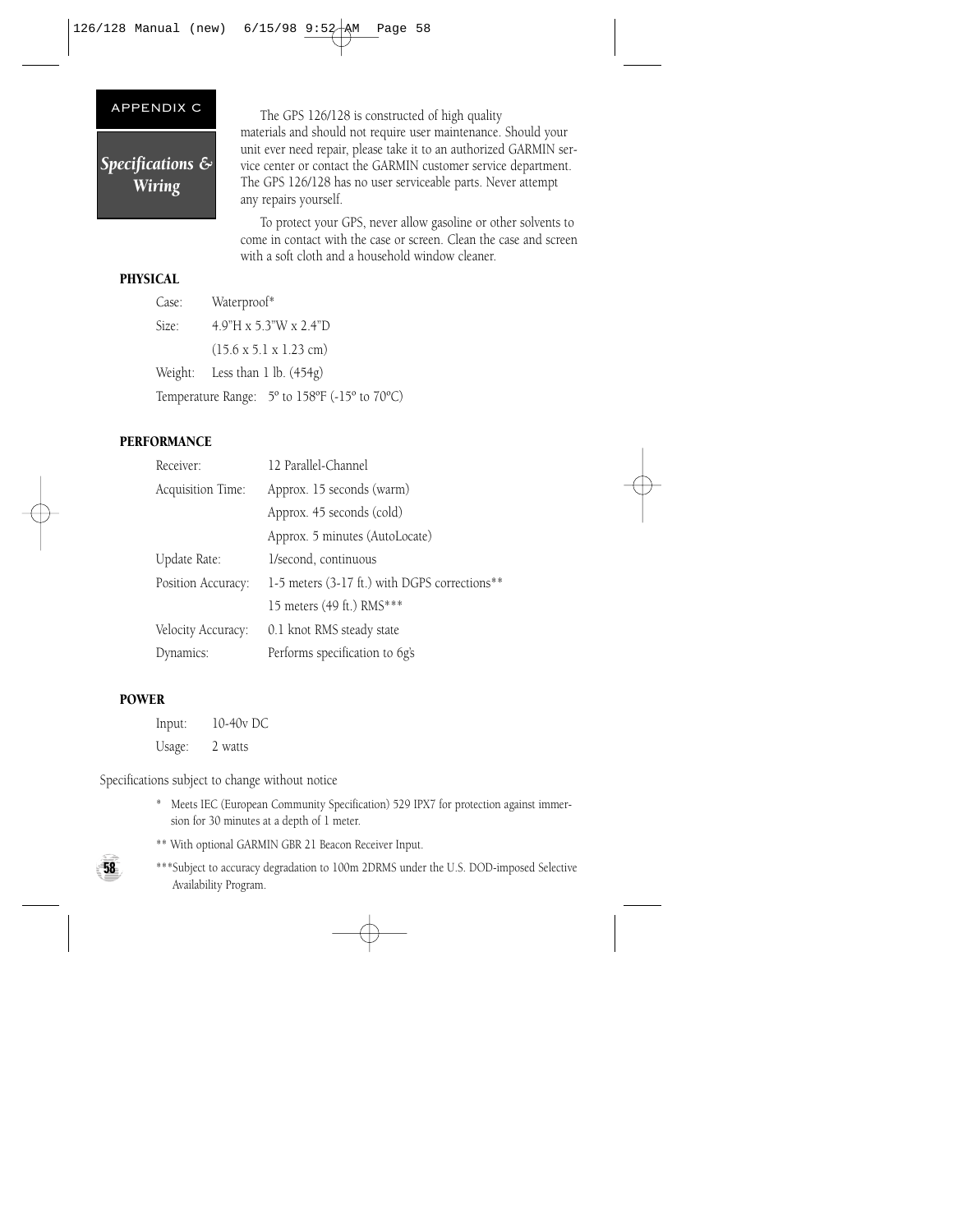#### Connecting the power/data cable

The power/data cable connects the GPS 126/128 system to a 10-40 volt DC power source and provides interface capabilities for connecting NMEA devices and an external alarm The diagram below indicates the appropriate harness connections.



- 1. Connect the RED harness lead to the positive side of a 10-40 volt DC power source. Make sure the power lead has an in-line 1-amp fuse installed.
- 2. Connect the BLACK harness lead to a ground strip or the negative side of a 10-40 volt DC power source.



To connect an external alarm, connect the ground side of the alarm device to the YELLOW harness lead. (100 mA DC load max.) The following interface formats are supported by the GPS 126/128 for driving three NMEA devices:

NMEA 0180, NMEA 0182,

NMEA 0183 version 1.5:

Approved sentences:

GPBWC, GPGLL, GPRMB, GPRMC, GPXTE, GPVTG, GPWPL, GPBOD

Proprietary sentences:

PGRMM (map datum), PGRMZ (altitude), PSLIB (beacon rec. control) NMEA 0183 version 2.0:

Approved sentences:

GPGGA, GPGLL, GPGSA, GPGSV, GPRMB, GPRMC, GPRTE, GPWPL, GPBOD

Proprietary sentences:

PGRME (estimated error), PGRMM (map datum), PGRMZ (altitude), PSLIB (beacon receiver control)



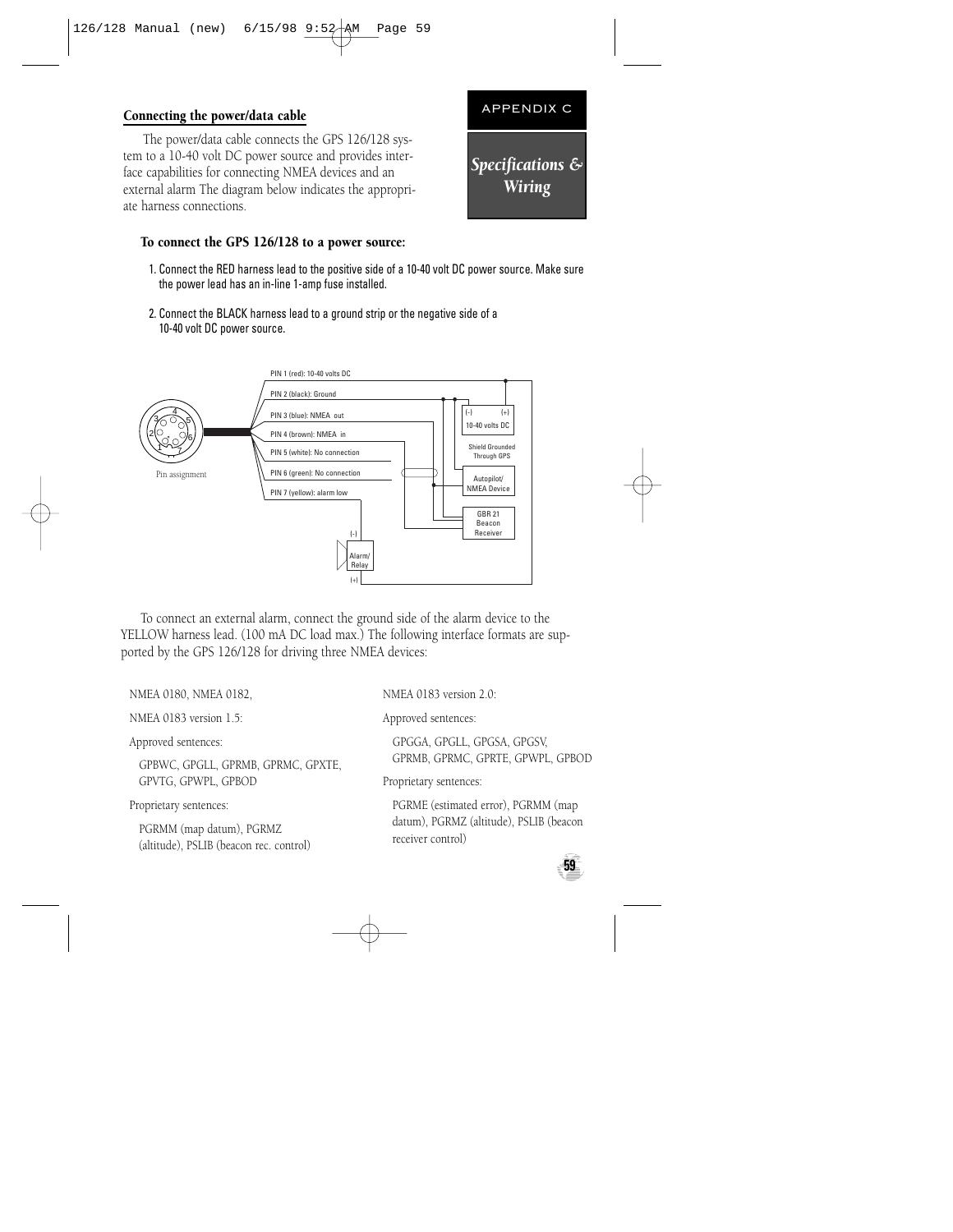*Messages & Time Offsets*

APPENDIX D The GPS 126/128 uses a flashing on-screen message indicator to alert you to important information. Whenever the message indicator appears, press PAGE to view the message page. There are two types of messages: temporary alerts and condition alerts. Temporary alerts are cleared from the message page after viewing, while condition alerts remain until the condition has been resolved. Pay careful attention to all messages for your own safety.

Active WPT Can't be Deleted—You have attempted to change the "active to" or "active from" waypoint. Clear the active route or GOTO before making your changes.

Accuracy has been Degraded—The accuracy of the GPS 126/128 has been degraded beyond 500 meters due to poor satellite geometry or data quality. You should check other navigational sources to verify the position indicated.

Already Exists—The name you are entering already exists in the GPS 126/128's memory.

Approaching—You are one minute away from reaching a destination waypoint.

No DGPS Position—Not enough data is available to compute a DGPS position.

No RTCM Input—Beacon receiver is improperly connected or baud rates do not match.

Poor GPS Coverage—The GPS 126/128 cannot acquire the necessary number of satellites to compute a position. Try another location with a clearer view of the sky.

Power Down and Re-init—The GPS 126/128 is not able to calculate a position due to abnormal satellite conditions. Turn the unit off and verify the last position shown by other means. Try the unit again later, possibly in a different location.

Read Only Mem has Failed—The permanent memory has failed and the unit is not operable.

**Received an Invalid WPT—A** waypoint was received during upload transfer that has an invalid identifier.

Receiver has Failed—A failure in receiver hardware has been detected. If this message persists, do not use the unit and take it to an authorized dealer for repair.

**Route is Full—You** have attempted to add more than 30 waypoints to a route.

Route is not Empty-You have attempted to copy into a route already in use.

Route Waypoint Can't be Deleted—The waypoint you are trying to delete is part of a route. Delete the waypoint from the route before removing it from memory.

Route Waypoint was Deleted--A route waypoint entered does not exist in the database and has been deleted from the route.

RTCM Input has Failed-DGPS data being received has been lost. You are no longer receiving the beacon signal.

**Searching the Sky—The GPS 126/128 is in searching the sky for almanac data or the** unit is in AutoLocate™ mode.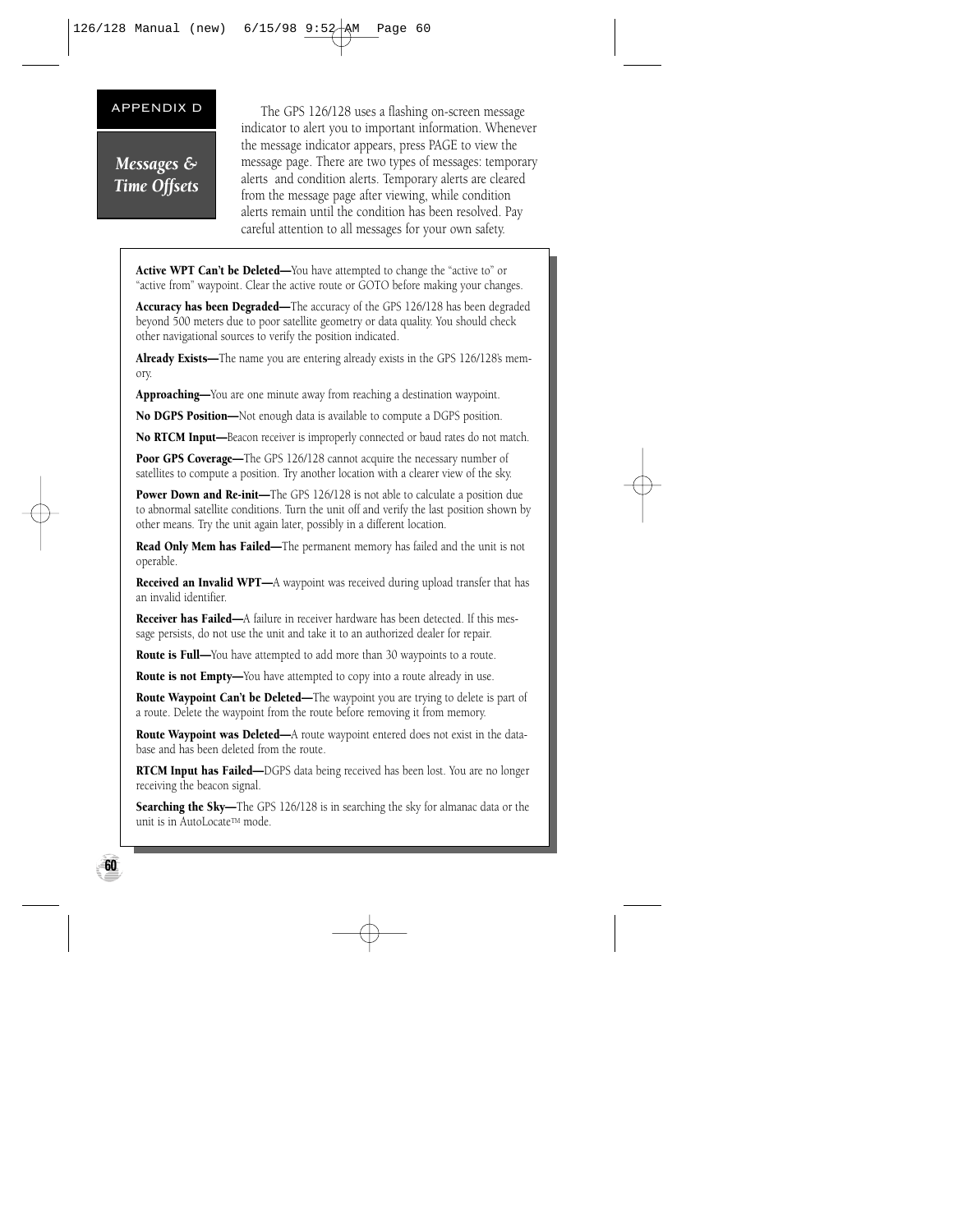*Messages & Time Offsets*

Stored Data was Lost—All waypoints, routes, time and almanac data has been lost due to internal battery failure or clearing the receiver's memory.

Transfer has been Completed-The receiver is finished uploading or downloading information to the connected device.

WPT Memory is Full-You have used all 500 waypoints in the GPS 126/128. Delete unwanted waypoints to make room for new entries.

#### Time Offset Chart

The table below gives approximate UTC time offset for various longitudinal zones. If you are in daylight savings time, add one hour to the offset.

| <b>Longitudinal Zone</b>                   | Offset   | <b>Longitudinal Zone</b>               | Offset         |
|--------------------------------------------|----------|----------------------------------------|----------------|
| W180.0 <sup>o</sup> to W172.5 <sup>o</sup> | $-12$    | E007.5° to E022.5°                     | 1              |
| W172.5° to W157.5°                         | $-11$    | E022.5° to E037.5°                     | $\overline{2}$ |
| W157.5° to W142.5°                         | $-10$    | E037.5° to E052.5°                     | 3              |
| W142.5° to W127.5°                         | $-9$     | E052.5° to E067.5°                     | 4              |
| W127.5° to W112.5°                         | -8       | E067.5° to E082.5°                     | 5              |
| W112.5° to W097.5°                         | $-7$     | E082.5° to E097.5°                     | 6              |
| W097.5° to W082.5°                         | -6       | $E097.5^{\circ}$ to $E112.5^{\circ}$   | 7              |
| W082.5° to W067.5°                         | $-5$     | E112.5° to E127.5°                     | 8              |
| W067.5° to W052.5°                         | $-4$     | E127.5 $^{\circ}$ to E142.5 $^{\circ}$ | 9              |
| W052.5° to W037.5°                         | $-3$     | E142.5 $^{\circ}$ to E157.5 $^{\circ}$ | 10             |
| W037.5° to W022.5°                         | $-2$     | E157.5° to E172.5°                     | 11             |
| W022.5° to W007.5°                         | $-1$     | E172.5° to E180.0°                     | 12             |
| W007.5° to E007.5°                         | $\Omega$ |                                        |                |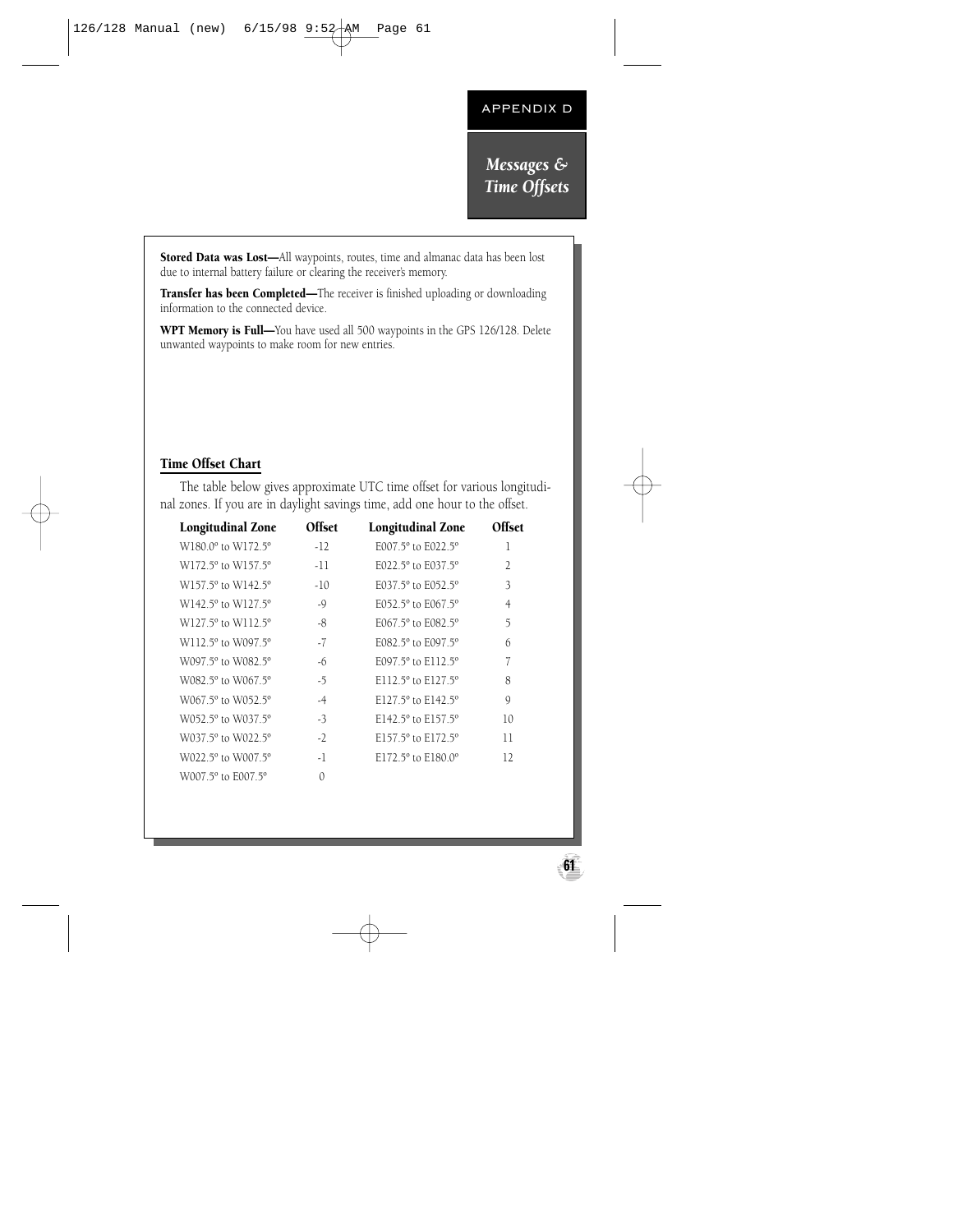#### APPENDIX E

#### *Map Datums*

The following list shows the map datums available for the GPS 126/128 Menu page abbreviations are listed first, followed by the corresponding map datum name and area. The default map datum for the GPS 126/128 is WGS 84.

| Adindan               | Adindan-Ethiopia, Mali,              |                               | (New Georgia Islands)                            |
|-----------------------|--------------------------------------|-------------------------------|--------------------------------------------------|
|                       | Senegal, Sudan                       | Easter Isld 67                | Easter Island 1967                               |
| Afgooye               | Afgooye- Somalia                     | European 1950                 | European 1950- Austria,                          |
| AIN EL ABD '70        | AIN EL ANBD 1970- Bahrain            |                               | Belgium, Denmark, Finland,                       |
|                       | Island, Saudi Arabia                 |                               | France, Germany, Gibraltar,                      |
| Anna 1 Ast '65        | Anna 1 Astro '65- Cocos Isl.         |                               | Greece, Italy, Luxembourg,                       |
| <b>ARC 1950</b>       | ARC 1950- Botswana,                  |                               | Netherlands, Norway,                             |
|                       | Lesotho, Malawi, Swaziland,          |                               | Portugal, Spain, Sweden,                         |
|                       | Zaire, Zambia, Zimbabwe              |                               | Switzerland                                      |
| <b>ARC 1960</b>       | ARC 1960- Kenya, Tanzania            | European 1979                 | European 1979- Austria,                          |
| Ascnsn Isld '58       | Ascension Island '58-                |                               | Finland, Netherlands,                            |
|                       | Ascension Island                     |                               | Norway, Spain, Sweden,<br>Switzerland            |
| Astro B4 Sorol        | Astro B4 Sorol Atoll- Tern           | <b>Finland Hayfrd</b>         | Finland Hayford- Finland                         |
|                       | Island                               |                               |                                                  |
| Astro Bcn "E"         | Astro Beacon "E"- Iwo Jima           | Gandajika Base                | Gandajika Base- Republic of<br>Maldives          |
| Astro Dos 71/4        | Astro Dos 71/4- St. Helena           | Geod Datm '49                 | Geodetic Datum '49-                              |
| Astr Stn '52          | Astronomic Stn '52- Marcus<br>Island |                               | New Zealand                                      |
| Astrln Geod '66       | Australian Geod '66-                 | <b>Guam 1963</b>              | Guam 1963- Guam Island                           |
|                       | Australia, Tasmania Island           | <b>Gux 1 Astro</b>            | Gux 1 Astro- Guadalcanal                         |
| Astrln Geod '84       | Australian Geod '84-                 |                               | Island                                           |
|                       | Australia, Tasmania Island           | Hjorsey 1955                  | Hjorsey 1955- Iceland                            |
| Austria               | Austria                              | Hong Kong '63                 | Hong Kong '63- Hong Kong                         |
| <b>Bellevue (IGN)</b> | Efate and Erromango Islands          | Hu-Tzu-Shan                   | Taiwan                                           |
| Bermuda 1957          | Bermuda 1957- Bermuda                | Indian Bngldsh                | Indian-Bangladesh, India,                        |
|                       | Islands                              |                               | Nepal                                            |
| Bogata Observ         | Bogata Obsrvatry- Colombia           | <b>Indian Thailand</b>        | Indian-Thailand. Vietnam                         |
| Campo Inchspe         | Campo Inchauspe- Argentina           | Indonesia '74                 | Indonesia 1974- Indonesia                        |
| Canton Ast '66        | Canton Astro 1966- Phoenix           | Ireland 1965                  | Ireland 1965- Ireland                            |
|                       | Islands                              | ISTS 073 Astro                | ISTS 073 ASTRO '69-                              |
| Cape                  | Cape- South Africa                   |                               | Diego Garcia                                     |
| Cape Canavrl          | Cape Canaveral- Florida,             | Johnston Island               | Johnston Island Kandawala                        |
|                       | Bahama Islands                       |                               | Kandawala- Sri Lanka                             |
| Carthage              | Carthage-Tunisia                     | Kerguelen Islnd               | Kerguelen Island, Kandawala,                     |
| CH-1903               | CH 1903- Switzerland                 |                               | Sri Lanka                                        |
| Chatham 1971          | Chatham 1971- Chatham                | Kertau 1948                   | Kertau 1948- West Malaysia,                      |
|                       | Island (New Zealand)                 |                               | Singapore                                        |
| Chua Astro            | Chua Astro- Paraguay                 | L. C. 5 Astro<br>Liberia 1964 | Cayman Brac Island<br>Liberia 1964- Liberia      |
| Corrego Alegr         | Corrego Alegre- Brazil               | Luzon Mindanao                | Luzon- Mindanao Island                           |
| Djakarta              | Djakarta (Batavia)- Sumatra          |                               |                                                  |
|                       | Island (Indonesia)                   | <b>Luzon Philippine</b>       | Luzon-Philippines<br>(excluding Mindanao Island) |
| Dos 1968              | Dos 1968- Gizo Island                |                               |                                                  |

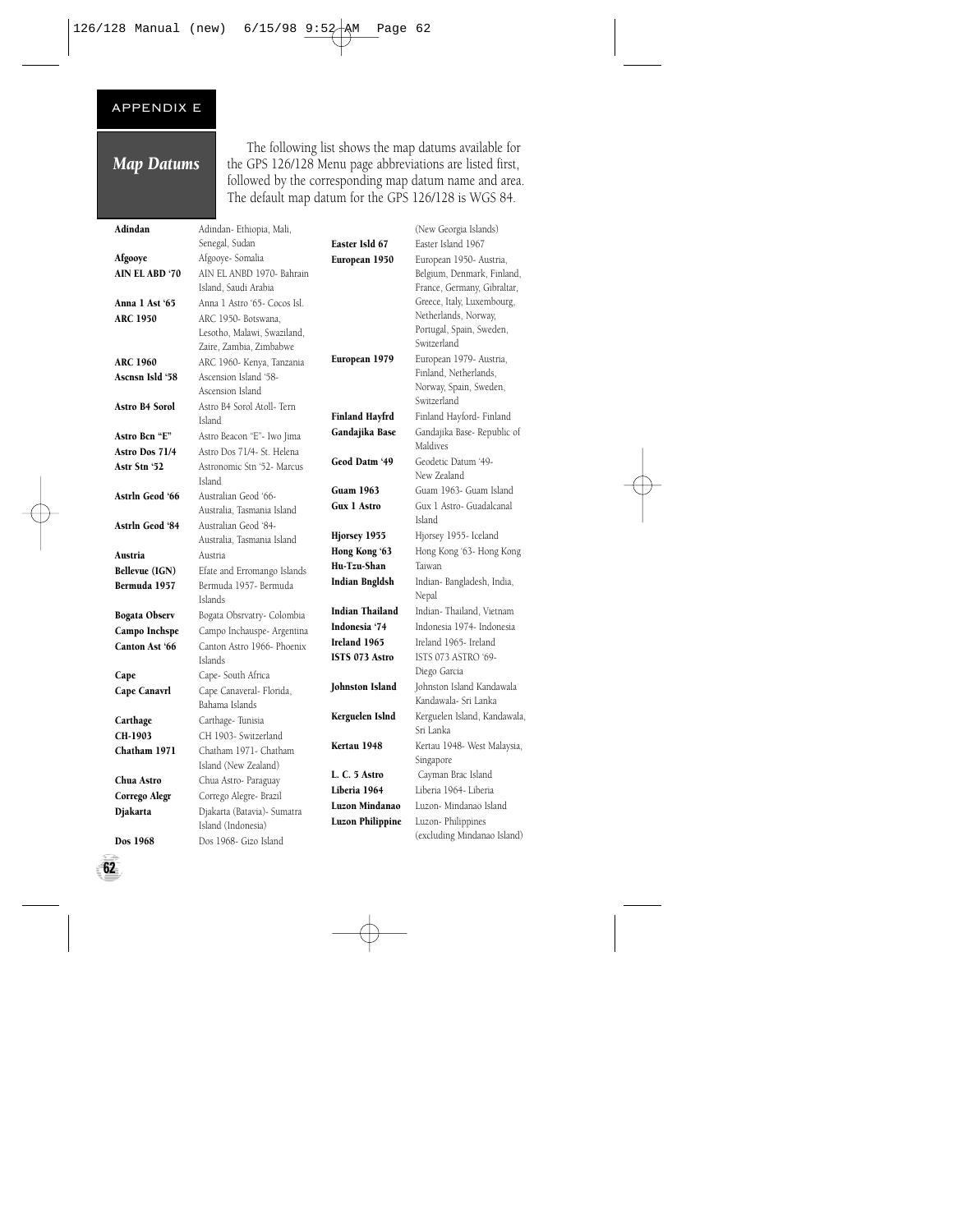|                     |                                                         |                        | <b>APPENDIX E</b>                                        |
|---------------------|---------------------------------------------------------|------------------------|----------------------------------------------------------|
| <b>Mahe 1971</b>    | Mahe 1971- Mahe Island                                  |                        |                                                          |
| Marco Astro         | Marco Astro- Salvage Island                             |                        |                                                          |
| Massawa             | Massawa- Eritrea (Ethiopia)                             |                        |                                                          |
| Merchich            | Merchich-Morocco                                        |                        | <b>Map Datums</b>                                        |
| Midway Ast '61      | Midway Astro '61- Midway                                |                        |                                                          |
| Minna               | Minna-Nigeria                                           |                        |                                                          |
| NAD27 Alaska        | North American 1927- Alaska                             |                        |                                                          |
| NAD27 Bahamas       | North American 1927-                                    |                        |                                                          |
|                     | Bahamas (excluding San                                  |                        |                                                          |
|                     | Salvador Island)                                        | Prov S Am '56          | Prov So Amricn '56- Bolivia,                             |
| NAD27 Canada        | North American 1927-<br>Canada and Newfoundland         |                        | Chile, Colombia, Ecuador,                                |
|                     |                                                         |                        | Guyana, Peru, Venezuela                                  |
|                     | NAD27 Canal Zone North Am. 1927- Canal Zone             | Prov S Chln '63        | Prov So Chilean '63- S. Chile                            |
| NAD27 Caribbn       | North American 1927-<br>Caribbean (Barbados, Caicos     | <b>Puerto Rico</b>     | Puerto Rico & Virgin Islands                             |
|                     | Islands, Cuba, Dom. Rep.,                               | <b>Qatar National</b>  | Qatar National- Qatar                                    |
|                     | Grand Cayman, Jamaica,                                  | Qornoq                 | Qornoq- South Greenland                                  |
|                     | Leeward and Turks Islands)                              | Reunion                | Reunion- Mascarene Island                                |
| NAD27 Central       | North American 1927-                                    | <b>Rome 1940</b>       | Rome 1940- Sardinia Island                               |
|                     | Central America (Belize, Costa                          | <b>RT 90</b>           | Sweden                                                   |
|                     | Rica, El Salvador, Guatemala,                           | Santo (Dos)            | Santo (Dos)- Espirito Santo                              |
|                     | Honduras, Nicaragua)                                    |                        | Island                                                   |
| <b>NAD27 CONUS</b>  | North Am. 1927- Mean Value                              | Sao Braz               | Sao Braz- Sao Miguel, Santa                              |
| NAD27 Cuba          | North American 1927- Cuba                               |                        | Maria Islands (Azores)                                   |
| NAD27 Grnland       | North American 1927-                                    | <b>Sapper Hill '43</b> | Sapper Hill 1943- East                                   |
|                     | Greenland (Hayes Peninsula)                             |                        | Falkland Island                                          |
| <b>NAD27 Mexico</b> | N. American 1927- Mexico                                | Schwarzeck             | Schwarzeck- Namibia                                      |
| NAD27 San Sal       | North American 1927- San                                | Sth Amrcn '69          | South American '69-                                      |
|                     | Salvador Island                                         |                        | Argentina, Bolivia, Brazil,<br>Chile, Colombia, Ecuador, |
| <b>NAD83</b>        | North American 1983- Alaska,                            |                        | Guyana, Paraguay, Peru,                                  |
|                     | Canada, Central America,                                |                        | Venezuela, Trinidad and                                  |
|                     | CONUS, Mexico                                           |                        | Tobago                                                   |
| Nhrwn Masirah       | Nahrwn- Masirah Island                                  | South Asia             | South Asia-Singapore                                     |
|                     | (Oman)                                                  | <b>SE</b> Base         | Southeast Base- Porto Santo                              |
| Nhrwn Saudi A       | Nahrwn- Saudi Arabia                                    |                        | and Madiera Islands                                      |
| Nhrwn United A      | Nahrwn- United Arab                                     | <b>SW Base</b>         | Southwest Base-Faial,                                    |
|                     | Emirates                                                |                        | Graciosa, Pico, Sao Jorge and                            |
| Naparima BWI        | Naparima BWI- Trinidad and                              |                        | Terceira Islands (Azores)                                |
|                     | Tobago                                                  | Timbalai 1948          | Timbalai 1948- Brunei and E.                             |
| Obsrvtorio '66      | Observatorio 1966- Corvo<br>and Flores Islands (Azores) |                        | Malaysia (Sarawak and Sabah)                             |
| Old Egyptian        |                                                         | Tokyo                  | Tokyo- Japan, Korea, Okinawa                             |
| Old Hawaiian        | Old Egyptian- Egypt                                     | Tristan Ast '68        | Tristan Astro 1968- Tristan da                           |
| Oman                | Old Hawaiian- Mean Value<br>Oman-Oman                   |                        | Cunha                                                    |
|                     |                                                         | Viti Levu 1916         | Viti Levu 1916- Viti Levu/ Fiji                          |
| Ord Srvy GB         | Old Survey Grt Britn-<br>England, Isle of Man,          |                        | Islands                                                  |
|                     | Scotland, Shetland Isl., Wales                          | Wake-Eniwetok          | Wake-Eniwetok- Marshall Isl.                             |
| Pico De Las Nv      | Canary Islands                                          | <b>WGS 72</b>          | World Geodetic System 1972                               |
| Potsdam             | Potsdam-Germany                                         | <b>WGS 84</b>          | World Geodetic System 1984                               |
| Ptcairn Ast '67     | Pitcairn Astro '67- Pitcairn Is                         | Zanderij               | Zanderij- Surinam                                        |
|                     |                                                         |                        |                                                          |

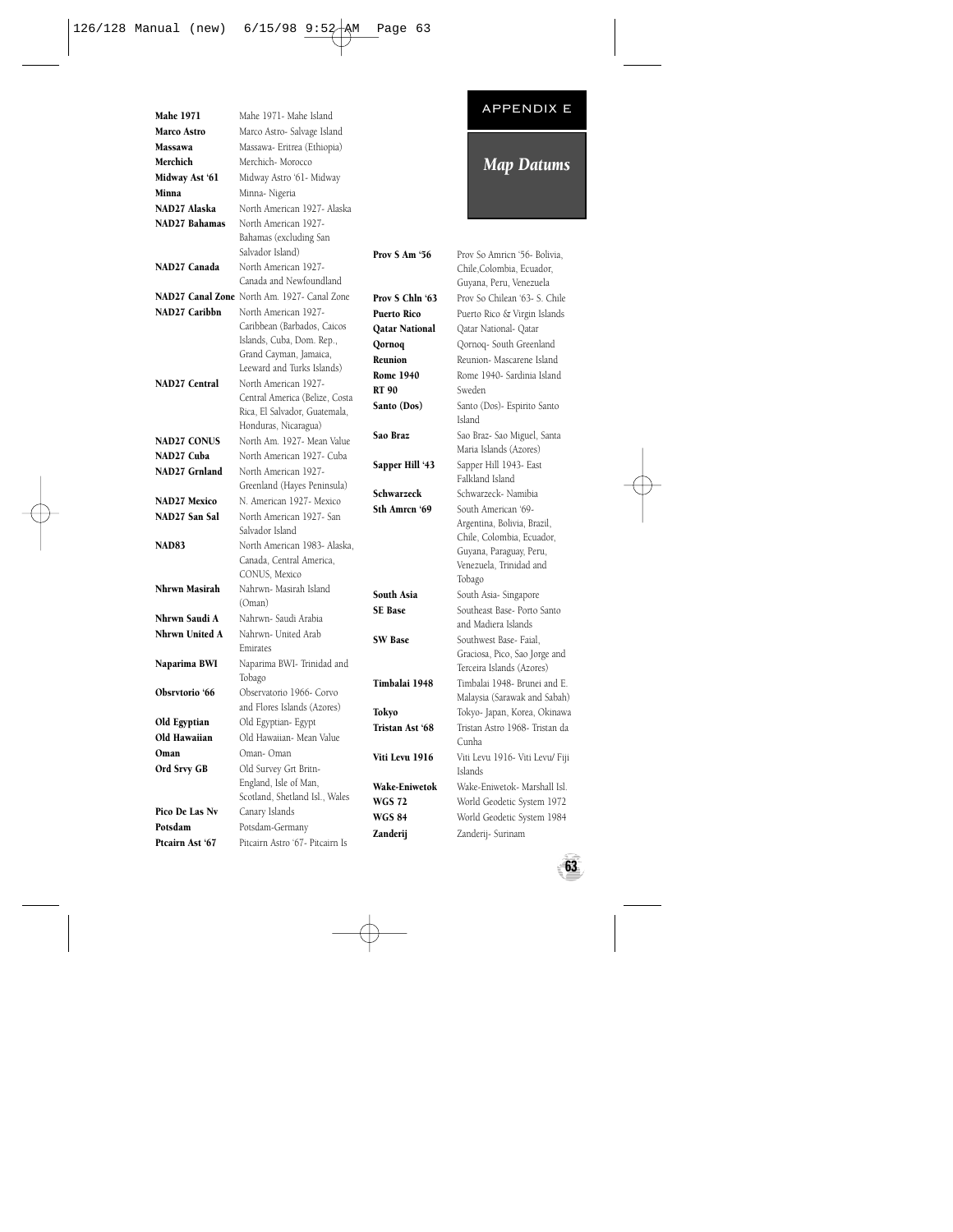#### APPENDIX F

#### *Index*

## A

| Activating a Route 30   |  |  |
|-------------------------|--|--|
| Active Route Page 31    |  |  |
| Altitude (ALT) 18       |  |  |
| Antenna Installation 57 |  |  |
| AutoLocate™ Mode 52     |  |  |
| Average Speed (AVSPD)17 |  |  |

#### B

| Backlighting  15, 47                       |  |
|--------------------------------------------|--|
| Beacon Receiver Setup 44, 45               |  |
| Bearing $\ldots \ldots \ldots \ldots 2, 4$ |  |

#### C

| CDI 35                        |
|-------------------------------|
| Cancelling a GOTO 25          |
| Cautions iii                  |
| Clearing Routes 30            |
| Clearing the Track Log 13, 42 |
|                               |
| Compass Page 12, 33, 34, 36   |
| Configuring the Map Page 40   |
| Contrast 13, 47               |
| Copying Routes 31             |
| Course deviation indicator 35 |
| Course to Steer (CTS) 34      |
| Creating Routes 30            |
| Crosstrack Error (XTK)34      |

#### D

| DGPS Interface 45                    |  |  |  |  |  |
|--------------------------------------|--|--|--|--|--|
| Date and Time $\dots \dots \dots 46$ |  |  |  |  |  |

Deleting Waypoints . . . . .24 Distance/Sun Calculations 43

#### E

| EPE 15                        |
|-------------------------------|
| EZinit 16, 52                 |
| Editing Routes 32             |
| Elapsed Time (ELPSD) 17       |
| Emergency Erase 16            |
| Est. Time Enroute (ETE) .34   |
| Est. Time of Arrival (ETA) 34 |
| European Community Spec58     |

#### G

| GOTO 25                                    |  |
|--------------------------------------------|--|
| Getting Started Tour 11                    |  |
| Going To a Waypoint $\dots \dots \dots 11$ |  |
| Graphic steering 33                        |  |

#### H

| Highway Page 11, 33, 34, 35 |  |  |  |  |
|-----------------------------|--|--|--|--|
| Heading 49                  |  |  |  |  |
| I                           |  |  |  |  |
| I/O format 44               |  |  |  |  |
| Initializing 52             |  |  |  |  |
| Interface Setup 44          |  |  |  |  |
| Inverting a Route 30        |  |  |  |  |
|                             |  |  |  |  |

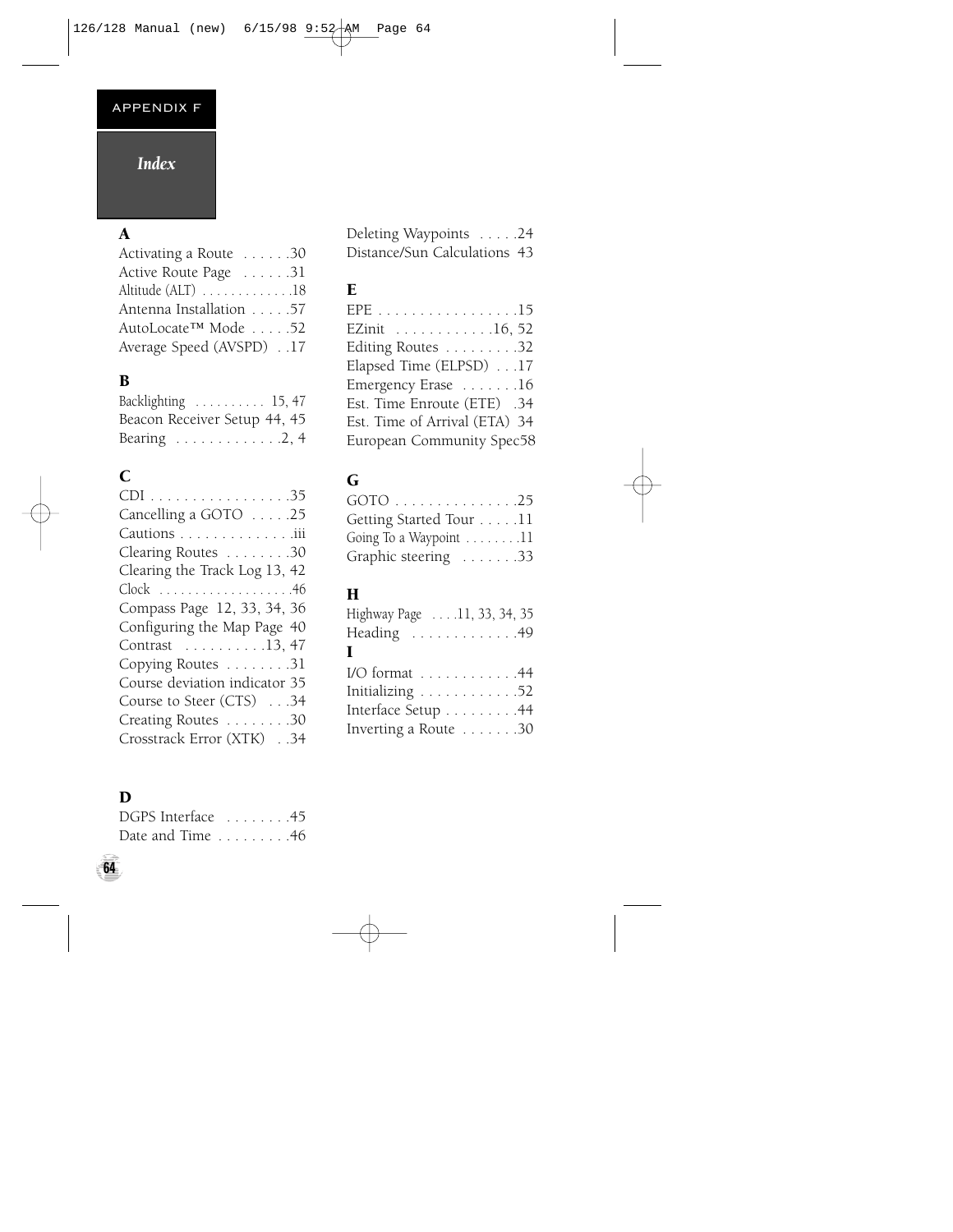### *Index*

#### M

#### N

| NMEA 59                |  |
|------------------------|--|
| Navigating Routes 28   |  |
| Navigation Basics 4    |  |
| Navigation Pages 7, 33 |  |
| Navigation Setup 47    |  |
| Nearest Waypoints 20   |  |

#### O

| On-Route GOTO 32                  |  |  |  |
|-----------------------------------|--|--|--|
| Operating modes $\dots \dots$ .46 |  |  |  |
| P                                 |  |  |  |

| Panning 38                        |
|-----------------------------------|
| Position Accuracy 50              |
| Position Averaging 19             |
| Position Formats 47               |
| Position Page $\dots \dots 6, 16$ |
| Primary Pages 6                   |
| Proximity Waypoints 21            |
|                                   |

### R

| Receiver Status 15       |  |  |
|--------------------------|--|--|
| Reference Waypoints 22   |  |  |
| Renaming Waypoints 24    |  |  |
|                          |  |  |
| Route Definition Page 29 |  |  |
| Route Navigation 28      |  |  |

#### S

| Satellite Page $\ldots \ldots 6, 14$ |
|--------------------------------------|
| Scanning Waypoints 24                |
| Screen Backlighting15, 47            |
| Screen Contrast 13, 47               |
| Signal Strength Bars 14              |
| Simulator 51                         |
| Sky View 14                          |
| Specifications 58                    |
| Symbols 23, 39                       |
| System Setup 46                      |

#### T

| Time Format 46         |
|------------------------|
| Time Offset 46         |
| TracBack Navigation 26 |
| TracBack Tips 26, 27   |
| Track Log Display 42   |
| Track Method  42       |
| Track Setup Page 40    |
| Trip Timer (TTIME) 17  |
| Troubleshooting 53     |
| Turn (TRN) 34          |
| Trip odometer 17       |
|                        |

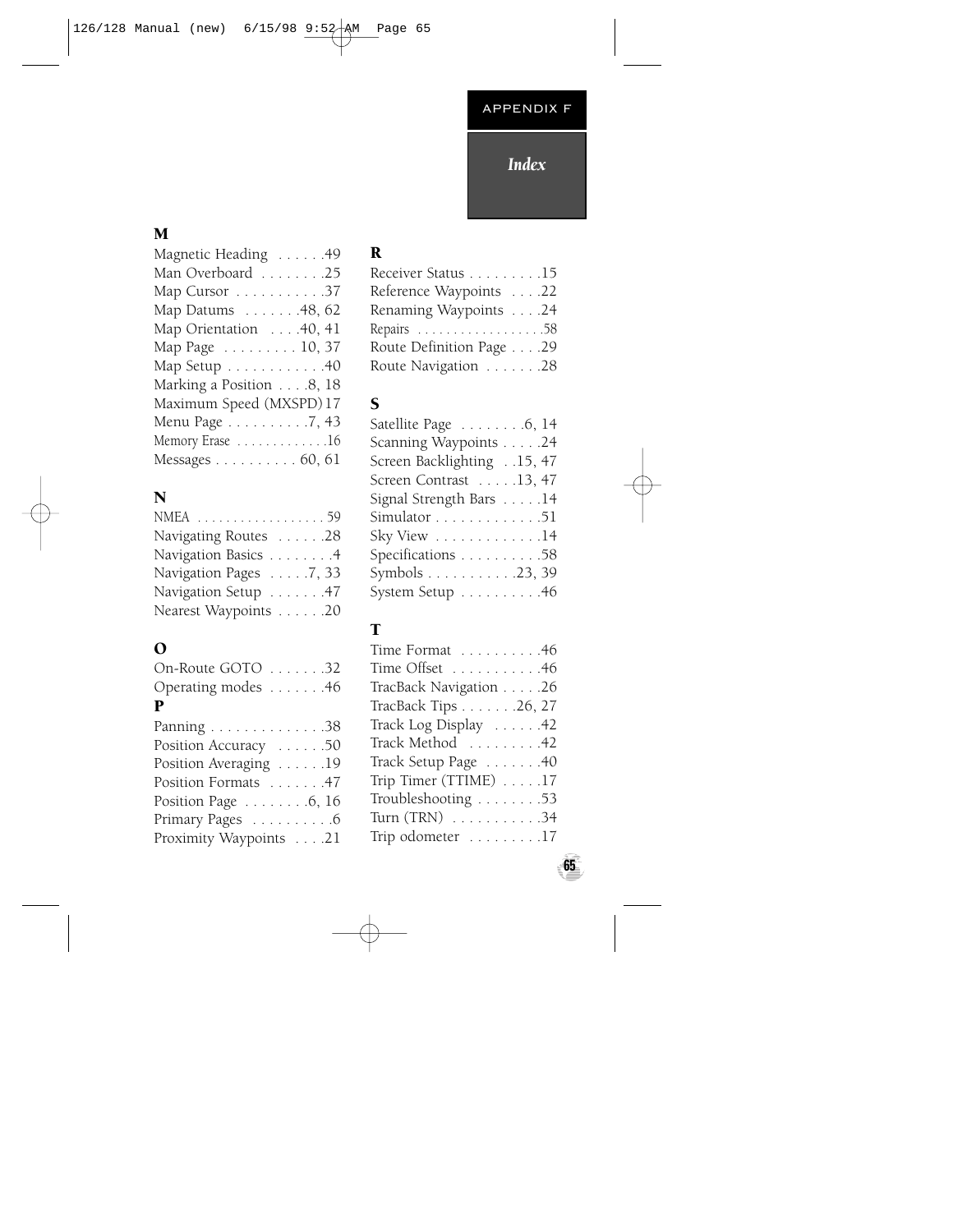#### APPENDIX f

#### *Index*

#### $\mathbf U$

| Units of Measure 48       |  |
|---------------------------|--|
| User-defined route 30     |  |
| User Grid 48              |  |
| Using the Keypad 5        |  |
| Using the Position Page 9 |  |

#### V

Velocity Made Good (VMG) 3

#### W

| Warranty $\ldots \ldots \ldots \ldots$ .67 |
|--------------------------------------------|
| Waypoint Comments 23                       |
| Waypoint Definition 22                     |
| Waypoint List 20                           |
| Waypoint Pages 19                          |
| Waypoint Symbols 23, 39                    |
| Web Site Address i                         |

## Z

| Zooming $\ldots \ldots \ldots \ldots 40$ |  |  |  |  |  |  |  |  |  |  |  |  |  |  |
|------------------------------------------|--|--|--|--|--|--|--|--|--|--|--|--|--|--|
|------------------------------------------|--|--|--|--|--|--|--|--|--|--|--|--|--|--|

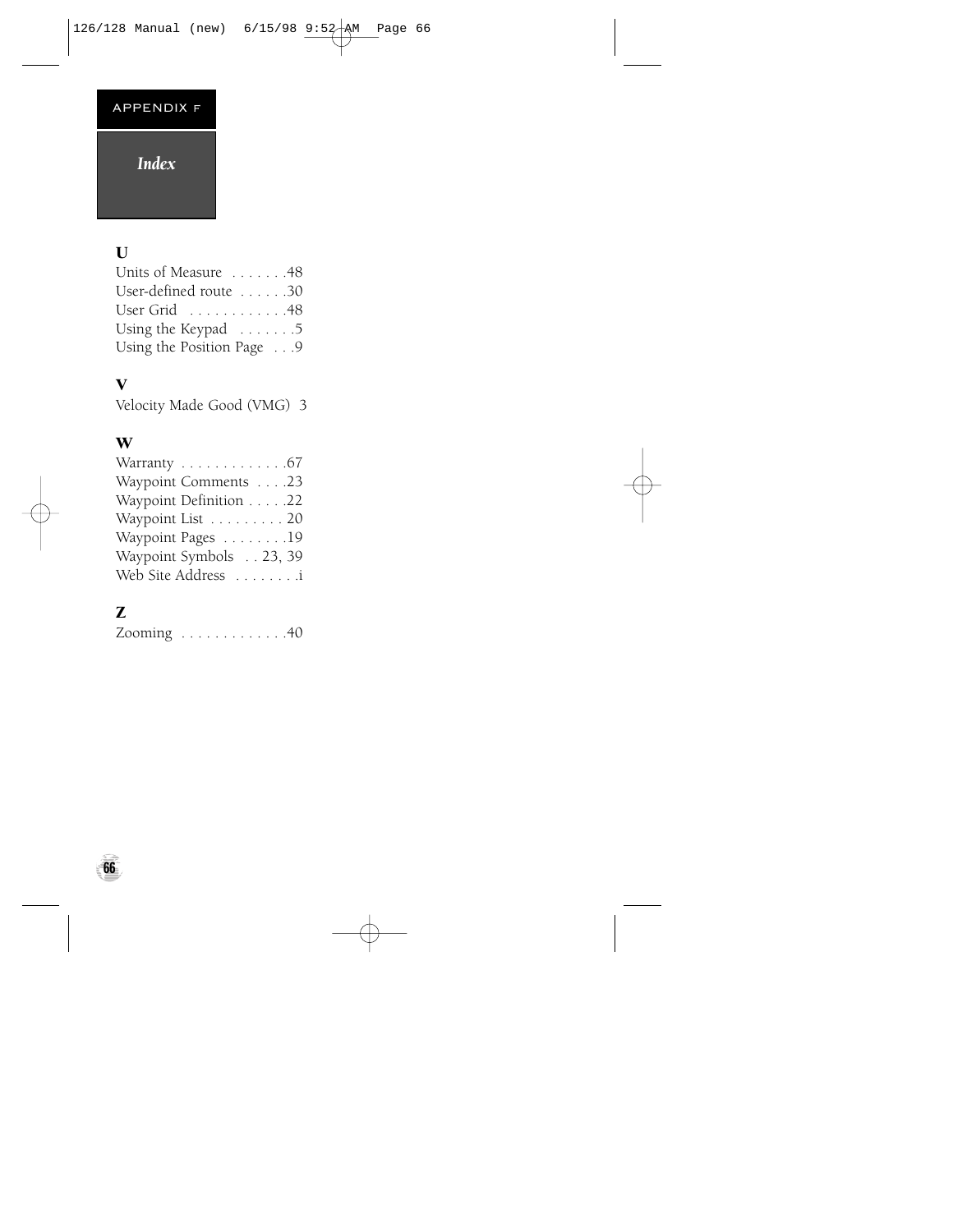# **LIMITED WARRANTY**

GARMIN International warrants this product to be free from defects in materials and workmanship for one year from the date of purchase. GARMIN will at its sole option, repair or replace any components which fail in normal use. Such repairs or replacement will be made at no charge to the customer for parts or labor. The customer is, however, responsible for any transportation costs. This warranty does not cover failures due to abuse, misuse, accident or unauthorized alteration or repairs. GARMIN assumes no responsibility for special, incidental, punitive or consequential damages, or loss of use.

The warranties and remedies contained herein are exclusive and in lieu of all other warranties expressed or implied, including any liability arising under warranty of merchantability or fitness for a particular purpose, statutory or otherwise. This warranty gives you specific legal rights, which may vary from state to state.

To obtain warranty service, call the GARMIN Customer Service department (913-397-8200) for a returned merchandise tracking number. The unit should be securely packaged with the tracking number clearly marked on the outside of the package, and sent freight prepaid and insured to a GARMIN warranty service station. A copy of the original sales receipt is required as the proof of purchase for warranty repairs. GARMIN retains the exclusive right to repair or replace the unit or software at its sole discretion.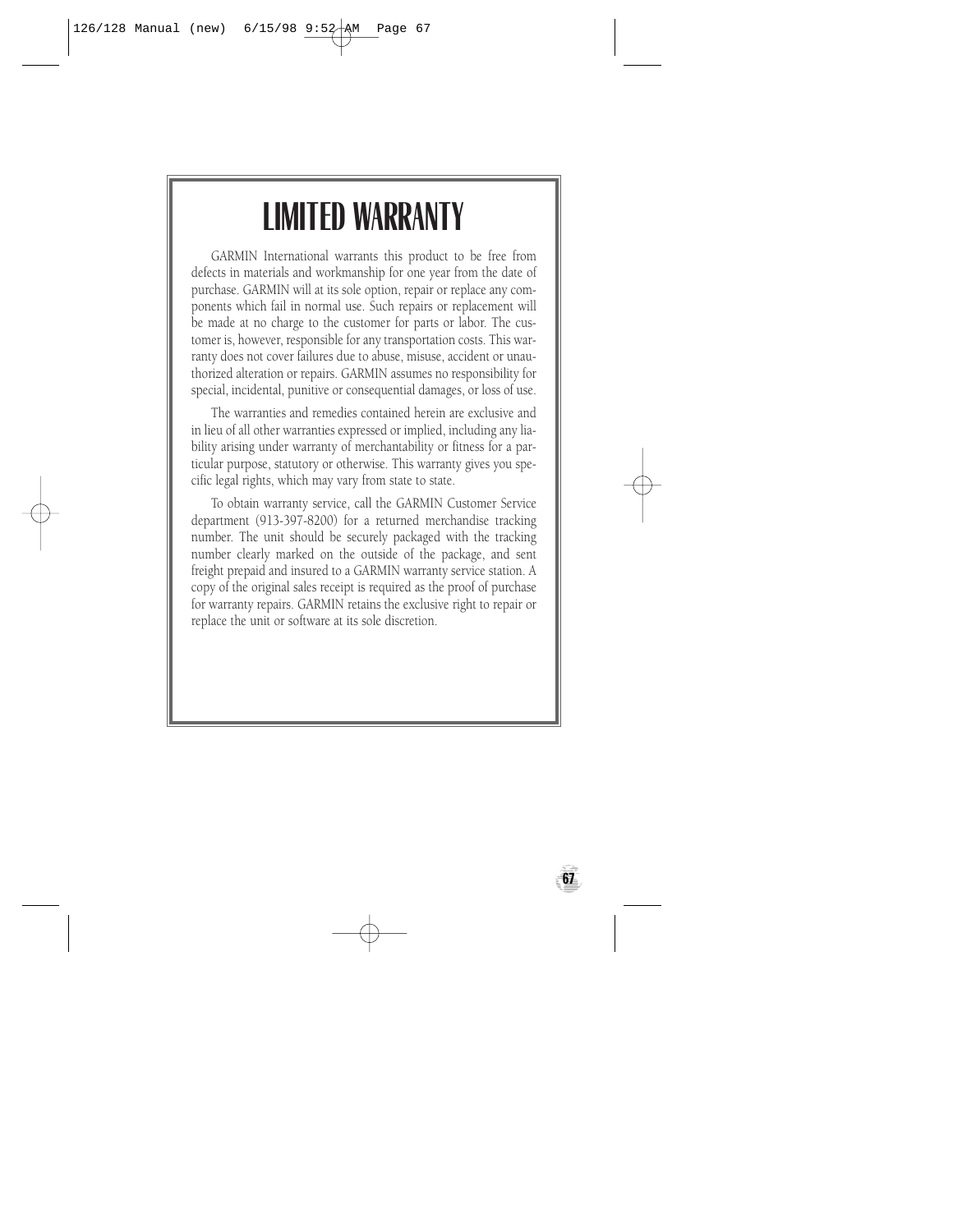## **NOTES**

I.